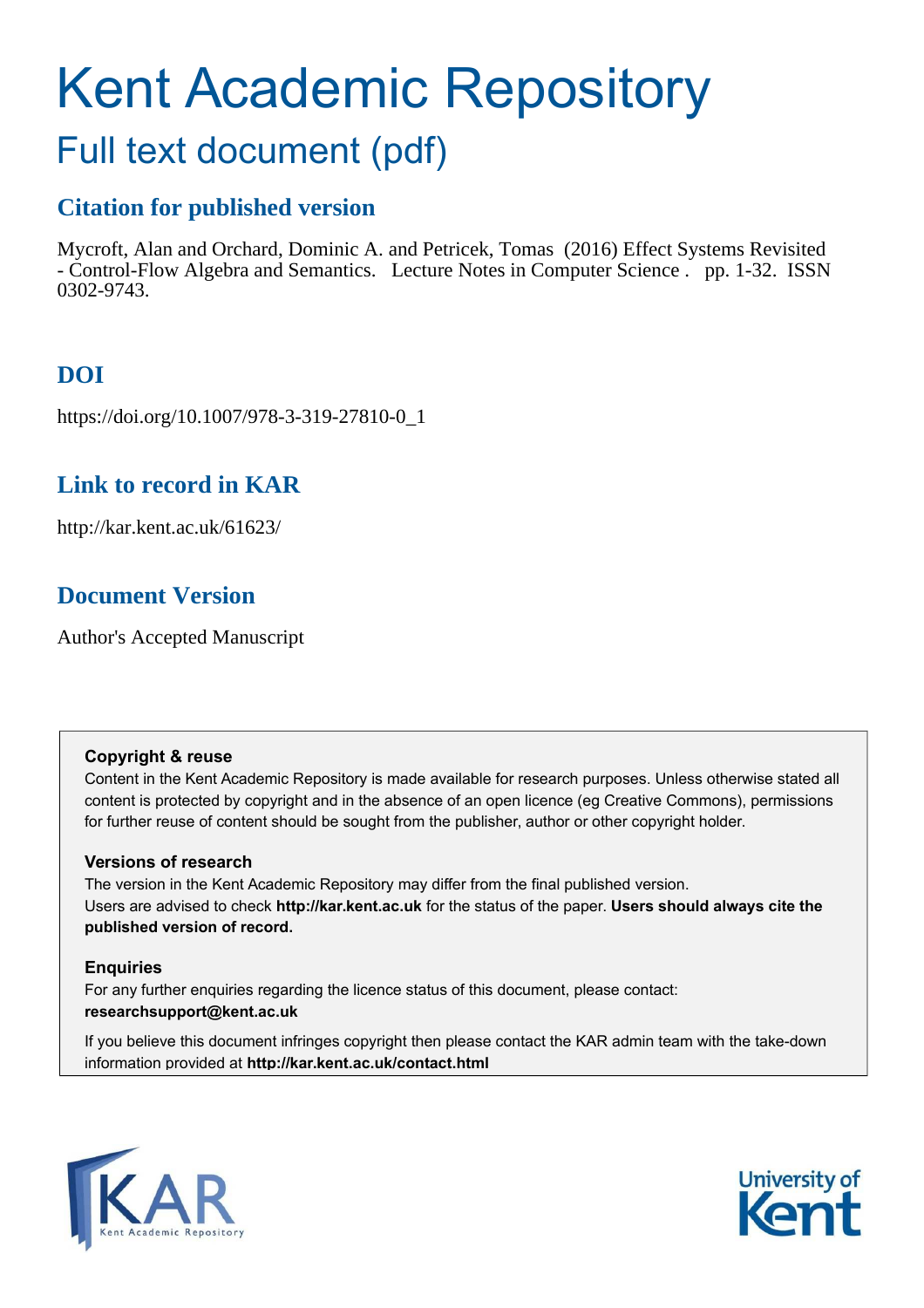### Effect systems revisited—control-flow algebra and semantics

Alan Mycroft<sup>1</sup>, Dominic Orchard<sup>2</sup>, and Tomas Petricek<sup>1</sup>

<sup>1</sup> University of Cambridge, UK  ${ifirstname.lastname}\$ Ocl.cam.ac.uk <sup>2</sup> Imperial College London, UK d.orchard@imperial.ac.uk

Abstract. Effect systems were originally conceived as an inference-based program analysis to capture program behaviour—as a set of (representations of) effects. Two orthogonal developments have since happened. First, motivated by static analysis, effects were generalised to values in an algebra, to better model control flow  $(e.g.$  for may/must analyses and concurrency). Second, motivated by semantic questions, the syntactic notion of set- (or semilattice-) based effect system was linked to the semantic notion of monads and more recently to graded monads which give a more precise semantic account of effects.

We give a lightweight tutorial explanation of the concepts involved in these two threads and then unify them via the notion of an effect-directed semantics for a *control-flow algebra* of effects. For the case of effectful programming with sequencing, alternation and parallelism—illustrated with music—we identify a form of *graded joinads* as the appropriate structure for unifying effect analysis and semantics.

#### 1 Introduction and musical homily

Instead of the usual introduction explaining effect systems and exemplifying their various forms, we start with a musical example. This motivates a particular algebraic approach to describing effects, including concurrency, based around the development of Nielson and Nielson along with Amtoft [26, 2].

Section 2 again starts as tutorial, first relating set-based effect systems with syntactic labelled monads (due to Wadler and Thiemann [39]) and later with a semantic relationship to graded monads [16, 28]. This relationship is parallel to that between types as syntax and types as semantic objects such as sets and domains—or that of algebra as symbol-pushing versus algebraic models.

Section 3 is more novel and argues that (graded) monads alone are insufficient to model effects representing parallelism, and even certain forms of conditional. We identify the notion of control-flow effect operators, as opposed to ordinary effect operators, to characterise the situation.

Section 4 continues by showing how the joinad structure [29, 32], which refines monads, can be "graded" (indexed) to unite the above two orthogonal developments of effect systems—giving a particular control-flow algebra which provides an algebraic-and-semantic model of effect systems including parallelism.

Anyway, enough of this chatter—the show must go on!

<sup>2</sup> Author's copy. Appears in Springer, LNCS Volume 9560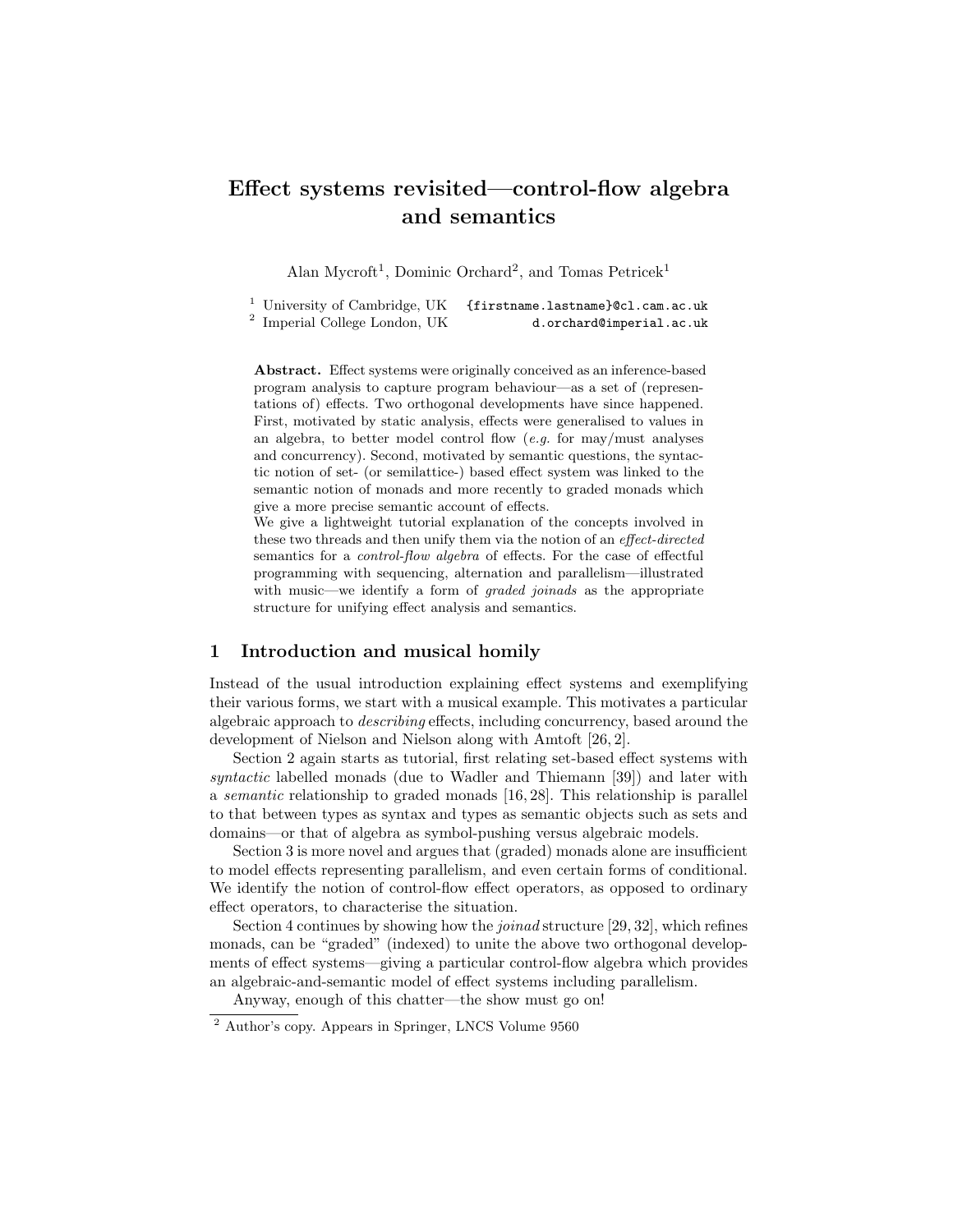let happyBirthdayMelody()  $=$ for line  $= 1$  to 4 do play(G, 0.75); play(G, 0.25); if line = 3 then play(G2, 1); play(E2, 1); play(C2, 1); play(B, 1); play(A, 1); else play $(A, 1)$ ; play $(G, 1)$ ; if line  $= 2$  then play(D2, 1); play(C2, 2); else play(C2, 1); play(B, 2);

Fig. 1. Happy Birthday to Hanne and Flemming

Motivation: richer effect systems. When writing about effect systems, many authors still consider only set-based systems. However, as shown by Nielson and Nielson [26], richer effect systems are useful. In addition to sequential composition, such systems also capture recursion (looping), choice (to model conditionals), and spawning threads. We demonstrate the importance of such rich effect structures in this section, albeit using parallel composition rather than spawning.

#### 1.1 Effect systems for music

In our first example, we honour the celebratory nature of this paper and consider an effect system for music. More specifically, we look at a program (Figure 1) that plays the melody of the "Happy Birthday to You" song.<sup>3</sup> We use a simple imperative language<sup>4</sup> with a primitive  $\mathsf{play}(N, l)$  which plays the note N (drawn from the usual CDEFGAB range, with suffix '2' meaning an octave higher, along with the silent note 'rest') for duration  $l$  (a rational number) and blocks until l time has elapsed. The function iterates over four phrases of the song. Each phrase starts with notes G G, so these are played always. The third phrase (Happy birthday dear Hanne and Flemming) has a different melody, which is handled using the first if. The first two phrases also differ (the second if).

Set-based effect system. The most basic effect system that we could add to the language is shown in Figure 2. It annotates programs with effects  $\Phi$ —here the set of notes that are played. (We generally use  $F, G, H$  to range over effects, but while discussing music—perhaps containing the note  $F$ —we use  $\Phi$  instead. Similarly the singleton type is written void rather than unit to avoid conflict with the monad unit operator later.) The (PLAY) rule annotates play with a singleton set containing the played note, ignoring its duration. Sequential composition (seq) and (if) simply union the sets of sub-expressions and (for) ignores the repetition and just uses the annotation of the body. Thus, for the above program, the simple effect systems reports the effect  $\{G, A, B, C2, D2, E2, G2\}.$ 

This is a good start (we now know the range of notes that our piano needs to have!), but it does not tell us very much about the structure of the song.

<sup>&</sup>lt;sup>3</sup> To slightly shorten the example, the melody of the last phrase repeats that of the first. Musicians are invited to use the correct notes: F2;F2;E2;C2;D2;C2.

 $^4$  This easily maps to the  $\lambda\text{-calculus-with-constants}$  formulation used in later sections by replacing the for statement with if and a tail-recursive call, and by treating  $e, e'$ as shorthand for let  $x = e$  in  $e'$  for some fresh variable x.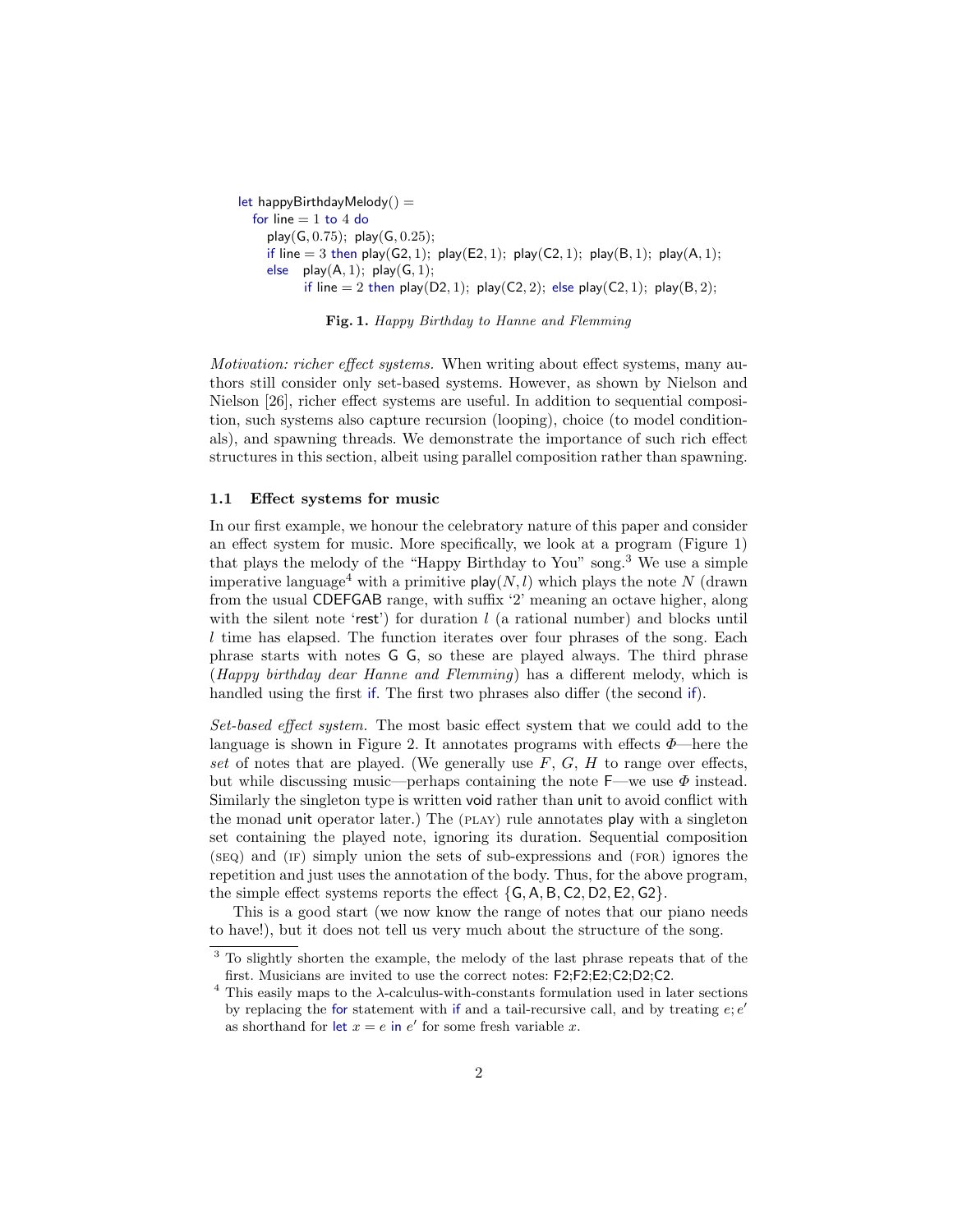$$
\text{(PLAY)}\ \overline{\Gamma \vdash \mathsf{play}(N, l): \mathsf{void},\ \{N\}}\ \text{(IF)}\ \frac{\Gamma \vdash e_0: \mathsf{bool}, \varPhi_0\quad \Gamma \vdash e_1: \tau, \varPhi_1\quad \Gamma \vdash e_2: \tau, \varPhi_2}{\Gamma \vdash \text{if } e_0 \text{ then } e_1 \text{ else } e_2: \tau, \ \varPhi_0 \cup \varPhi_1 \cup \varPhi_2}
$$

$$
\text{(SEQ)}\ \frac{\Gamma \vdash e_1 : \tau_1,\ \Phi_1\quad \Gamma \vdash e_2 : \tau_2,\ \Phi_2}{\Gamma \vdash e_1; e_2 : \tau_2,\ \Phi_1 \cup \Phi_2} \quad \text{(FOR)}\ \frac{\Gamma \vdash e : \text{void},\ \Phi}{\Gamma \vdash \text{for } i = n_1 \text{ to } n_2 \text{ do } e : \text{void},\ \Phi}
$$

Fig. 2. Simple set-based effect system for music

$$
\text{(PLAY)}\ \frac{}{\Gamma\vdash \mathsf{play}(N,l):\mathsf{void},\ N}\quad\text{(IF)}\ \frac{\Gamma\vdash e_0:\mathsf{bool},\ \varPhi_0\quad \Gamma\vdash e_1:\tau,\ \varPhi_1\quad \Gamma\vdash e_2:\tau,\ \varPhi_2}{\Gamma\vdash \mathsf{if}\ e_0\ \mathsf{then}\ e_1\ \mathsf{else}\ e_2:\tau,\ \varPhi_0\bullet(\varPhi_1+\varPhi_2)}
$$

$$
\text{(SEQ)}\ \frac{\varGamma\vdash e_1:\tau_1,\ \varPhi_1\quad \varGamma\vdash e_2:\tau_2,\ \varPhi_2}{\varGamma\vdash e_1;e_2:\tau_2,\ \varPhi_1\bullet\varPhi_2} \quad \text{(FOR)}\ \frac{\varGamma\vdash e:\mathsf{void},\ \varPhi}{\varGamma\vdash \mathsf{for}\ i=n_1\ \mathsf{to}\ n_2\ \mathsf{do}\ e:\mathsf{void},\ \varPhi^*}
$$

Fig. 3. A richer effect system for music with Kleene star and choice

Adding Kleene star and choice. If we want to track the effects of our song more precisely, we can follow Nielson and Nielson and use an effect system with a richer structure [26]. For music, we might use annotations of the following structure:

$$
\Phi = \text{C}, \text{D}, \text{E}, \dots, \text{rest} \qquad (primitives: notes, including rest) \n\begin{array}{c}\n\downarrow \Phi_1 + \Phi_2 \quad \text{(choice)} \\
\downarrow \Phi_1 \bullet \Phi_2 \quad \text{(sequencing)} \\
\downarrow \Phi^* \quad \text{(looping)}\n\end{array}
$$

(where  $(*)$  binds more tightly than  $(\bullet)$  which binds more tightly than  $(+)$ )

The effect system shown in Figure 3 uses the new structure of effect annotations. Sequential composition (seq) annotates the expression  $e_1$ ;  $e_2$  with  $\Phi_1 \bullet \Phi_2$ . The for loop is annotated with  $\Phi^*$  meaning that the body is executed zero or more times. The conditional if-then-else is annotated with  $\Phi_0 \bullet (\Phi_1 + \Phi_2)$  meaning that it evaluates the guard expression first, followed by one of the branches.

Using the revised effect system, the effect annotation of "Happy Birthday to You" becomes:  $(G \bullet G \bullet (G2 \bullet E2 \bullet C2 \bullet B \bullet A + A \bullet G \bullet (D2 \bullet C2 + C2 \bullet B)))^*$ . This contains a lot more information about the song! It is still an approximation—we only know there are zero or more repetitions, and not how the choices are made or note durations. However we do know in which order the notes are played and what variations there might be. Such an effect system could be used in a music programming language as an interface to communicate higher-order function (combinator) behaviour (see e.g., effect systems for music live coding [1]).

Why richer effects matter. Effect systems can inform optimisations, aid program understanding, and help reject buggy programs. Richer effect systems therefore let us specify valid transformations/programs more precisely.

The above effect system has two interesting properties. Firstly, in the revised Nielson-Nielson-style system, each syntactic element is annotated with a distinct operation in an abstract effect structure. This means that we are, in some sense, describing the most powerful and general non-dependently-typed effect system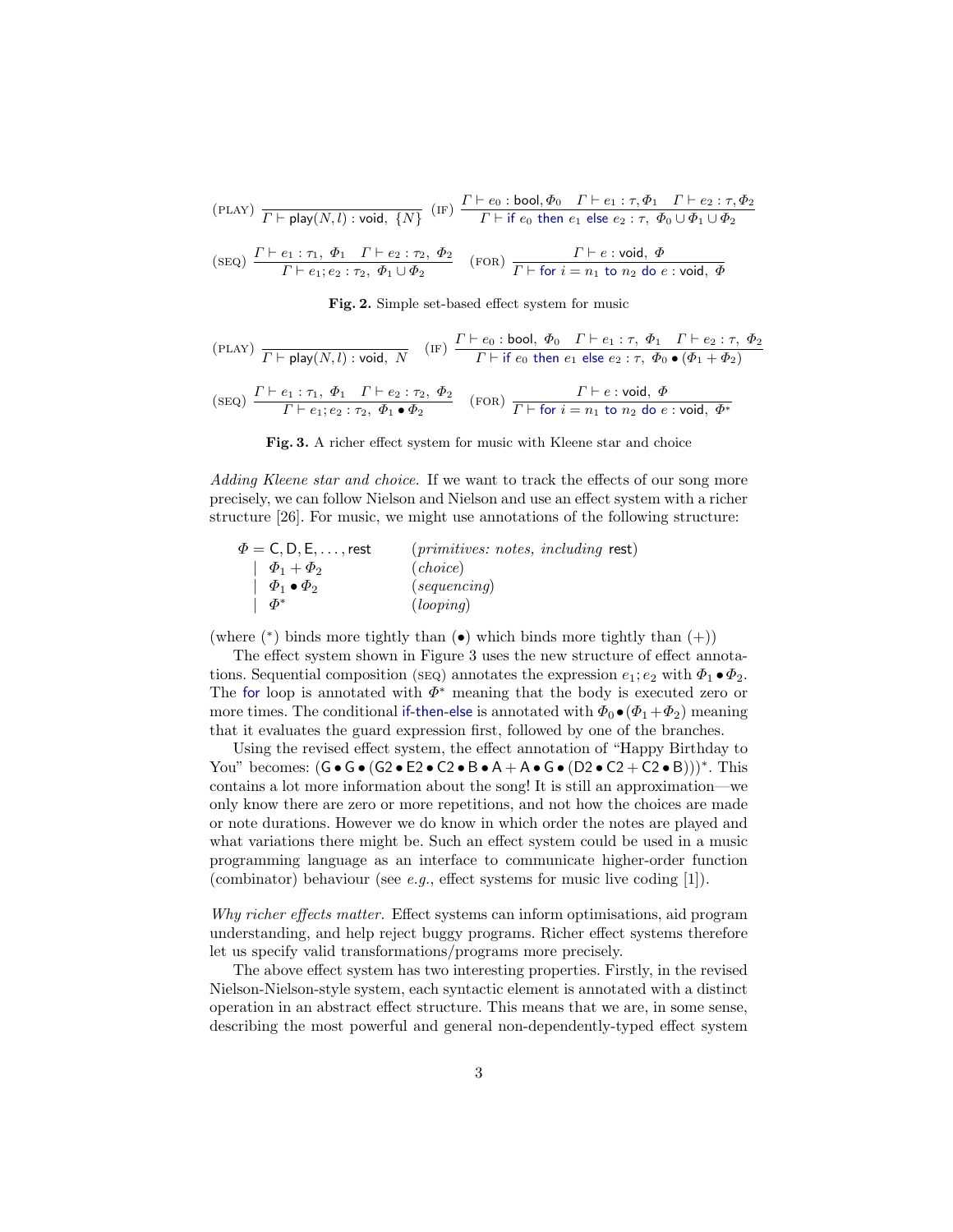for the language. For example, separating sequencing and alternation allows both 'may' and 'must' properties to be analysed. For the effects of if with  $\Phi_0 \bullet (\Phi_1 + \Phi_2)$ , the usual set-based approach where  $\bullet = + = \cup$  gives a 'may' analysis. A 'must' analysis is obtained by instead taking  $+ = \cap$ , *i.e.* each branch of a conditional must satisfy the minimal requirements specified by the effect.

Secondly, the laws (equational theory) of the programming language imply equations on the effect structure, and vice versa. For example, consider the following program law (inspired by the introduction of Benton  $et \ al. \ [4]$ ):

{if b then c else c'}; 
$$
c'' \equiv
$$
 if b then  $\{c; c''\}$  else  $\{c'; c''\}$ 

corresponding to effect algebra axiom  $(\Phi + \Phi') \bullet \Phi'' = (\Phi \bullet \Phi'') + (\Phi' \bullet \Phi'')$ , where sequential composition is right-distributive over alternation. Thus, axioms of the effect algebra make language properties more explicit and easier to understand.

Adding parallelism. These  $\bullet/+\!/$ <sup>\*</sup>) operators often suffice to summarise program behaviour—indeed they capture a range of classical dataflow analyses when appropriately interpreted. However, languages for expressing music need an additional construct, namely parallel composition, to play multiple phrases at the same time. For example, to accompany "Happy Birthday to You" with chords C, G7 and F, we need a parallel-composition construct  $e_1$  par  $e_2$  and define:

let chord C(l) = play(C, l) par play(E, l) par play(G, l) let chord G7(l) = play(G, l) par play(B, l) par play(D, l) par play(F, l) let chord F(l) = play(F, l) par play(A, l) par play(C, l)

Following the methodology of the previous section, we now need a corresponding extension of our effect system. We add a new operation for parallel composition to the effect structure, written  $\Phi_1 \& \Phi_2$ , and supply the following typing rule:

$$
\text{(PAR)}\ \frac{\Gamma\vdash e_1:\tau_1,\ \Phi_1\quad \Gamma\vdash e_2:\tau_2,\ \Phi_2}{\Gamma\vdash e_1\ \text{par}\ e_2:\tau_1\times\tau_2,\ \Phi_1 \& \Phi_2}
$$

We can now write a program that accompanies the melody with the above chords as harmony. For the last two lines, we play C and F chords for line 3 and then C, G7, C for line 4, giving an effect that is the parallel composition  $\&$  of the melody program above and the effect of the chords  $(C&E&G) \bullet ((F&A&C) +$  $((G\&B\&D\&F)\bullet (C\&E\&G)))$ . Note that the effect structure above allows us to capture the fact that one chord finishes before the next chord starts. However, we would need to enrich effects with durations to be able to use effect-based reasoning to argue that the melody and harmony synchronise as our ears expect.

Our modelling of music is inspired by Nielson and Nielson who considered spawning processes in CML, in an effect system over what they termed behaviours. This included basic effects of channel allocation, sending and receiving (similar to session types [11]), a  $\tau$  action for internal communication, binary effect operators for sequencing and alternation, and unary effect operator SPAWN to denote task spawning. We prefer to use a binary parallel-composition operator instead of SPAWN as commutativity of parallelism is more easily expressed.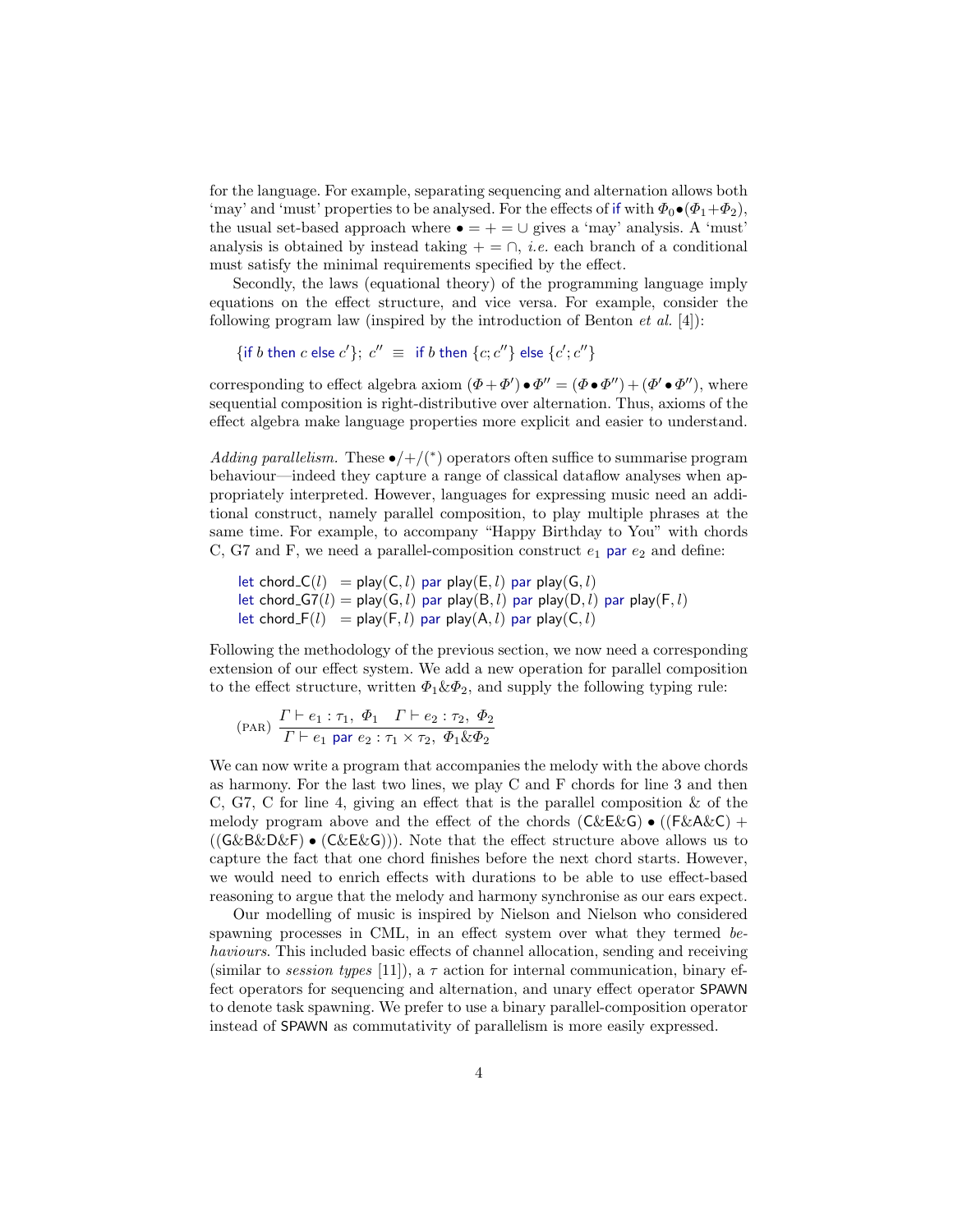Parallelism and other operators. How does the & operator relate to other effect operators? In CCS and the  $\pi$ -calculus, Milner's *interleaving-semantic* view identifies our  $(\Phi_1 \& \Phi_2)$  with  $(\Phi_1 \bullet \Phi_2) + (\Phi_2 \bullet \Phi_1)$ ; two concurrent events are equivalent to the same two events in some non-deterministic order [22]. In Milner's work, this rests on his assumption that events are atomic and, indeed, the model is sufficient for many purposes  $(e.g.$  when the primitive operations are serialised into one-at-a-time interactions).

However, doing so is against our aim of providing a fully general system and it excludes many effect systems we wish to consider. In music, events have duration and so we need to distinguish three basic effect operators: assuming  $\Phi_1$  and  $\Phi_2$ are notes (or pieces of music) then  $\Phi_1 \bullet \Phi_2$  means play  $\Phi_1$  then  $\Phi_2$ , and  $\Phi_1 + \Phi_2$ means play  $\Phi_1$  or  $\Phi_2$ , and  $\Phi_1 \& \Phi_2$  means play  $\Phi_1$  at the same time as  $\Phi_2$ . This justifies the idea of having three separate effect operators which can, if desired, be interpreted so as to satisfy interleaving, but not to build in interleaving.

#### 1.2 Section conclusion and placement

"The methodology of annotated type and effect systems consists of:  $(i)$ expressing a program analysis by means of an annotated type or effect system,  $(ii)$  showing the semantic correctness of the analysis,  $(iii)$  developing an inference algorithm and proving it syntactically sound and complete." (Nielson et al. [25])

This paper addresses a particular subset of effect systems  $(i)$ , ones expressible in terms of primitive effects composed with operations for sequential and parallel composition along with alternation (and iteration, considered briefly in Section 5). In Section 2, we overview some of the literature connecting effect systems to monads, first syntactically and then semantically, and we explain how graded monads [16] provide an effect-directed semantics. This refines a usual monadic semantics and aids correctness  $(ii)$  by unifying analysis and semantics.

Section 3 explores how (graded) monads have limited ability to express nonsequential control flow (choice/parallelism); monads per se capture only sequential composition (corresponding to  $\bullet$  in effect annotations). For the musical example, we must also capture control flow corresponding to the  $+$  and  $\&$  effect operations. We propose that joinads [32] fill this role. Section 4 recalls joinads, introducing a variant that we call conditional joinads; these are graded analogously to monads. The resulting graded conditional joinads provide an effect-directed denotational semantics for rich effect systems. Relevant work from the literature is scattered throughout, but more is given along with discussion in Section 5.

This paper does not consider inference *algorithms* (*iii*), and indeed we do not discuss polymorphism over type or effects, which are precursors to principality, or near principality, of type and effect inference systems.

Whilst much of the material here is grounded in category theory, we aim at a more accessible presentation, mostly in terms of set-theoretic or programming concepts. Throughout we assume an underlying Cartesian-closed category for our semantics and so use the  $\lambda$ -calculus as its internal language to aid readability.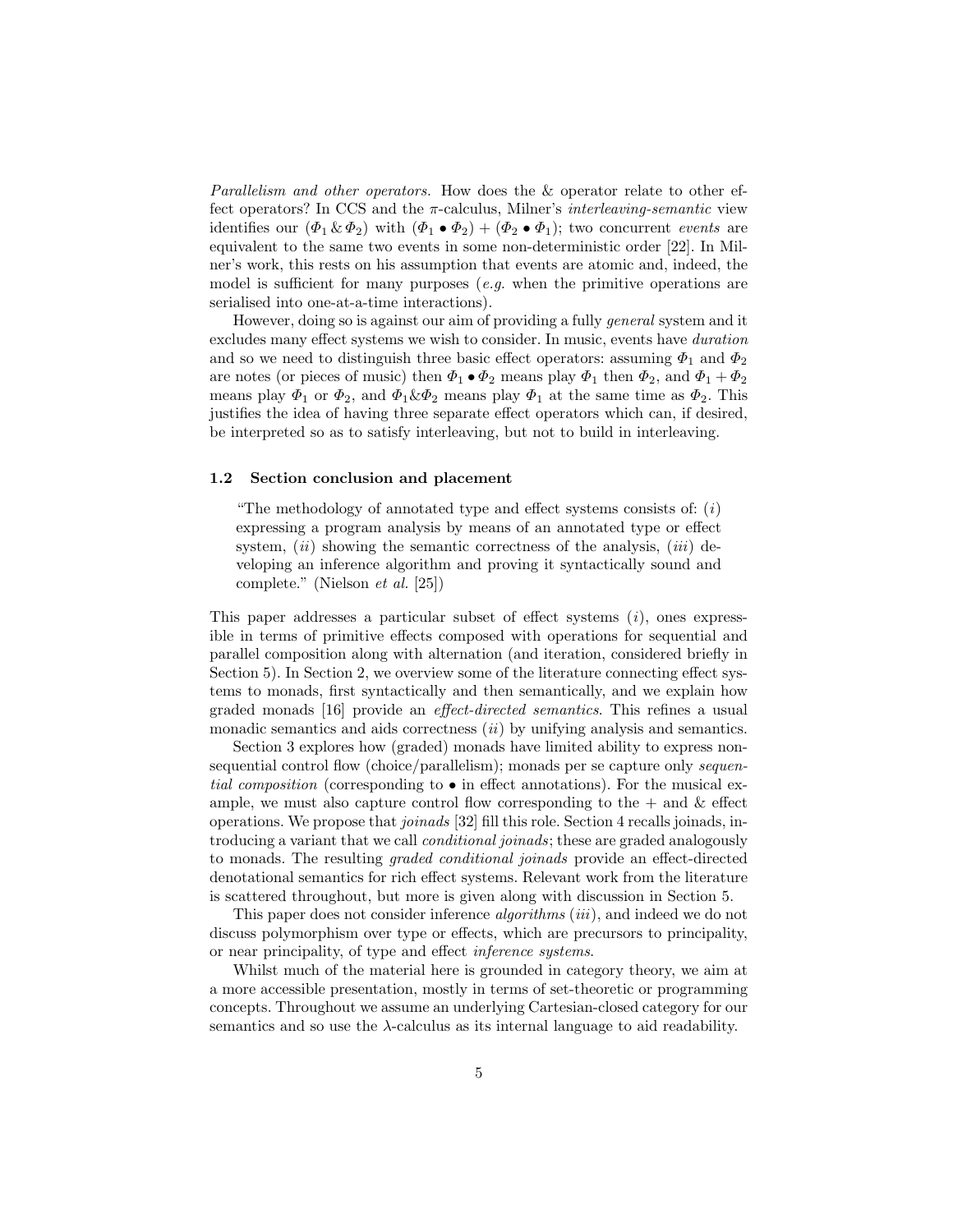Paper outline. The following diagram summarises the big picture of the paper, where  $\triangleleft$  indicates a richer structure to the right:



The top line gives syntax of program analyses (types and effects); the bottom gives the related semantic interpretations. The left-hand denotes the use of Cartesian-closed categories to refine a set- or domain-based semantics with types to give a type-directed semantics. In a similar way (in the middle part), graded monads unify (refine) a monadic semantics with the information from a traditional monoidal effect system, giving effect-directed semantics. The right-hand part expresses our analogous construction, relating the generalisation of monads to joinads with the generalisation of monoidal effects to richer (semiring-like) structures for control flow, by graded joinads.

#### 2 Monads and effect systems

Effect systems are a class of static analyses for program side-effects [9, 37, 18]. They are typically inductively defined over the syntax (and types) of a program, presented as augmented typing rules (rather than a flow-based analysis such as dataflow), hence their full title: type-and-effect systems. (Another view is that the effect annotations are types of a different kind). Effect systems have been used for a variety of applications, including analysing memory access [9], message passing [12], control side-effects and unstructured control primitives (goto/comefrom) encoded as continuations [13], and atomicity in concurrency [7].

We overview effect systems briefly (Section 2.1) and relate these to semantics in a gradual way: first syntactically to monadic typing (Section 2.2), then semantically in a type-directed way (Section 2.3) and finally in an effect-directed way using graded monads (Section 2.4) (from [16, 28]).

Our base language is the call-by-value simply-typed λ-calculus with constants, conditionals, and parallel composition, with syntax:

 $e ::= x | k_1 | \lambda x.e | e_1 e_2 |$  let  $x = e_1$  in  $e_2 |$  if  $e_1$  then  $e_2$  else  $e_3 | e_1$  par  $e_2$ 

where  $k_{\tau}$  are constants of type  $\tau$  ( $k_{\tau}$  of function type can produce effects). Throughout  $x, y$  range over variables. The par construct is considered only in Section 4; let  $x = e_1$  in  $e_2$  is treated as a simple abbreviation for  $(\lambda x.e_2) e_1$ .

Semantics We mainly use a denotational-semantic framework: the meaning of an expression e is a value  $\llbracket e \rrbracket$  in a mathematical domain, defined inductively over the structure of e. The meaning of an expression depends on both its free variables and its type derivation, accordingly  $\llbracket \Gamma \vdash e : \tau \rrbracket$  is typically a value in the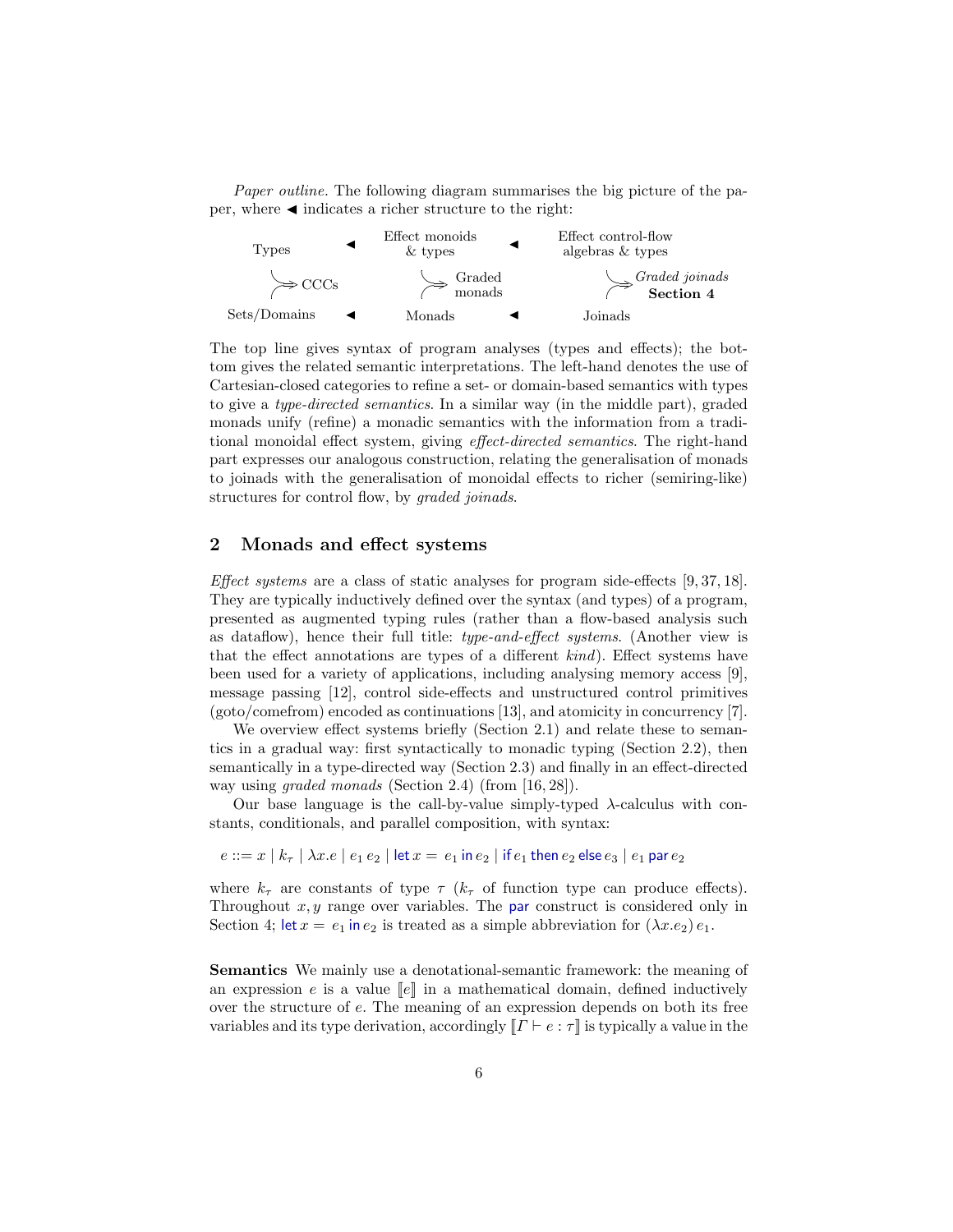space of denotations  $\llbracket \Gamma \rrbracket \to \llbracket \tau \rrbracket$ . Free-variable contexts  $\Gamma = x_1 : \tau_1, ..., x_n : \tau_n$  are interpreted as environments ranged over by  $\gamma$ . Conventionally these are products  $\llbracket \tau_1 \rrbracket \times \ldots \times \llbracket \tau_n \rrbracket$  indexed by positions but for our purposes we index by variable names written  $\langle x_1 : [\![\tau_1]\!], ..., x_n : [\![\tau_n]\!] \rangle$ . We write  $\gamma[x \mapsto v]$  for the environment  $\gamma$  with variable x updated to value v. Finally, the space of denotations is often presented as a category. While this can be a unifying framework, it can impose additional overhead (*e.g.* the need for 'strength' of monads, Appendix A) so here we largely keep to a set-based special-case framework.

Correctness of denotational models is established here relative to an ax*iomatic semantics* (equational theory)—a congruence relation  $\equiv$  (on e), typically derived from an operational semantics (rewrite rules). A denotational semantics is sound when  $e \equiv e' \Rightarrow [e] = [e']$ , and *complete* if the converse holds. This extends naturally to equalities  $\Gamma \vdash e \equiv e' : \tau, F$  relative to a type (and effect) derivation, and their interpretations  $[[\Gamma \vdash e : \tau, F]] = [[\Gamma \vdash e' : \tau, F]].$ 

We assume the standard operational and axiomatic semantics of the callby-value  $\lambda$ -calculus for our base language (with  $\beta$ -reduction on syntactic values  $(\lambda x.e) v \to e[v/x]$  and its corresponding  $\beta$ -equality). The axiomatic semantics of if and par are given in Section 4.2 (p. 22). The denotational and axiomatic semantics are specialised for particular notions of effect and effectful primitives.

#### 2.1 Traditional effects

Type and effect judgements take the form:  $\Gamma \vdash e : \tau$ , F asserting that an expression e has a type  $\tau$  and at most produces *immediate* effects  $F$ , in the context *Γ*. Effects *F* are taken from a set *F* and types have the form:  $\tau ::= \tau_1 \stackrel{F}{\to} \tau_2 \mid \iota$ where  $\iota$  ranges over primitive types (e.g. bool, int, void). Throughout  $\tau$  ranges over types and  $F$  over effects. Function types give an anchor for the *latent* effects of a function, which arise when the function is applied. In Section 1, only immediate effects appeared explicitly, but we can see happyBirthdayMelody as having the latent effect of playing the music when called, but no immediate effects.

Early definitions of effect systems described a lattice structure on effects but rely only on effects forming a join semi-lattice, where the least-upper-bound (join) operation combines effect annotations and the least element annotates pure computations [9, 18]. This was demonstrated for sets with union:  $(F =$  $\mathcal{P}(S), \cup, \emptyset$ ). Originally, effects were considered for the polymorphic  $\lambda$ -calculus with type and effect polymorphism. The discussion in this paper is monomorphic. We use meta-variables for effects and types which may be instantiated, giving meta-level polymorphism.

Figure 4 shows a type and effect system for our base language, following Gifford and Lucassen's approach. We generalise from sets to an arbitrary bounded join semilattice  $(\mathcal{F}, \sqcup, \perp)$ . Figure 5 shows additional rules for an instance of the calculus which tracks memory accesses to memory regions  $\rho$ . This instance has additional types ref  $\rho$  and effectful primitives read and write with their respective effects  $\mathsf{rd}_\rho$  and  $\mathsf{wr}_\rho$  (note, these are derived rules, from (CONST) and (APP)). Figure 6 gives the usual (sub) rule for sub-effecting, over-approximating effects with respect to an ordering [37] and an alternative syntax-directed (coerce) rule.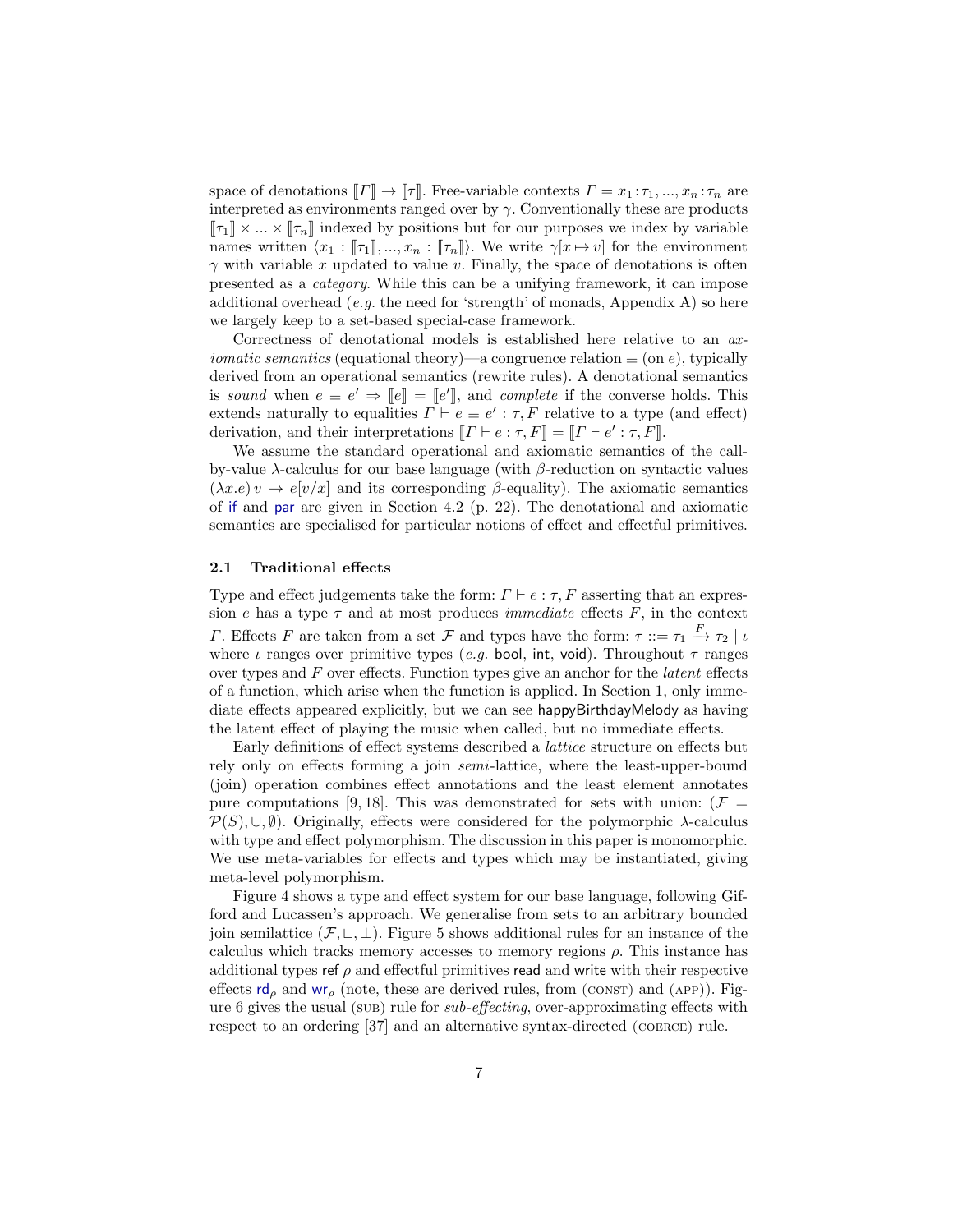(VAR) 
$$
\overline{\Gamma, x:\tau \vdash x:\tau, \bot}
$$
 (LET)  $\frac{\Gamma \vdash e_1:\tau, F \Gamma, x:\tau \vdash e_2:\tau', G}{\Gamma \vdash \text{let } x = e_1 \text{ in } e_2:\tau', F \sqcup G}$   
\n(CONF)  $\frac{\Gamma \vdash k_\tau:\tau, \bot}{\Gamma \vdash k_\tau:\tau, \bot}$  (IF)  $\frac{\Gamma \vdash e_0:\text{bool}, F \Gamma \vdash e_1:\tau, G \Gamma \vdash e_2:\tau, H}{\Gamma \vdash \text{if } e_0 \text{ then } e_1 \text{ else } e_2:\tau, F \sqcup G \sqcup H}$   
\n(ABS)  $\frac{\Gamma, x:\tau \vdash e:\tau', F}{\Gamma \vdash \lambda x.e:\tau \xrightarrow{F} \tau', \bot}$  (APP)  $\frac{\Gamma \vdash e_1:\tau \xrightarrow{H} \tau', F \Gamma \vdash e_2:\tau, G}{\Gamma \vdash e_1 e_2:\tau', F \sqcup G \sqcup H}$ 

Fig. 4. Gifford-Lucassen effect system for an impure  $\lambda$ -calculus, using semilattice notation (concretely they used sets of effects).

$$
\text{(WRITE)}\ \frac{\varGamma\vdash e_1\texttt{ : } \mathsf{ref}_\rho\ \tau,\ \varGamma\quad \varGamma\vdash e_2\texttt{ : }\tau,\ G}{\varGamma\vdash\mathsf{write}\ \, e_1\,e_2\texttt{ : } \mathsf{void},\ \varGamma\sqcup G\sqcup\mathsf{wr}_\rho} \quad \text{(READ)}\ \frac{\varGamma\vdash e\texttt{ : } \mathsf{ref}_\rho\ \tau,\ \varGamma}{\varGamma\vdash\mathsf{read}\ e\texttt{ : }\tau,\ \varGamma\sqcup\mathsf{rd}_\rho}
$$

Fig. 5. Effect-specific (derived) rules instantiating  $k<sub>\tau</sub>$  for memory access.

$$
\text{(sub)}~\frac{\varGamma\vdash e:\tau,~\varGamma}{\varGamma\vdash e:\tau,~G}~\text{if}~\varGamma\sqsubseteq G\quad \text{(coerce)}~\frac{\varGamma\vdash e:\tau,~\varGamma}{\varGamma\vdash\text{coerce}^{\varGamma,G}e:\tau,~G}~\text{if}~\varGamma\sqsubseteq G
$$

Fig. 6. Implicit and explicit sub-effecting rules.

#### 2.2 Effects and monads—syntactically

We summarise Wadler and Thiemann's work which goes halfway towards a semantic unification of monads and effects [39]. We distinguish the notion of syntactic monads (basically a type constructor, written M here) from semantic monads (written T following tradition) which model effectful computation.

Monads are a class of algebraic structure from category theory that have been found to provide a useful model for the sequential composition of computations that have various kinds of side effect, such as state, non-determinism, exceptions, and continuations [23, 24]. The idea is that impure, call-by-value computations can be modelled semantically by functions  $A \rightarrow \overline{B}$  where A and B model input and output types respectively and  $TB$  is a structure<sup>5</sup> encoding the side effects which occur during the computation of a  $B$  output value. The operations and axioms of a monad provide an (associative) sequential composition  $\hat{\circ}$  such that, given functions  $f : A \to \mathsf{T}B$  and  $g : B \to \mathsf{T}C$ , then  $g \circ f : A \to \mathsf{T}C$ with an identity (modelling a trivially pure computation)  $id: A \rightarrow \mathsf{T}A$ . Usual presentations of monads decompose the definition of  $\hat{\circ}$ . A more formal definition is delayed until Definition 1 (p. 10).

 $5$  Mathematically,  $\overline{T}$  is an *endofunctor*, but languages such as Haskell (and the *Monad* language in this section) expose monads syntactically as parametric type constructors M; thus side-effecting functions have analogous types  $\tau \to M\tau'$ . We try not to labour either this distinction or that between types (often written A, B instead of  $\tau$ ,  $\tau'$ above) and the categorical objects A, B which model them (more formally  $\llbracket \tau \rrbracket$ ,  $\llbracket \tau' \rrbracket$ ).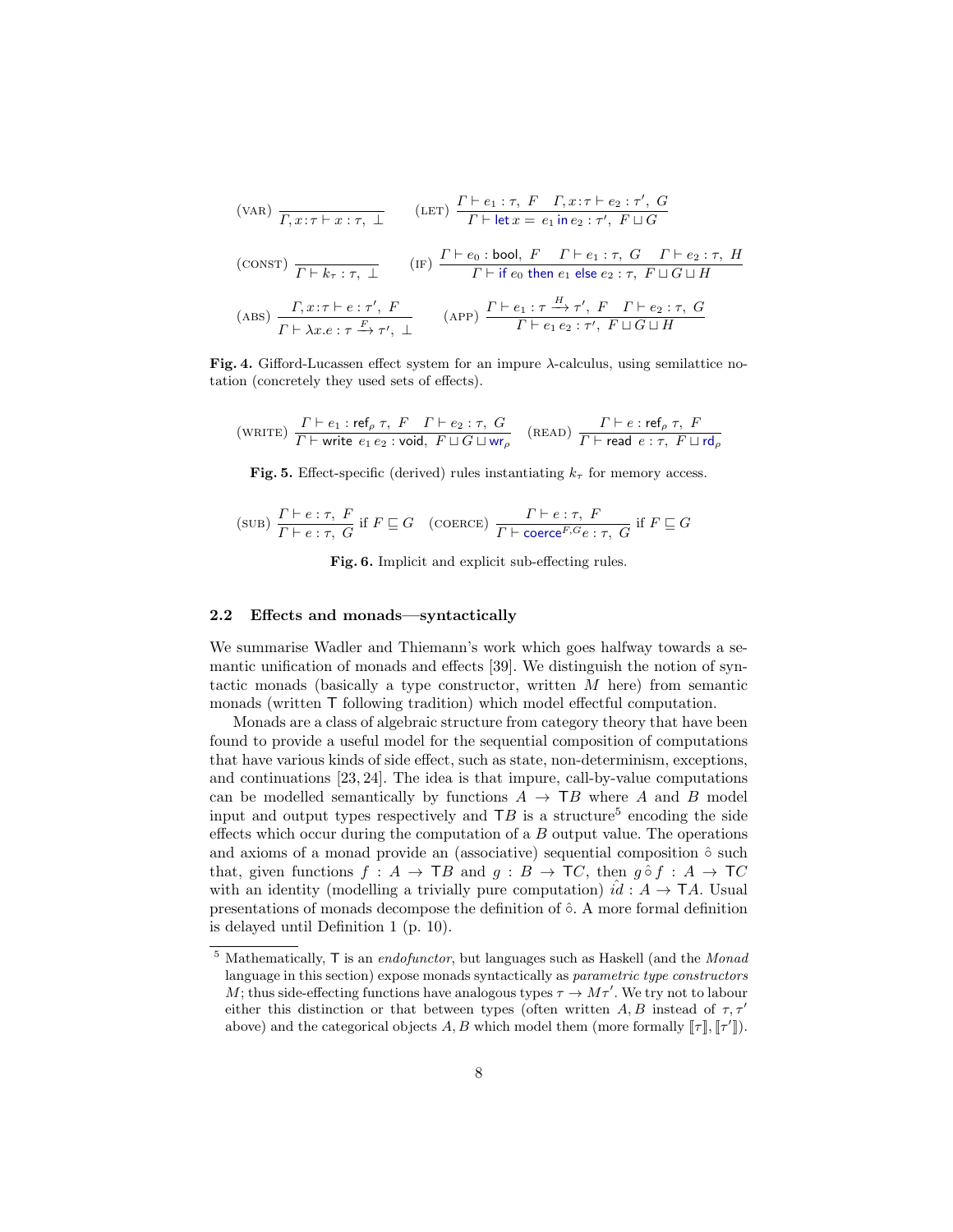Wadler and Thiemann observed that (semilattice) effect systems and monads are homomorphic: they have the same shape and carry related information [39]. They show this via two languages: *Effect*, a  $\lambda$ -calculus with an effect system, recursion, and mutable references (for which Figures 4 and 5 give a similar definition), and *Monad*, a typed  $\lambda$ -calculus for monadic programming without an effect system. The standard monadic approach to programming (such as in Haskell) introduces a parameterised data type  $M$  to encapsulate and encode effects, where  $M\tau$  represents a computation that may perform some effects to compute a value of type  $\tau$ . In the *Monad* language, this type constructor M is additionally labelled with a set of effects  $F$  denoting the (maximum) set of side effects which may be performed by that computation, written  $M<sup>F</sup>$ .

The Monad language adds the following constructs for manipulating monadic computations, where (RETURN) constructs a pure monadic computation and (bind) provides composition of monadic computations.

$$
\text{(RETURN)}\ \frac{\varGamma\vdash_M e:\tau}{\varGamma\vdash_M\langle e\rangle:M^{\emptyset}\tau}\quad\text{(BIND)}\ \frac{\varGamma\vdash_M e:M^F\tau\quad\varGamma,x:\tau\vdash e':M^G\tau'\quad\quad\varGamma\vdash_M\mathrm{let}\,x\in e\mathrm{ in}\,e':M^F\cup G\tau'\quad\quad\qquad}
$$

Effectful operations in the language are given monadic types, with state-using functions: read : ref $\tau \to M^{\{rd\}}\tau$  and write : ref $\tau \to \tau \to M^{\{wr\}}\tau$ , which are composable with ( $BIND$ ). For example, the following increments location  $r$ :

 $r:$  ref int  $\vdash_M \,$  let  $x \Leftarrow$  read  $r$  in write  $r$   $(x+1):$   $M^{\{rd,wr\}}$  int

Wadler and Thiemann show that all terms  $e$  in the *Effect* language can be translated<sup>6</sup> to terms  $[e]$  in the *Monad* language, with type-and-effect judgements  $\Gamma \vdash e : \tau, F$  of Effect mapped to  $[\Gamma] \vdash_M [e] : M^F[\tau]$  of Monad where  $[\tau]$  is defined:

> $[\tau \xrightarrow{F} \tau'] = [\tau] \rightarrow M^{F}[\tau']$  $[int] = int$  (and similarly for other base types)

Contexts  $\Gamma$  are translated to  $[\Gamma]$  by applying  $[\tau]$  pointwise. For expressions  $e$ , we show (a simplified version of) Wadler and Thiemann's encoding for variables, abstraction, and application:

$$
[x] = \langle x \rangle \qquad [\lambda x. e] = \langle \lambda x. [e] \rangle \qquad [e \, e'] = \text{let } f \Leftarrow [e] \text{ in let } x \Leftarrow [e'] \text{ in } f \, x
$$

Variables are translated by wrapping them in the "return" construct  $\langle - \rangle$ , lifting the computation to a trivially effectful monadic value of type  $M^{\emptyset}[\tau]$  to keep in step with the type/effect translation. The translation of λ-abstraction translates the body, places it within a (pure)  $\lambda$ -term in *Monad*, and finally wraps this in an effectless  $\langle - \rangle$  similarly to variables, thus having type  $M^{\emptyset}([\tau] \to M^F[\tau'])$  for effects  $F$  in the body of the function. For application, the function term  $e$  (say with effect  $F$  and latent effect  $H$ ) and argument term  $e'$  (with effect  $G$ ) are translated and bound to  $f$  and  $x$  respectively using monadic binding, giving a left-to-right call-by-value evaluation order of the effects. Thus,  $f : [\tau] \to M^H[\tau']$ and  $x : [\tau]$  by the typing of let and the overall term has type  $M^{F \cup G \cup H}[\tau']$ .

<sup>&</sup>lt;sup>6</sup> We use  $[-]$  for *translation* into another language and reserve  $\llbracket - \rrbracket$  for semantic *inter*pretation (denotation) as in the next section.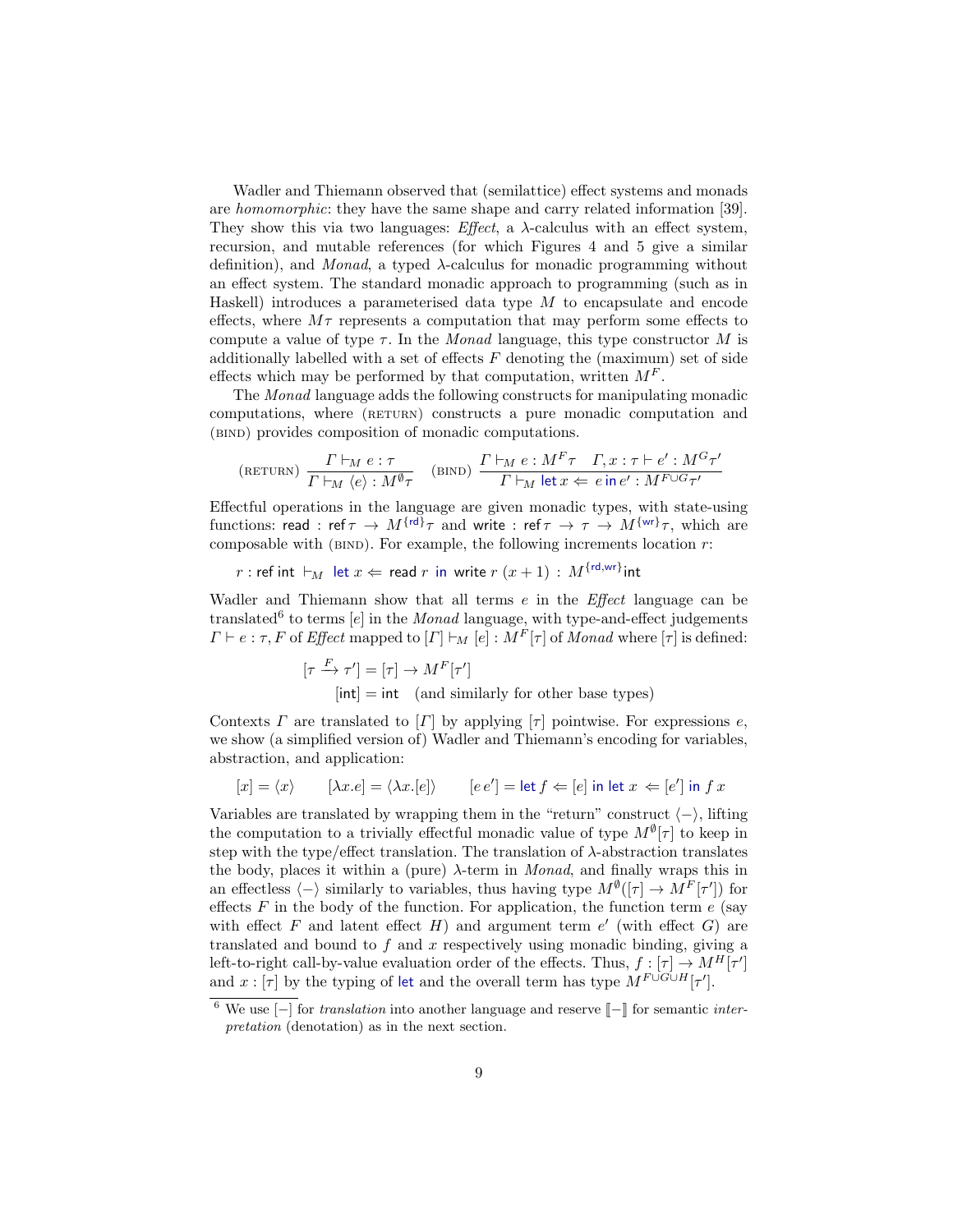#### 2.3 Effects and monads—weakly semantically

So far, we discussed effect systems from a purely syntactic perspective. In this section, we interpret families of labelled syntactic monadic types  $M<sup>F</sup>$  as a single semantic monad T, ignoring the effect label. This gives a semantics that is syntaxand type-directed. In Section 2.4, we show how graded monads provide a stronger  $effect-directed$  semantics, where effect labels are part of the semantics—i.e. each  $M<sup>F</sup>$  is separately interpreted as a semantic object  $\mathsf{T}_F$ .

The Monad language is based on a monadic denotational semantics (similar to Moggi's monadic meta language [24]). The translation from Effect to Monad, coupled with a monadic semantics for Monad, provides a monadic semantics for *Effect* (similar to a semantics for an impure  $\lambda$ -calculus [23]). The semantics of Monad is given by mapping the monadic let (BIND) and  $\langle - \rangle$  (RETURN) constructs into the operations of a monad in the semantic domain. We first define monads, balancing both the categorical and programming language viewpoints:

**Definition 1.** A monad T is an operator on spaces (here either categories, e.g. semantic domains, or programming language types) along with a family of constants unit<sub>A</sub> :  $A \rightarrow TA$  and a family of operations extend<sub>A,B</sub> mapping from space  $A \rightarrow \text{T}B$  to space  $\text{T}A \rightarrow \text{T}B$  satisfying the axioms:

extend unit  $x = x$  [M1] extend  $f$  (unit  $x$ ) =  $f x$  [M2] extend (extend  $g(f x)$ ) = extend  $g$  (extend  $f(x)$  [M3]

Given functions  $f : A \to \mathsf{T}B$  and  $g : B \to \mathsf{T}C$ , their composition, given by  $g \hat{\circ} f =$  (extend  $g \circ f : A \to \mathsf{T}C$ , is associative (by axiom [M3]) and has unit as identity (by  $[M1],[M2]$ ). This definition is the *Kleisli triple* form of a monad.

Remark 1. Mathematically, monads are endofunctors on the category of spaces of semantic values. On the other hand, programming-language monads are unary type constructors with associated polymorphic unit and extend operations. In Haskell, unit is written return, and extend is written '>>=' (with its two arguments reversed), called *bind*. These are presumed to follow the above equations.

*Example 1 (State monad).* Let  $\text{State } A = S \rightarrow (A \times S)$  for some store type S, modelling a mapping from a store  $S$  to a result value  $A$  paired with a new store. State is a monad with the following operations:

extend  $f x = \lambda s$ . let  $(a, s') = x s$  in  $(f a) s'$ unit  $x = \lambda s. (x, s)$ 

where extend  $f : A \to (S \to (B \times S))$  and  $x : S \to (A \times S)$ . The extend operation 'threads' state through a computation. An effectful function, of type  $f : A \to \mathsf{State}\,B$ , is a *state transformer* (by uncurrying  $A \to (S \to (B \times S)) \cong$  $A \times S \to B \times S$ , cf. small-step operational semantics reductions  $\langle e, s \rangle \to \langle e', s' \rangle$ mapping terms paired with stores). The unit operation lifts a value to a pure computation where the state is unchanged (a trivial state transformer).

Here we give a type-directed semantics for Monad, mapping type derivations to denotations as functions (more generally, morphisms) from the interpretation of the context  $\Gamma$  to that of the resulting type  $\tau$ , *i.e.*  $\llbracket \Gamma \vdash_M e : \tau \rrbracket : \llbracket \Gamma \rrbracket \to \llbracket \tau \rrbracket$ .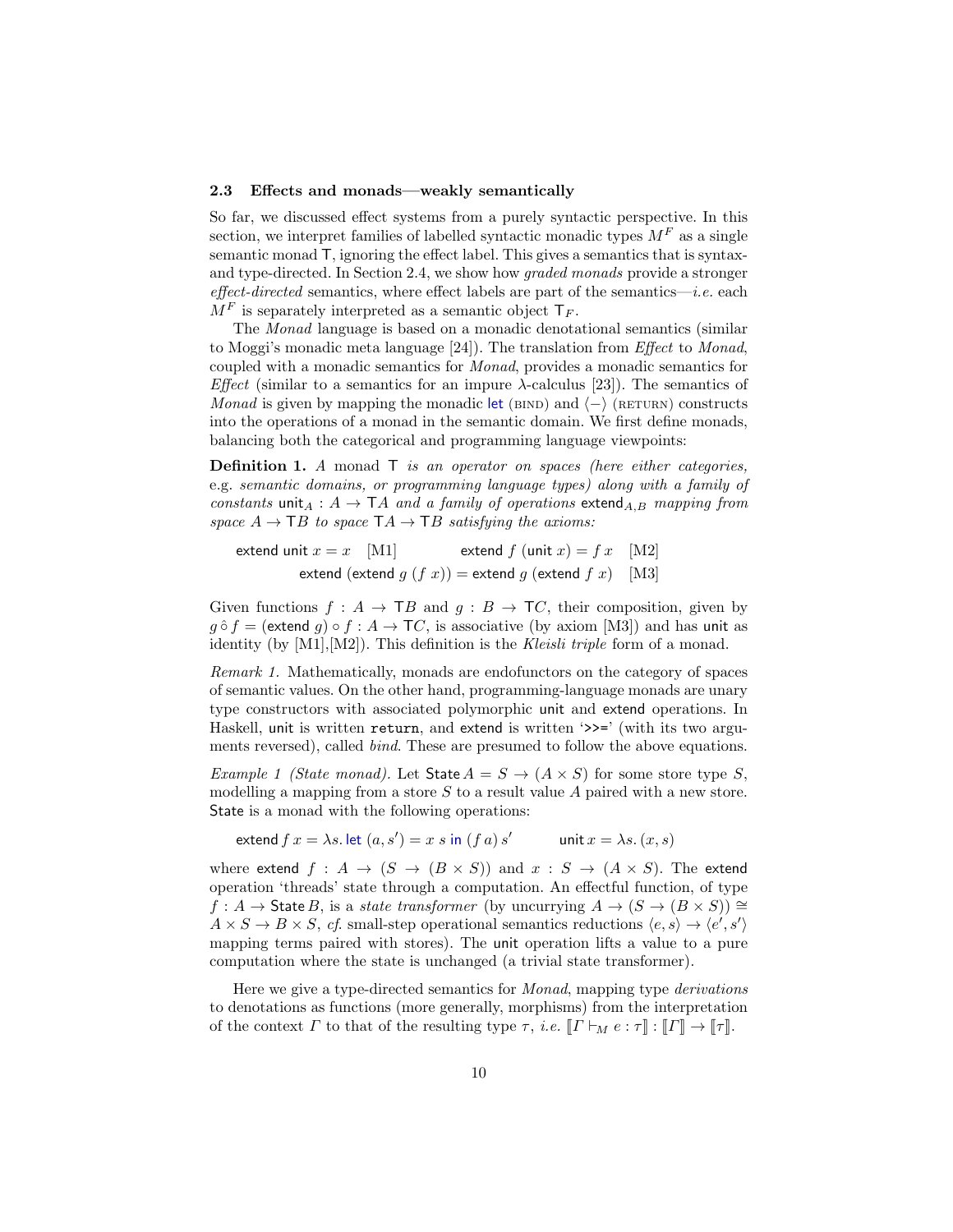Monadic denotational semantics For the monadic semantics of Monad, the syntactic notion of a monad represented by the type constructors  $M<sup>F</sup>$  is mapped to an abstract *semantic* monad  $\mathsf{T}$  (note there is a single monad  $\mathsf{T}$  capturing the meaning of the family of type constructors). Thus, the interpretation of types is:

$$
\llbracket \tau \to \tau' \rrbracket = \llbracket \tau \rrbracket \to \llbracket \tau' \rrbracket \qquad \llbracket M^F \tau \rrbracket = \mathsf{T} \llbracket \tau \rrbracket \tag{1}
$$

We assume some additional interpretation of base types  $\iota$  into suitable sets in the domain of the semantics  $(e.g., \|\text{int}\| = \mathbb{Z}_\perp).$ 

The interpretation of type(-and-effect) derivations ending in (BIND) and (REturn) rules are then (omitting the type subscripts on unit and extend):

$$
\begin{aligned} \llbracket \varGamma \vdash_M \mathsf{let} \, &x \Leftarrow e \mathsf{in} \, e' : M^{F \cup G} \tau' \rrbracket \; : \; \llbracket \varGamma \rrbracket \to \mathsf{T} \llbracket \tau' \rrbracket = \\ &\lambda \gamma \, \text{. extend } (\lambda v. \; \llbracket \varGamma, x \mathsf{:}\tau \vdash_M e' : M^{G} \tau' \rrbracket \, \, \gamma[x \mapsto v]) \; \left(\llbracket \varGamma \vdash_M e : M^{F} \tau \rrbracket \, \gamma\right) \\ \llbracket \varGamma \vdash_M \langle e \rangle : M^{\emptyset} \tau \rrbracket : \llbracket \varGamma \rrbracket \to \mathsf{T} \llbracket \tau \rrbracket = \mathsf{unit} \circ \llbracket \varGamma \vdash_M e : \tau \rrbracket \end{aligned}
$$

The semantics for *Monad* resembles the desugaring of Haskell's **do**-notation into methods of the Monad type class. Seen categorically, the semantics requires some additional structure: the monad T must be strong. This is implicit in the category of sets and Cartesian-closed categories and is elided here (see Appendix A).

This monadic semantics for Monad (and thus for Effect via translation  $[-]$ ) can be shown sound and complete with respect to the axiomatic semantics (due to the strong monad axioms, see [23, 24] with semantics on similar calculi).

Wadler and Thiemann showed the syntactic correspondence between the types-and-effects of Effect and (annotated) monadic typing of Monad, and soundness results on their operational semantics. However they did not give a denotational semantics marrying effect annotations to monads—all labelled monadic type constructors  $M<sup>F</sup>$  are interpreted within a single semantic monad T (Equation  $(1)$  and hence lose the effect information F. While Wadler and Thiemann conjectured that a general 'coherent' denotational semantics can be given to unify effect systems with a monadic-style semantics, it was Katsumata who provided the missing piece—graded monads [16]. These allow each syntactic type  $M<sup>F</sup> \tau$  to be interpreted as a semantic object  $T_F \llbracket \tau \rrbracket$  in which only the effects represented by F are modelled. Thus Equation (1) is refined to  $\llbracket M^F \tau \rrbracket = \mathsf{T}_F \llbracket \tau \rrbracket$ .

#### 2.4 Effects and monads—strongly semantically via gradedness

Graded monads provide a model of sequential composition for computational effects similar to monads, but which carry, and can be refined by, effect information. A graded monadic type  $\mathsf T$  has two parameters, an effect (say  $F$ ) and a type (say A as usual) written  $T_F A$ . Note that we use superscripted effects on syntactic monads representing effects  $M<sup>F</sup>$  but write the effects of graded monads as subscripts. Effects F are drawn from a (partially) ordered<sup>7</sup> monoid  $(\mathcal{F}, \bullet, I, \sqsubset)$  generalising a semilattice  $(\mathcal{F}, \sqcup, \bot, \sqsubseteq)$ . Here  $\bullet$  represents sequential

<sup>&</sup>lt;sup>7</sup> Katsumata uses 'pre-ordered' but we simply consider  $(\sqsubseteq) \cap (\sqsubseteq^{-1})$  equivalence classes.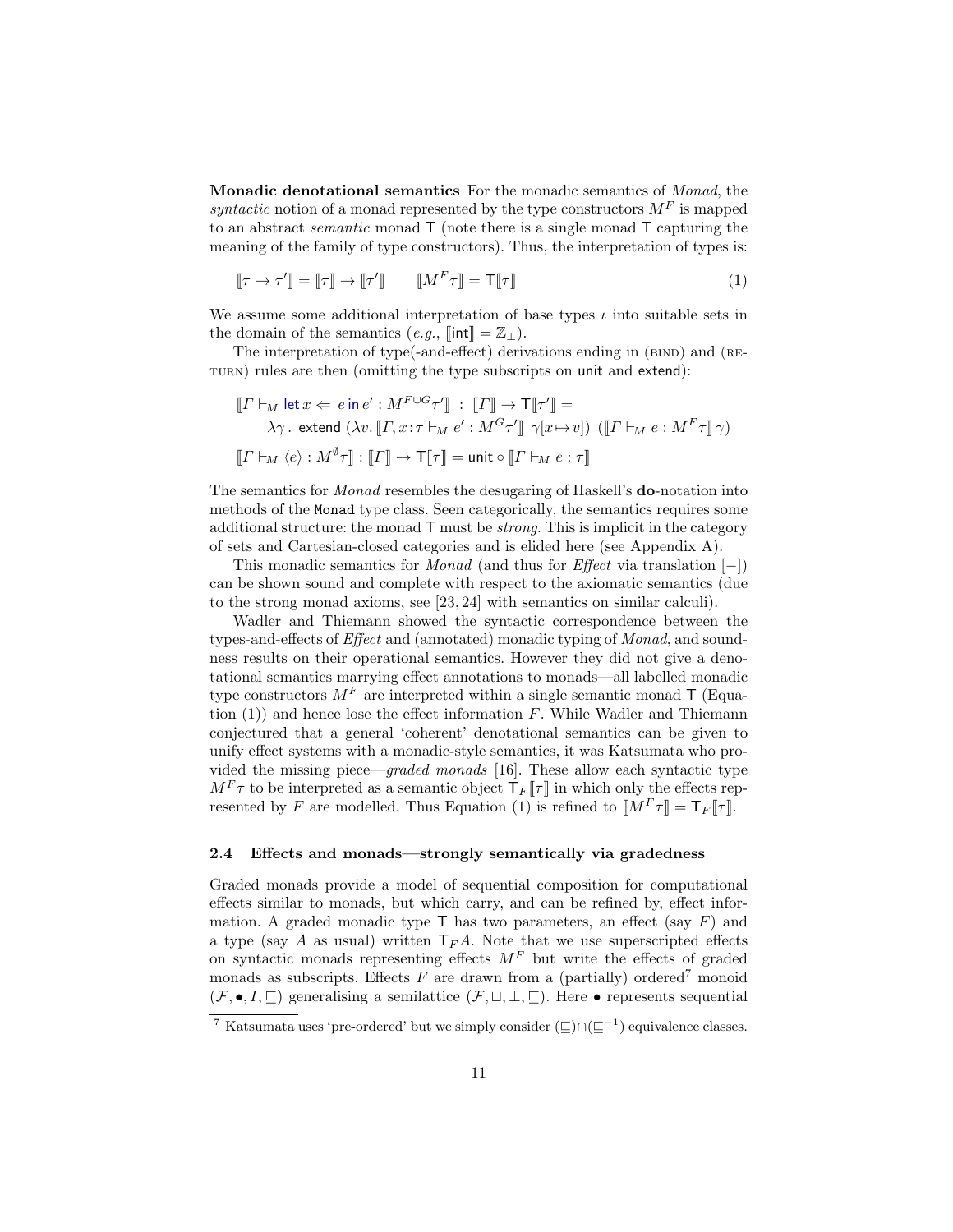composition of effects and I the trivial, pure effect; ( $\bullet$ ) must be ( $\sqsubseteq$ )-monotonic. The ordering  $\subseteq$  can capture both sub-effecting (treating a smaller effect as a larger one giving a 'may' analysis for if-then-else) and super-effecting (giving a 'must' analysis)—see Remark 2 (p. 17). For if-then-else it is often convenient that ⊑ has least upper bounds; we also return to this point later.

A graded monad structure on T provides (associative) sequential composition  $\hat{\sigma}$  for all  $f : A \to \mathsf{T}_F B$  and  $g : B \to \mathsf{T}_G C$  such that  $g \hat{\sigma} f : A \to \mathsf{T}_{F \bullet G} C$  with an identity  $\hat{i}d: A \to \mathsf{T}_I A$ , constructing a pure computation.

Definition 2 (Graded monads [21, 16], without ordering). Let  $(F, \bullet, I)$ be a monoid. An  $(\mathcal{F}-)$ graded monad  $\mathsf T$  is a family of endofunctors  $\mathsf T_F A$  (or, in the programming-language view, an effect-annotated unary type constructor) along with two families of operations (polymorphic functions):  $\text{unit}_A^I : A \to \mathsf{T}_I A$ and extension operations extend ${}_{A,B}^{F,G}$  which map functions  $g : A \rightarrow \mathsf{T}_G B$  to extendF,G A,B g : T<sup>F</sup> A → T<sup>F</sup> •<sup>G</sup>B, satisfying the following axioms (omitting type subscripts) for all  $F, G, H \in \mathcal{F}$ :

$$
\text{extend}^{F,I} \text{ unit}^I x = x \quad [\text{M1}] \qquad \text{extend}^{I,F} f \text{ (unit}^I x) = f x \quad [\text{M2}]
$$
\n
$$
\text{extend}^{F,G \bullet H} \text{ (extend}^{G,H} h \text{ (} g \text{ } x \text{))} = \text{extend}^{F \bullet G,H} h \text{ (extend}^{F,G} g \text{ } x \text{)} \quad [\text{M3}]
$$

A graded monad is a homomorphism (structure-preserving map) between a monoidal algebra of effects  $\mathcal F$  and a monoidal structure for effect semantics. The axioms [M1-3] rely on the monoid axioms on  $\mathcal F$  e.g. [M1-2] as diagrams are:

$$
\mathsf{T}_{F}A \xrightarrow{\text{extend}^{F,I}\text{ unit}^{I}} A \xrightarrow{\text{unit}^{I} \longrightarrow \mathsf{T}_{I}A} \mathsf{d}_{\text{extend}^{I,F}f} \qquad (2)
$$
\n
$$
\mathsf{T}_{F}A \xrightarrow{\text{ind}^{I} \downarrow} \mathsf{T}_{F\bullet I}A \qquad \mathsf{T}_{F}B \xrightarrow{\text{fund}^{I,F}f} \qquad (2)
$$

The equality edges (double lines) explain the need for the monoid axioms of graded monads: for [M1] that  $F = F \bullet I$  for all F and for [M2] that  $F = I \bullet F$ . The diagram for [M3], not shown for brevity, needs the associativity axiom.

Definition 3 (Graded monads, with ordering). Katsumata's definition of graded monads includes the pre-ordering  $\subseteq$  and subsequently a family of morphisms, which we call  $\text{coerce}_A^{F,G} : \mathsf{T}_F A \to \mathsf{T}_G A$  for every  $F \sqsubseteq G$  satisfying:

$$
\begin{array}{ll}\n\text{coerce}_{A}^{F,F} = id_{\mathsf{T}_{FA}} \ (reflexivity) & \text{coerce}_{A}^{G,H} \circ \text{coerce}_{A}^{F,G} = \text{coerce}_{A}^{F,H} \ (transitivity) \\
\text{coerce}_{B}^{F \bullet X, G \bullet Y} \circ \text{extend}_{A,B}^{F,X} f = \text{extend}_{A,B}^{G,Y} (\text{coerce}_{B}^{X,Y} \circ f) \circ \text{coerce}_{A}^{F,G} \ (monotonicity)\n\end{array}
$$

Example 2 (Graded state monad, appears in  $[27]$ ). Example 1 showed the state monad State  $A = S \rightarrow (A \times S)$  in which all read and write operations are represented. We now refine this to a graded monad  $\text{State}_F$  in which only read and write operations expressed by  $F$  may be represented. Suppose  $S$  is the space of functions from a set of locations Loc, ranged over by  $\rho$ , to Val (abusively, we conflate the notions of 'region' and 'location' here.) Take effects  $F \in \mathcal{F}$  to be sets of tokens rd  $\rho$  and wr  $\rho$ , giving an ordered effect monoid  $(\mathcal{F}, \cup, \emptyset, \subseteq)$ . We refine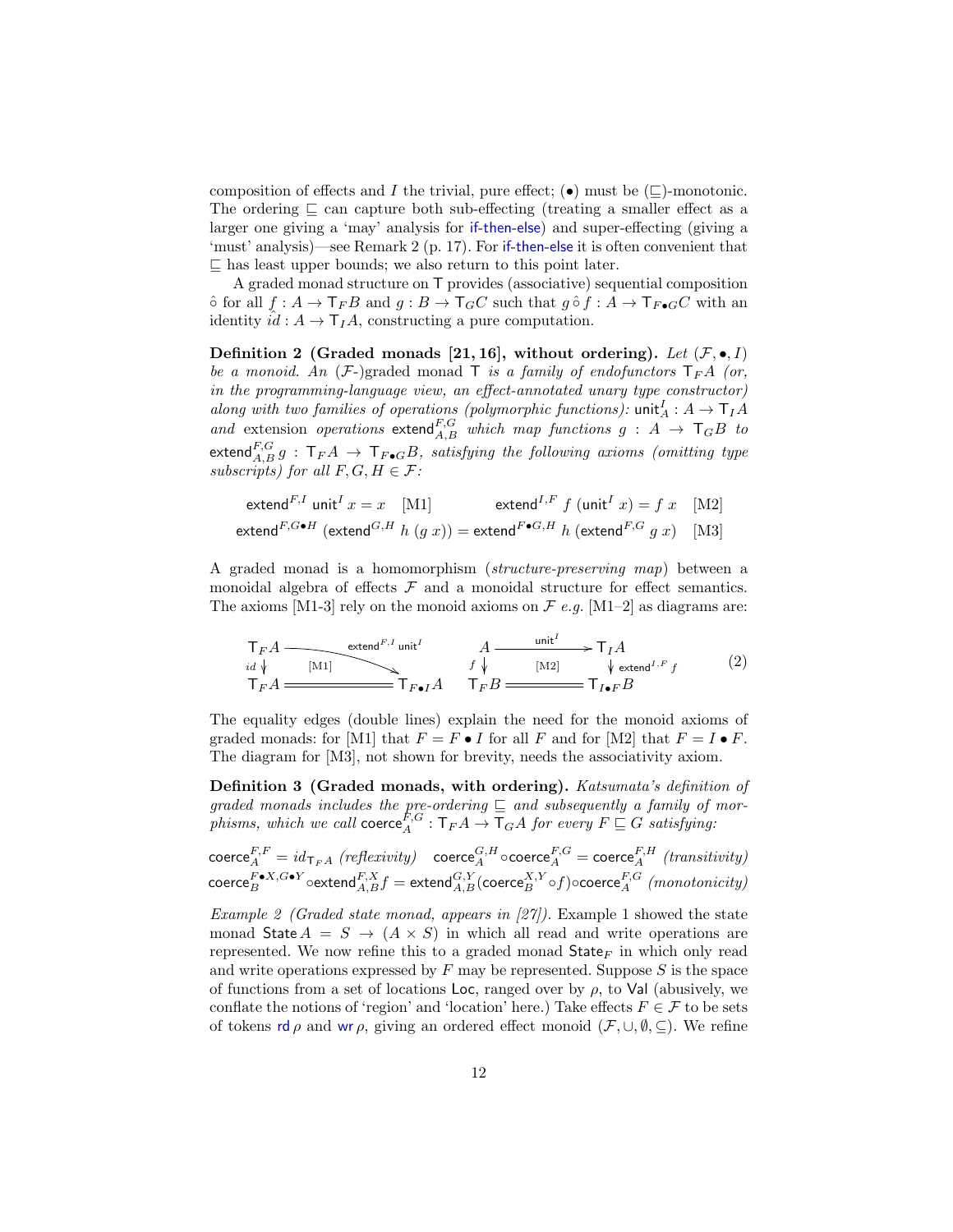State to State<sub>F</sub>  $A = (R_F \rightarrow Val) \rightarrow (A \times (W_F \rightarrow Val))$  where  $R_F = \{\rho \mid rd \rho \in F\}$ and  $W_F = \{\rho \mid \text{wr } \rho \in F\}$  are respectively the subsets of Loc where State<sub>F</sub> might read and write. The effect-graded operations are then:

$$
\text{extend}^{F,G} f x = \lambda s. \text{ let } (a, s') = x (s|_{\mathsf{R}_F}) \text{ in} \qquad \text{unit}^{\emptyset} x = \lambda s. (x, s)
$$
\n
$$
\text{let } (b, s'') = (f \ a) ((s \lhd s')|_{\mathsf{R}_G}) \text{ in } (b, s' \lhd s'')
$$

The incoming store s of extend is restricted into substore  $s|_{R_F}$  for the reads made by x. Operator  $s \triangleleft s'$  merges stores preferring the right-hand-side mapping for locations  $\rho \in \text{dom}(s) \cup \text{dom}(s')$ , which is then restricted by  $|_{R_G}$  to the substore of locations read by f a. Locations read by f a use values in s' in preference  $(\triangleleft)$ to those in s. Finally the resulting store prefers writes from  $s''$  over those in  $s'$ .

Note that unit<sup> $\emptyset$ </sup> is isomorphic to the identity as  $R_{\emptyset} = W_{\emptyset} = \emptyset$ , and so s there is the empty mapping. Hence any denotation in  $A \to \mathsf{State}_{\emptyset}B$  is necessarily a pure function—useful for enabling various optimisations relating to purity.

Graded monadic semantics Graded monads enable effect-directed semantics, where syntactic effect labels are incorporated as semantic objects; type-and-effect judgements are mapped to denotations of the form  $\llbracket \Gamma \vdash e : \tau, F \rrbracket : \llbracket \Gamma \rrbracket \to \mathsf{T}_F \llbracket \tau \rrbracket$ . This gives a monadic semantics for Wadler and Thiemann's Monad language, generalised to a monoidal effect system, where syntactic type constructors  $M<sup>F</sup> \tau$ are mapped to the (semantic) graded monad  $T_F[\![\tau]\!]$ . The semantics of *Monad* is analogous to that of the previous section:

$$
\begin{aligned}\n\llbracket \boldsymbol{\varGamma} \vdash_M \mathsf{let} \, & \boldsymbol{x} \Leftarrow e \mathsf{in} \, e' : \boldsymbol{M}^{F \bullet G} \boldsymbol{\tau}' \rrbracket \; : \llbracket \boldsymbol{\varGamma} \rrbracket \to \mathsf{T}_{F \bullet G} \llbracket \boldsymbol{\tau}' \rrbracket = \\
& \lambda \gamma \, . \; \mathsf{extend}^{F, G} \left( \lambda v \, . \; \llbracket \boldsymbol{\varGamma}, \boldsymbol{x} \colon \boldsymbol{\tau} \vdash_M e' \, : \, \boldsymbol{M}^G \boldsymbol{\tau}' \rrbracket \; \gamma[\boldsymbol{x} \mapsto v] \right) \; (\llbracket \boldsymbol{\varGamma} \vdash_M e \, : \, \boldsymbol{M}^F \boldsymbol{\tau} \rrbracket \, \gamma) \\
\llbracket \boldsymbol{\varGamma} \vdash_M \langle e \rangle \, : \, \boldsymbol{M}^{\emptyset} \boldsymbol{\tau} \rrbracket \, : \llbracket \boldsymbol{\varGamma} \rrbracket \to \mathsf{T}_{\emptyset} \llbracket \boldsymbol{\tau} \rrbracket = \mathsf{unit}^I \circ \llbracket \boldsymbol{\varGamma} \vdash_M e \, : \, \boldsymbol{\tau} \rrbracket\n\end{aligned}
$$

Via the translation from Effect to Monad, this also provides an effect-directed semantics of the effectful simply-typed  $\lambda$ -calculus via graded monads.

The axioms of a (strong) graded monad provide a sound semantics, with respect to a standard  $\beta$ -equational theory, as shown by Katsumata [16].

Grading for semantics-and-analysis co-design The correspondence between the effect annotations and the indices of a graded monad provides a kind of co-design principle for defining semantics and effect systems: start with a graded monad and follow the shape of a usual monadic semantics; an effect system for the term language emerges from the indices and the inductive definition of the semantics. Conversely, start with an effect system, say the one in the introduction for music. An effect-graded semantics then requires semantic operations annotated by each of the effect operations used, $8$  with a structure that reflects that of the effect system. In this way, graded approaches aid a kind of co-design process between analysis and semantics.

 $8$  Section 3 addresses the subtlety here that if-then-else is reflected with *operation* + in the music effect while Katsumata's graded monads use a relation ⊑.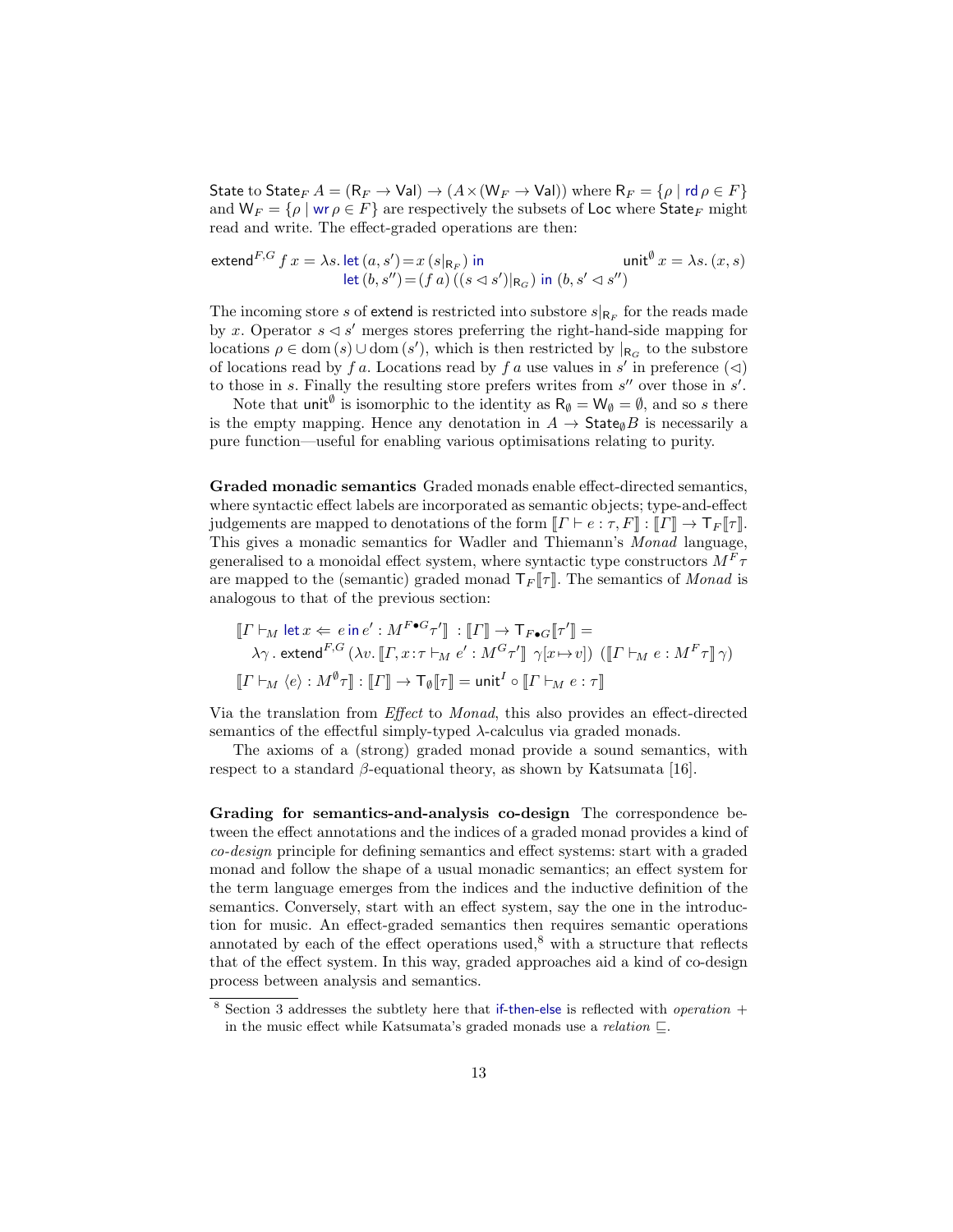This relationship extends to the equational theory of a language and the axioms of its underlying semantic structures. For example, consider the following equation (relative to a type derivation) of the Monad language:

$$
\Gamma \ \vdash_M \quad \det x \Leftarrow e \text{ in } \langle x \rangle \ \equiv \ e \quad : \ \ M^F \ \tau
$$

This syntactic equality relies on the monoid axiom  $F \bullet I = F$  to ensure that the types of the left- and right-hand side  $(M^{F\bullet I} \tau$  and  $M^F \tau$  respectively) are equal. Soundness of the semantics, with respect to this equation, thus requires that  $\llbracket \Gamma \vdash \textsf{let } x \Leftarrow e \textsf{ in } \langle x \rangle : M^{F \bullet I} \tau \rrbracket = \llbracket \Gamma \vdash e : M^F \tau \rrbracket.$  The proof of this denotational equality uses the graded monad axiom [M1], which itself uses the monoidal axiom  $F \bullet I = F$  (see diagram (2), p. 12). A proof search procedure (whether by-hand or automatic) can be guided by the link between the syntax of effect annotations and their corresponding indices (grades) in the semantics: the required semantic axioms are those which witness the syntactic axioms.

**Terminology** Graded monads have been previously called *parameterised effect* monads by Katsumata [16] (relating to the work of Mellies [20]) and *indexed* monads [28]. We opt for the name *graded monad* here to avoid confusion with the idea of indexed monads in topos theory and the parameterised monads of Atkey [3] or parametricity. The graded terminology has recently become a popular name for this concept [36, 21].

#### 2.5 Type-directed and effect-directed analysis and semantics

As noted earlier, the semantics of an expression may depend on its associated type derivation. For example, in the presence of a derivation of  $\vdash \lambda x.x : \text{int} \rightarrow \text{int}$ , the term  $\lambda x.x$  is interpreted as the identity function on Z. We call these typedirected semantics or analyses (more precisely *type-derivation-directed*).

A type-directed semantics tends to simplify definitions and reasoning. For example, consider an untyped denotational semantics on a Scott domain satisfying  $D \cong \mathbb{Z} + (D \to D)$  vs. a type-directed semantics where each type has a distinct domain,  $e.g., D_{int} = \mathbb{Z}$  and  $D_{\sigma \to \tau} = D_{\sigma} \to D_{\tau}$ . The former has a more complicated semantics, with injections on sum types and deconstructors to identify semantically meaningful terms, which are unnecessary in the latter.

Our notion of type-and-effect-directed semantics (or just effect-directed for brevity) naturally extends this idea to effect annotations. In such a language the apply function  $\lambda f \cdot \lambda x \cdot f x$  has many effects and types, in particular every instance of  $(\tau \xrightarrow{F} \tau') \rightarrow \tau \xrightarrow{F} \tau'$  for types  $\tau, \tau'$  and effects F. Any expression e of this type can be interpreted monadically as belonging to semantic domain ( $\llbracket \tau \rrbracket \rightarrow$  $T[\![\tau']\!] \rightarrow T[\![\tau']\!]$  for some monad T. Via graded monads, an effectdirected semantic domain refines this to  $([\![\tau]\!] \to \mathsf{T}_F[\![\tau']\!]) \to \mathsf{T}_I([\![\tau]\!] \to \mathsf{T}_F[\![\tau']\!]).$ So if we knew, for example, that  $F$  is the trivial pure effect  $I$  and the graded monad is such that  $T_I A = A$  then an effect-directed semantics could simply interpret e as a value in  $(\llbracket \tau \rrbracket \to \llbracket \tau' \rrbracket) \to \llbracket \tau \rrbracket \to \llbracket \tau' \rrbracket$ . This was seen with the State graded monad in Example 2 (p. 13).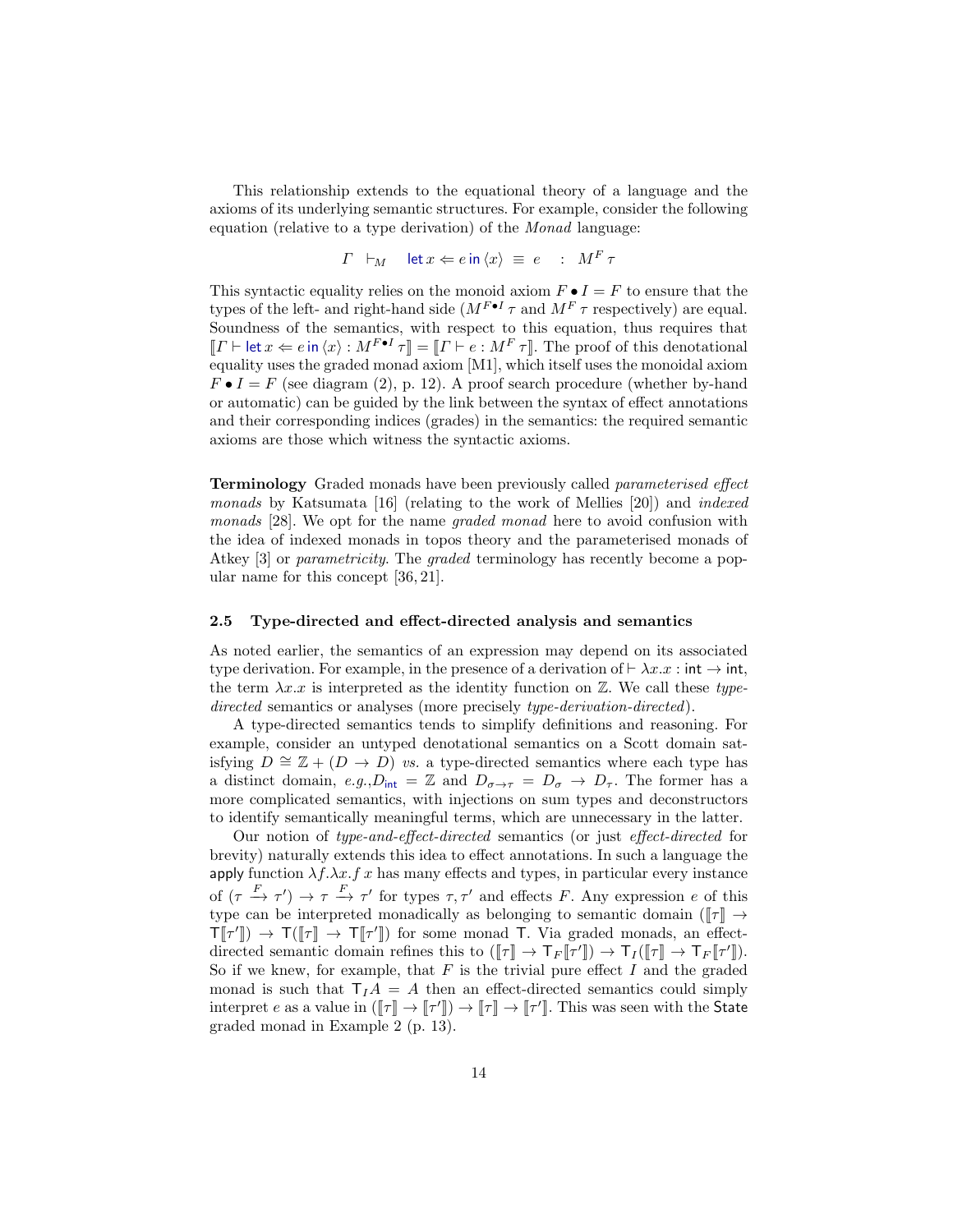#### 3 Control-flow effects and monad limitations

Section 2 developed, in tutorial style, the theory for effects expressed monadically, including grading (precise denotational models of types and effects) but limited to the situation where effect annotations form an ordered monoid  $(\mathcal{F}, I, \bullet, \sqsubseteq)$ , expressing sequential composition. This leaves the additional effect operators  $(+, \&)$  for alternation (conditionals) and parallel composition (which Section 1 argued were essential for modelling music) and the question of how to incorporate them into an effect algebra and graded semantics. We defer treatment of  $(\&)$  to Section 4, and here focus on the rather interesting issues centred around the question of how well can monads capture conditionals—both semantically and in terms of relating an (+)-enriched effect algebra to monad grading.

We explore three specific issues. Section 3.1 examines how well monads can give a general semantics to if-then-else and similar control-flow operations; Section 3.2 shows that while Wadler and Thiemann's work only handles a semilattice of effects, Katsumata's graded monads use an ordered monoid of effects and which can very nearly capture  $(+)$  as well as  $(•)$ . These two issues turn out to be two sides of the same coin. Finally, Section 3.3 argues that certain operations augmenting the usual monad operations of unit and extend should be characterised as control-flow operators and thus merit being operations on the augmented effect monoid too. This all sets the scene for Section 4 where joinads (a specific extension to monads), graded by a control-flow algebra dubbed *joinoids* (augmenting monoids), complete the development.

#### 3.1 (Graded) monadic semantics for conditionals

Consider a denotational interpretation for (type derivations over) conditionals  $\llbracket I \rvert$  if e then e' else  $e'': \tau \rrbracket$  where e, e', e'' may be effectful expressions (in a simple system where effects do not form part of judgements). Following the denotational tradition, the denotation of a compound expression is some function of those of its sub-expressions, traditionally expressed for some COND as:

[if e then e' else  $e''$ ] = COND([e], [e'], [e'])

Formally, our semantics interprets type derivations, hence is more accurately:

$$
\llbracket \varGamma \vdash \text{if } e \text{ then } e' \text{ else } e'' : \tau \rrbracket = \underline{\text{COND}}(\llbracket \varGamma \vdash e : \text{bool} \rrbracket, \llbracket \varGamma \vdash e' : \tau \rrbracket, \llbracket \varGamma \vdash e'' : \tau \rrbracket)
$$

for some  $COND_{X,A}: (X \to \top \mathbb{B}) \times (X \to \top A) \times (X \to \top A) \to (X \to \top A)$  instan-</u> tiated at  $X = \| \Gamma \|$ , the space of environments, and  $A = \| \tau \|$ . Given that if-thenelse does not bind variables, this can be written  $\lambda(x, y, z) \cdot \lambda \gamma$ .COND $(x \gamma, y \gamma, z \gamma)$ where  $\text{COND}_{A}: \text{T} \mathbb{B} \times \text{T} A \times \text{T} A \rightarrow \text{T} A$ . It is convenient to use the notation COND on computations and COND in semantic rules to avoid the clutter of  $\gamma$ .

In categories which have coproducts (sum types), and hence booleans B, the semantics of effectful if-then-else can be simply derived from existing monad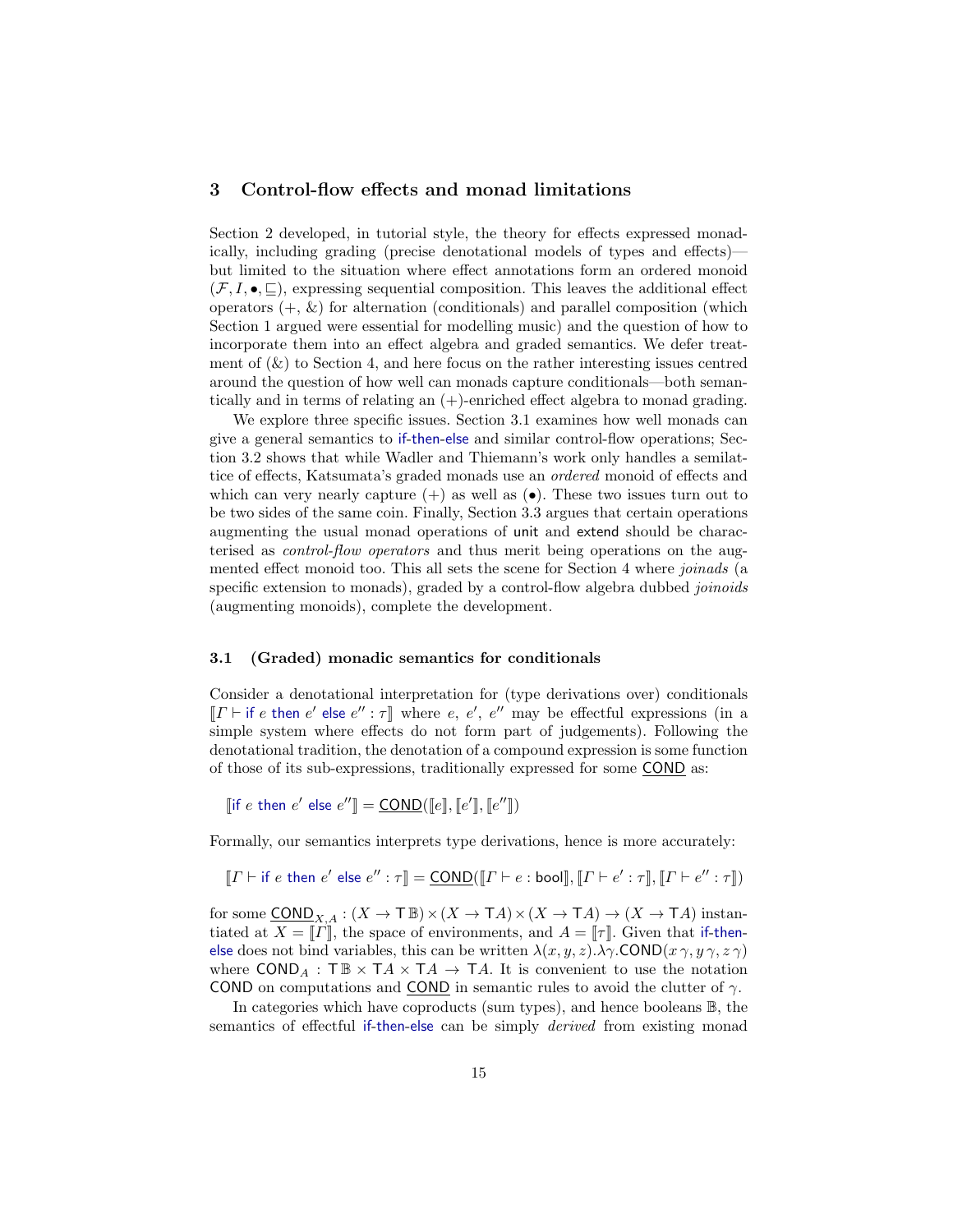operations. Such categories (including our set-based framework) have a parametric operation<sup>9</sup> cond<sub>A</sub>:  $\mathbb{B} \times A \times A \to A$  with axioms: cond(true, x, y) = x and cond(false, x, y) = y. By instantiating cond at TA to get cond<sub>TA</sub> :  $\mathbb{B} \times \mathbb{T} A \times \mathbb{T} A \rightarrow$ TA, we obtain one possible definition for COND using sequential composition:

$$
\mathsf{COND}_{A}(x, y, z) = \mathsf{extend}_{\mathbb{B}, A} \ (\lambda b. \ \mathsf{cond}_{\mathsf{T} A} \ (b, y, z)) \ x
$$

This derived semantics is dichotomous—it encodes the laws that if-then-else returns one of its branches (*i.e.*, if true then  $e$  else  $e' \equiv e \text{ and if false}$  then  $e$  else  $e' \equiv$  $e'$ )—and sequential—it encodes the axiom (assuming fresh variable x) that

if e then 
$$
e'
$$
 else  $e'' \equiv \text{let } x = e \text{ in if } x \text{ then } e' \text{ else } e''$ 

There are other reasonable non-dichotomous or non-sequential semantics we may wish to model, thus the derived model above is quite limited. Prolog-style backtracking provides a good example of a non-dichotomous if-then-else as both branches are explored in some fixed order (leading to non-commutative  $+$  operator on effects); we could even imagine a variant of if-then-else where the boolean indicates whether the then branch is explored before or after the else branch. Similar non-commutativity arises for case expressions with overlapping patterns. Non-sequential if-then-else is exemplified in "*parallel if*" which satisfies the semantic property (for a system where non-termination is an effect):

[if e then e' else  $e''$ ] =  $[e']$  if  $[e'] = [e'']$  (and even if  $[e] = \bot$ ).

Speculative behaviour (with software-transactional memory for rolling-back effects) is a non-sequential if-then-else. Non-dichotomous variants may also give a collecting semantics which captures computation trees instead of single traces the derived semantics using  $\text{cond}_A$  can only capture a dynamic trace.

In the music example, we used operators  $\bullet$ ,  $+$  and  $\&$  to model the effects of the sequencing, conditional and parallel language constructs. However, for full generality, we should use a ternary operator  $?+(F,G,H)$  to capture the effects of conditionals. Nonetheless, sequential semantic variants of if-then-else require that  $P+(F, G, H) = F \bullet (G+H)$ . The + operator can be defined  $G+H = P+(I, G, H)$ where I is the identity of  $\bullet$ . Most interpretations of if-then-else in the rest of the paper are sequential, but not all are dichotomous—Example 4 shows a nonstandard 'synchronous' semantics for conditionals in music, where duration of if-then-else is the maximum of both branches. In short, we choose not to require conditionals to have the monadic derived semantics.

A language with effects and parallelism similarly requires a semantic model for how effectful computation are composed in parallel. While we noted one interpretation of conditionals can be derived from coproducts in the domain, there is no analogous derived structure to be found for parallelism since the 'obvious' operation  $par_{A,B}: A \times B \to A \times B$  can only be the identity function (by parametricity). In contrast, an operation  $par'_{A,B} : TA \times TB \rightarrow T(A \times B)$ (called merge in the next section) for some monad T can perform an effect-specific implementation of parallelism, e.g., arbitrary effect interleaving.

<sup>&</sup>lt;sup>9</sup> Categorically, a natural transformation, derived from coproducts with  $\mathbb{B} = 1 + 1$ .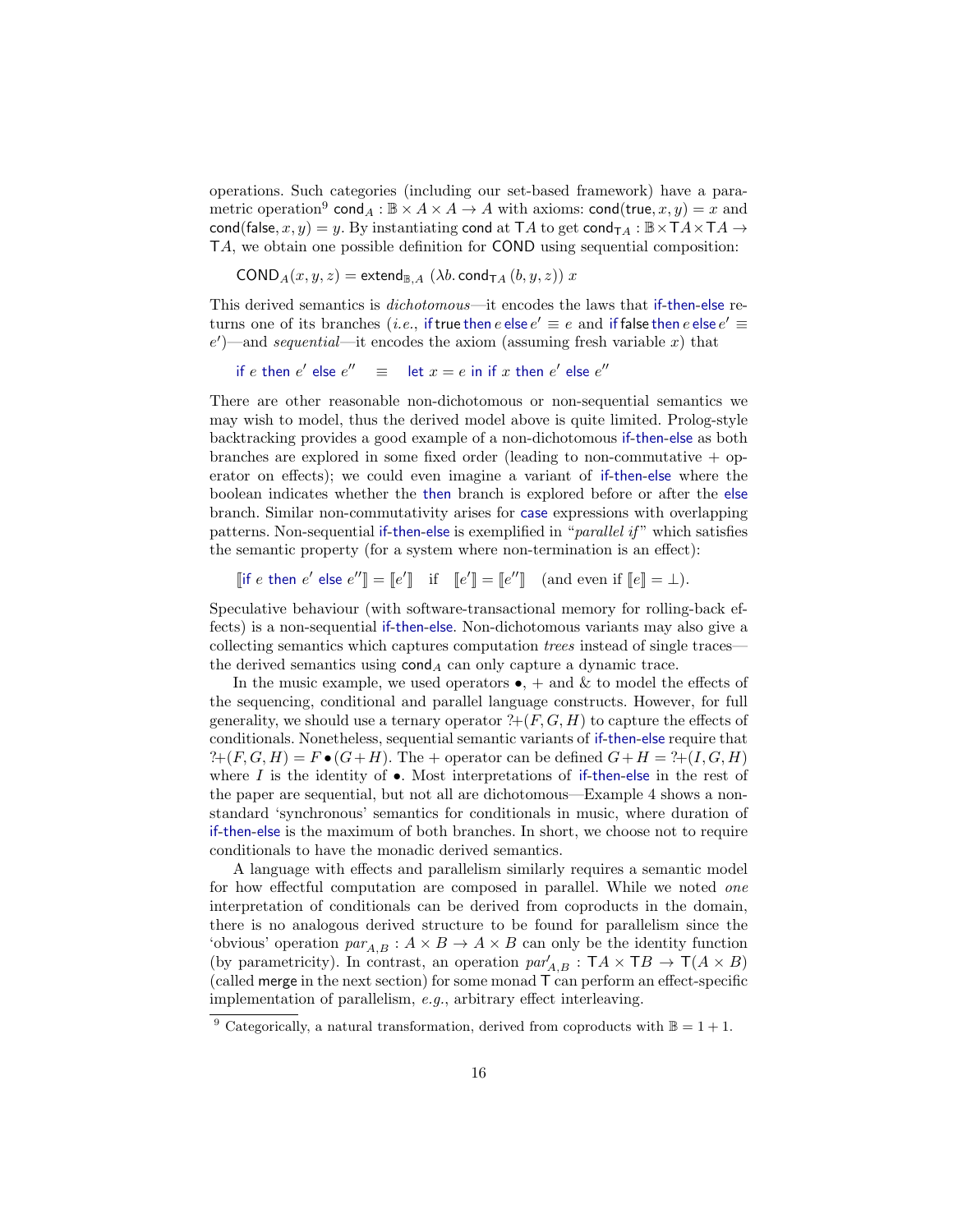#### 3.2 Effect operators for conditional

Until now, monads have been graded by an ordered effect *monoid*. But we now want to model richer effect operators such as that of if-then-else as above, with  $F \bullet (G + H)$  or  $?+(F, G, H)$  for non-sequential variants.

It turns out that a special case for  $+$  can nearly be derived from the ordering structure. Katsumata writes: "When giving an effect system, it is desirable to have the join operator on effects  $(\ldots)$  [augmenting the] monoid structure], because we can use it to unify the effects given to different branches of case expressions." [16] Suppose all joins (least upper bounds) of ⊑ exist (not an existing requirement for graded monads), then we can define  $+$  to be the join operator—thus obtaining an effect algebra  $(\mathcal{F}, I, \bullet, +)$ . Monotonicity of  $\bullet$  (w.r.t.  $\subseteq$ ) becomes a distributive law  $x \bullet (y + z) = (x \bullet y) + (x \bullet z).$ 

A general effect-directed denotational semantics for if (with ternary ?+ on effects) is then captured by a graded version of COND, to wit COND $_{A_{-}}^{F,G,H}$ :  $\mathsf{T}_F \mathbb{B} \times \mathsf{T}_G A \times \mathsf{T}_H A \to \mathsf{T}_{?+(F,G,H)} A$ , lifted on environments  $\llbracket \Gamma \rrbracket$  to  $\underline{\text{COND}}_{\llbracket \Gamma \rrbracket, A}^{F,G,H}$ 

$$
\begin{aligned} \llbracket I \vdash \text{if } e \text{ then } e' \text{ else } e'' : \tau, ?+ (F, G, H) \rrbracket \\ = \underline{\text{COND}}_{\llbracket I' \rrbracket, \llbracket \tau \rrbracket} \left( \llbracket I \vdash e : \text{bool}, F \rrbracket, \, \llbracket I \vdash e' : \tau, G \rrbracket, \, \llbracket I \vdash e'' : \tau, H \rrbracket \right) \end{aligned}
$$

We can then analogously construct a graded monadic version of the *derived* (non-general) semantics of if-then-else. Assuming the effect ordered monoid additionally has all least upper bounds (written + as above) we set  $?+(F, G, H)$  =  $F \bullet (G + H)$  and define COND<sup>F,G,H</sup> by:

$$
\text{COND}_{A}^{F,G,H}(x,y,z) = \text{extend}^{F,G+H}(\lambda b. \text{ cond}_{\mathsf{T}_{G+H}A}(b, \text{coerce}^{G,G+H}y, \\ \text{coerce}^{H,G+H}z)) x
$$

Remark 2. Note that if we instantiate F to be sets of effects with  $(\bullet) = (\cup)$ and  $I = \{\}\$  then interpreting  $(+) = (\cup)$  and  $(\sqsubseteq) = (\subseteq)$  produces a traditional 'may' set-based effect system, while interpreting  $(+) = (\cap)$  and  $(\sqsubseteq) = (\supseteq)$  gives a 'must' form of effect system. This does not appear to be generally appreciated, and shows that Katsumata's graded-monad-with-an-ordering approach to effect systems captures both the  $\left(\bullet\right)$  and  $\left(\dagger\right)$  operators introduced by the Nielsons.

So, amusingly, monads provide one (derived) semantics for conditionals, and semilattice-ordered-monoids provide *one* way of separating the effects for  $\bullet$  and +, but neither is fully general. Just as we argued that not all semantics for ifthen-else could be factored via parametric conditional, we also argue that not all (+) operations on augmented effect monoids can be expressed as the least upper bound of an ordering  $(\sqsubset)$  originally envisaged as sub-effecting. The required property is merely that  $F \subseteq F + G$  and  $G \subseteq F + G$  (we argued in Section 3.1) that + may not be commutative, and we also do not require its idempotency). Multisets of effects provide an example: we may naturally define (+) to capture addition on multiplicities, while (⊔) captures maximum on multiplicities.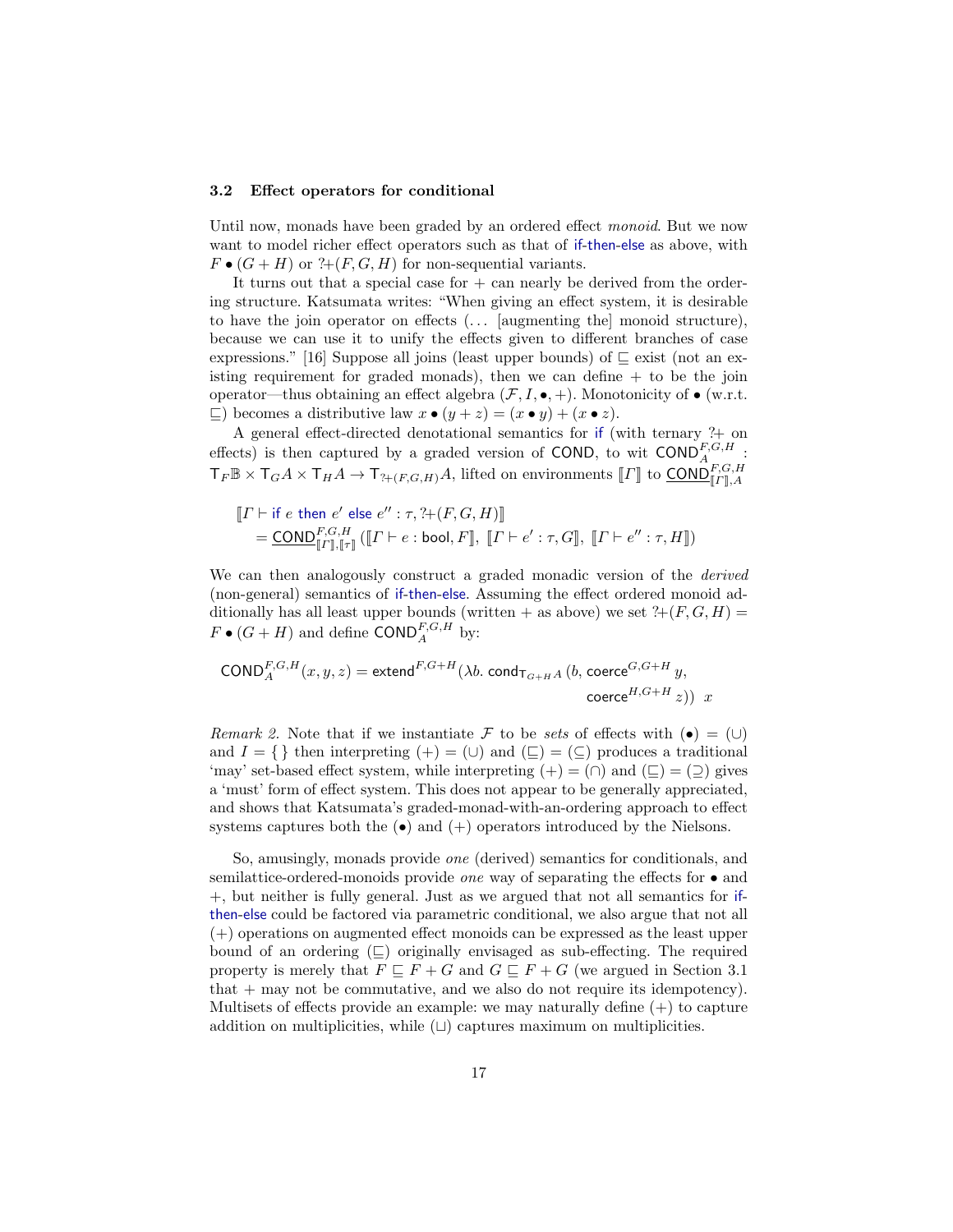#### 3.3 Control-flow operators

The semantics of Section 2 is abstract, using a (graded) monad to sequentially compose effects. The semantics can then be specialised to a particular notion of side effect (e.g., state, exceptions) by instantiating the monad and providing effect-specific constants, such as with the state monad (Example 2) and the read and write operations. The denotations of these additional operations are necessarily of the form  $A \rightarrow \mathsf{T}B$  (a Kleisli morphism) so that they can be composed via the monadic structure of the semantics. In a graded setting, these denotations introduce members of F, e.g.  $\llbracket \text{read} \rrbracket_{\tau,\rho} : \llbracket \text{ref } \tau \rrbracket \to \mathsf{T}_{\{\text{rd}\rho\}} \llbracket \tau \rrbracket.$ 

We observe that any function with negative occurrences of the computation type  $TA$  (*i.e.*, left of a function arrow) cannot be the denotation of an expression. This is because the semantics generates only Kleisli morphisms and the interpretation of types only introduces T on the right hand side of an arrow. Instead, such operators are effect control-flow operators, e.g., COND<sub>A</sub> :  $T \mathbb{B} \times T A \times T A \rightarrow T A$ .

From a different perspective, that of control-flow graphs, computation values TA correspond to closed basic blocks and functions  $A \rightarrow TB$  to open blocks with incoming dataflow which are composed by extend; unit constructs an empty block. By contrast, operations whose type has TA appearing to the left of a function arrow (e.g.  $TA \rightarrow \ldots$ ) correspond to control-flow operations. For example, the type  $TA \times TA \rightarrow TA$  corresponds to an operator which merges basic blocks for branching, and indeed bind (which is extend with its arguments flipped) bind :  $TA \rightarrow (A \rightarrow TB) \rightarrow TB$  is the primitive control-flow operator for sequential composition which appends a closed basic block to an open basic block, creating a new composite block.

It is clear from our definition that  $\text{COND}_A : \text{T} \mathbb{B} \times \text{T} A \times \text{T} A \rightarrow \text{T} A$  is a control-flow operator. Similarly,  $\text{cond}_A : \mathbb{B} \times A \times A \to A$  is a control operator when instantiated at  $A = T B$  but can also be a non-control operator: e.g., when  $A = \mathbb{Z}$ it is effectively a multiplexer. Due to parametricity,  $\text{cond}_{\text{T} B}$  cannot however do any 'interesting control flow', it must either select one branch or another, while a function  $\text{cond}'_A : \mathbb{B} \times \mathsf{T}A \times \mathsf{T}A \to \mathsf{T}A$  of the same type but parametric only in A could combine effects from both branches. Similarly, parametricity means instantiations of  $par_{A,B}: A \times B \to A \times B$  cannot exhibit observable parallelism this needs a function typed  $par_{A,B} : TA \times TB \rightarrow T(A \times B)$ .

Control-flow operators also provide a link to abstract interpretation [6]. Primitive effectful operations in the concrete semantics are abstracted to effects in an effect algebra. Control-flow operators compose these primitive effectful operations in the concrete semantics and are abstracted to operations of the effect algebra. This yields effect monoids (or effect joinoids later in the paper). Effectgraded semantics provide a form of concrete "correct by construction" semantic models, corresponding to abstract effect algebras.

#### 4 Joinads and rich effect systems for control flow

As discussed in the previous section, for richer languages (with parallelism, music, or speculative evaluation) we need richer semantic structure to model effects,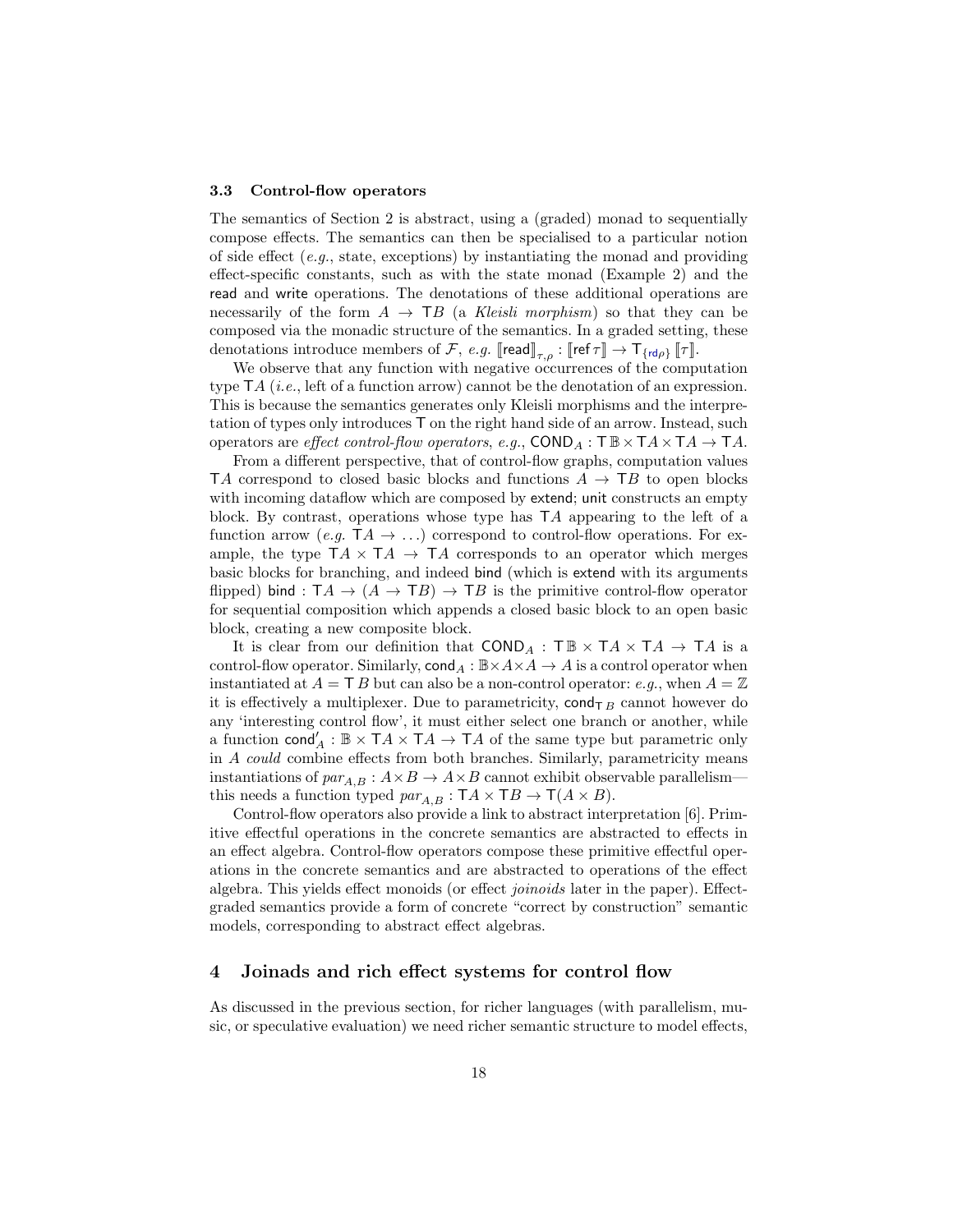one that provides control combinators additional to sequential composition most importantly for branching and parallel composition. The structure of a joinad does just this: extending monads with operations for modelling alternation (conditionals) and parallelism [29, 32].

This paper introduces a variant of joinads (Section 4.1), based on the COND conditional operator of Section 3, instead of the classical formulation (Section 4.3) based on choose and fail operations. We name these *conditional joinads* more fully "joinads with conditional instead of choose and fail". The choose-andfail variant is convenient for capturing pattern matching (its original motivation) but the conditional formulation is more flexible and convenient here.

We repeat the development of Section 2 showing how conditional joinads provide a type-directed semantics for conditionals and parallel composition (Section 4.2). We compare this with classical joinads (Section 4.3) which model conditionals similarly to the derived model of Section 3. We then introduce graded conditional joinads to give a more precise effect-directed semantics (Section 4.4).

#### 4.1 Joinads and conditional joinads

Many monads are equipped with additional combinators that provide different ways of composing computations compared to the standard sequential composition guaranteed by a monad. This is particularly so in source-level uses of monads on data types in Haskell. The original motivation for joinads was to capture common combinators for parallel, concurrent, and reactive programming (and then develop a new notation for programming with joinads) [29, 32]. This is similar to our aim of capturing additional common ways of composing effectful computations. To quote the original work:

"We identify joinads, an abstract notion of computation that is stronger than monads and captures many [of their] ad-hoc extensions. In particular, joinads are monads with . . . additional operations: one of type  $M a \to M b \to M (a \times b)$  captures various forms of parallel composition [and] one of type  $M a \to M a \to M a$  that is inspired by choice ... Algebraically, [these] operations form a near-semiring with commutative multiplication." (Petricek, Mycroft, Syme [29])

The meaning of the operations differs for various notions of computation. For concurrency effects (the obvious interpretation), parallel composition means running tasks in parallel and choice is non-determinism. However, the operations also make sense for parsers— parallel composition means that two parsers both recognise an input, and choice means at least one parser recognises it [29].

The joinad structure appears in many libraries, for example, Mirage, a Library Operating System written in OCaml [19]. Mirage is effectively a large parameterised module, which when applied to modules representing the underlying hardware abstraction, can execute equally well as an application under Linux or as an entire OS on a bare-metal virtual machine. Its core is based on the co-operative threading library Lwt [38], which exhibits the joinad structure.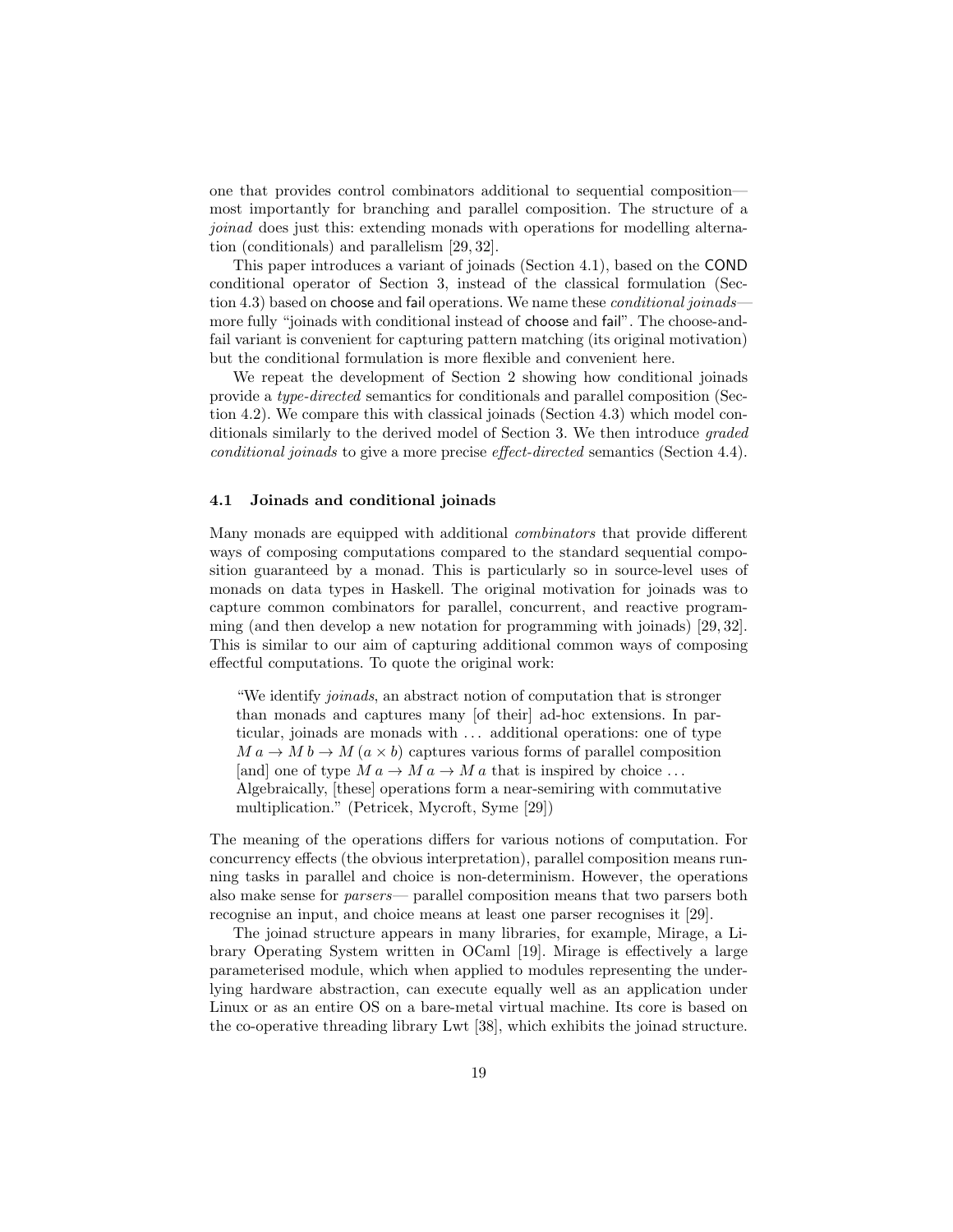In Lwt, processes are expressed monadically (using return and extend as usual) for their sequential parts; the  $\langle x \rangle$  (called 'merge' here) and  $\langle z \rangle$  ('choose' here) provide parallelism and first-to-arrive alternation respectively.

#### 4.2 Type-directed semantics using conditional joinads

As discussed in Section 3, the derived (graded) monadic semantics for conditionals is restrictive. Instead, conditional joinads are more flexible, allowing the semantics of conditionals to be parameterised. As an intermediate between monads and conditional joinads, we first extend monads with a conditional operation.

For brevity, we lift operations to environment-passing style, where for some  $\mathsf{OP}: A \times B \to C \text{ then } \underline{\mathsf{OP}}_X = \lambda \gamma . \mathsf{OP}(f \gamma, g \gamma) : (X \to A) \times (X \to B) \to (X \to C).$ Such X are implicitly instantiated to  $\llbracket \Gamma \rrbracket$  to avoid clutter.

Definition 4 (Conditional monad). Given booleans B in the base category  $\mathcal{C}$ , a conditional monad extends a monad  $\mathsf{T}$  on  $\mathcal{C}$  with the parametric operation (natural transformation)  $m$ cond $_A : T \mathbb{B} \times T A \times T A \rightarrow T A$  satisfying axioms of associativity  $(3, 4)$ , commutativity  $(5)$ , units  $(6, 7)$ , and right-distributivity  $(8)$ :

$$
\mathsf{mcond}_A(\mathsf{unit}_\mathbb{B} b, x, \mathsf{mcond}_A(\mathsf{unit}_\mathbb{B} b', y, z)) \tag{3}
$$

 $\equiv \mathsf{mcond}_A(\mathsf{unit}_\mathbb{B} (b \vee b'), \mathsf{mcond}_A(\mathsf{unit}_\mathbb{B} b, x, y), z)$  $\mathsf{mcond}_A(\mathsf{unit}_\mathbb{B} b, \mathsf{mcond}_A(\mathsf{unit}_\mathbb{B} b', x, y), z)$ (4)

$$
\equiv \mathsf{mcond}_A(\mathsf{unit}_\mathbb{B}\ (b\land b'), x, \mathsf{mcond}_A(\mathsf{unit}_\mathbb{B}\ b, y, z))
$$

$$
\mathsf{mcond}_A(\mathsf{unit}_\mathbb{B} b, x, y) \equiv \mathsf{mcond}_A(\mathsf{unit}_\mathbb{B} \neg b, y, x) \tag{5}
$$

$$
\mathsf{mcond}_A(\mathsf{unit}_\mathbb{B}\ \mathsf{true}, x, \mathsf{unit}_A\ y) \equiv x \tag{6}
$$

$$
\mathsf{mcond}_A(\mathsf{unit}_\mathbb{B}\mathsf{false},\mathsf{unit}_A x,y)\equiv y\tag{7}
$$

 ${\rm extend}_{A,B} f {\rm \,mcond}_A(b,x,y) \equiv {\rm \,mcond}_B(b,{\rm extend}_{A,B} f x,{\rm extend}_{A,B} f y)$  (8)

The idea behind mcond<sub>A</sub> is that it generalises the standard conditional cond<sub>A</sub>:  $\mathbb{B} \times A \times A \rightarrow A$  to a true control-flow operator with respect to effects. The two unit axioms  $(6, 7)$  are a restricted form of the standard  $(i f - \beta)$  dichotomous behaviour of cond (that is,  $\text{cond}_A(\text{true}, x, y) = x$  and  $\text{cond}_A(\text{false}, x, y) = y$ ) when the guard and the unselected branch are both pure  $(i.e.,$  factor through unit).

The mcond operation provides a general operation for modelling the syntactic if construct from the source language. Given a typing-derivation for the term if  $e$  then  $e'$  else  $e''$ , a type-directed semantics is obtained by directly passing the semantics of sub-expressions to the effect control-flow operator  $\mathsf{mcond}_A$ :

$$
\begin{aligned} \llbracket \Gamma \vdash \text{if } e \text{ then } e' \text{ else } e'' : \tau, F \bullet (G + H) \rrbracket \\ &= \underline{\text{mcond}}_{\llbracket \tau \rrbracket} \left( \llbracket \Gamma \vdash e : \text{bool}, F \rrbracket, \llbracket \Gamma \vdash e' : \tau, G \rrbracket, \llbracket \Gamma \vdash e'' : \tau, H \rrbracket \right) \end{aligned} \tag{9}
$$

**Proposition 1.** A monad  $\mathsf{T}$  on a category C with coproducts (providing booleans  $\mathbb B$  and the cond<sub>A</sub> operation) is a conditional monad, where mcond<sub>A</sub> is defined:

$$
\text{mcond}_A(x, y, z) = \text{extend}_{\mathbb{B}, A} \ (\lambda b. \text{cond}_{\text{T}A} \ (b, y, z)) \ x
$$

The proof follows straightforwardly from the monad and  $\text{cond}_A$  axioms. This gives the standard derived semantics for conditionals.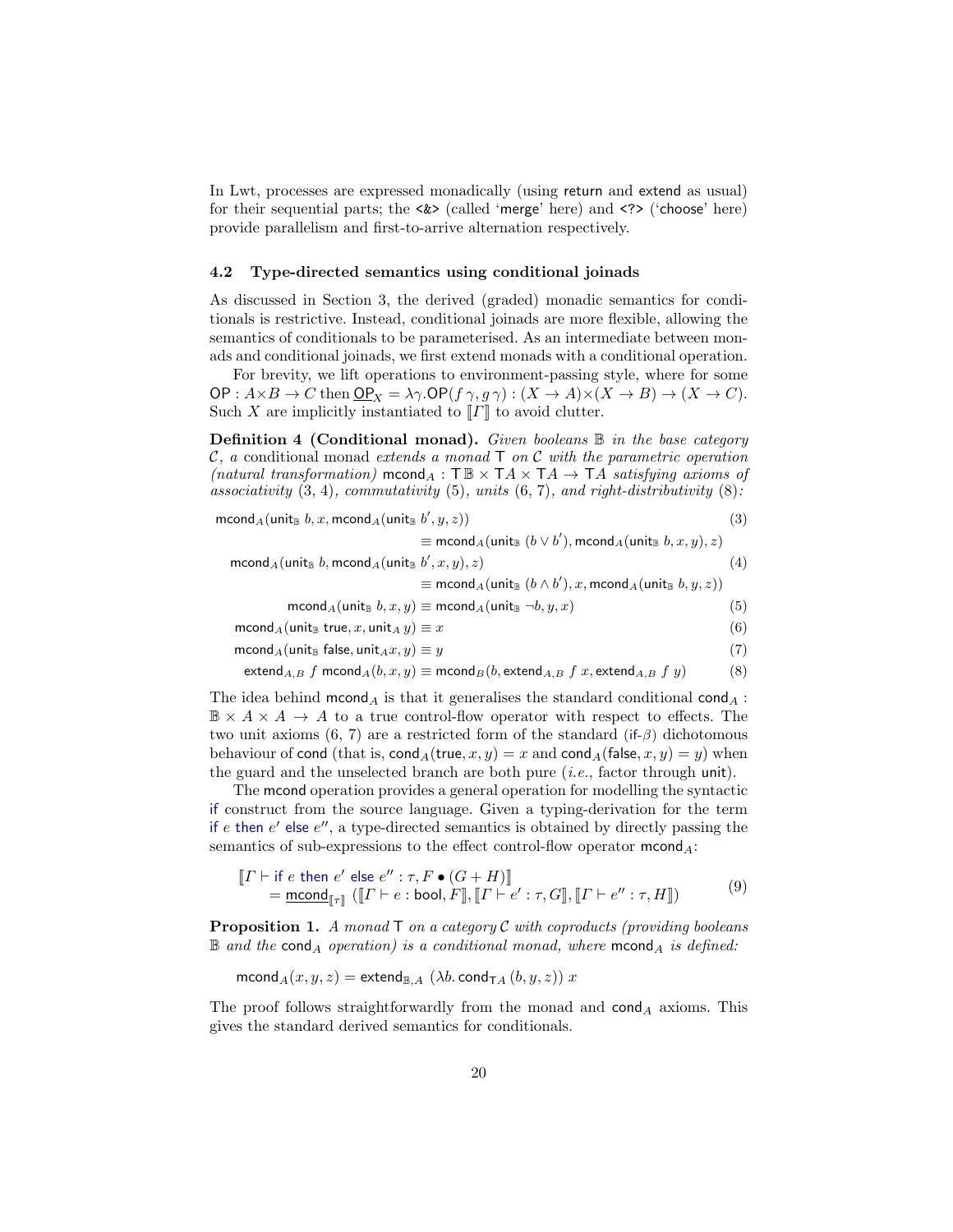Definition 5 (Conditional joinads). A conditional joinad extends a conditional monad T with a parametric operation merge<sub>A,B</sub> :  $T A \times T B \rightarrow T(A \times B)$  satisfying associativity  $(10)$ , commutativity  $(11)$ , unit  $(12)$ , and distributivity  $(13)$ :

 $\text{merge}_{A \times B,C}(\text{merge}_{A,B}(x,y), z) \equiv \text{map assoc merge}_{A,B \times C}(x, \text{merge}_{B,C}(y,z))$  (10)

 $\mathsf{merge}_{A,B}(x, y) \equiv \mathsf{map\; swap}\;(\mathsf{merge}_{B,A}(y, x))$ (11)

$$
merge_{A,B}(\text{unit}_{A} x, y) \equiv \text{map}(\lambda y'.(x, y')) y \tag{12}
$$

 $\text{merge}_{A,B}(\text{mcond}_A(b, x, y), z) \equiv \text{mcond}_A(b, \text{merge}_{A,B}(x, z), \text{merge}_{A,B}(y, z))$  (13)

where map is the morphism-mapping of the functor  $\mathsf{T}$ , i.e., given  $f : A \rightarrow B$  then map  $f : TA \rightarrow TB$ , and assoc  $(a, (b, c)) = ((a, b), c)$  and swap  $(a, b) = (b, a)$ .

Categorically, merge therefore witnesses that T is a symmetric monoidal functor with additional right-distributivity with mcond.

We use the merge operation directly for the semantics of the par construct:

$$
\llbracket \Gamma \vdash e \text{ par } e' : \tau \times \tau', F \& G \rrbracket = \underline{\text{merge}}_{\llbracket \tau \rrbracket, \llbracket \tau' \rrbracket} (\llbracket \Gamma \vdash e : \tau, F \rrbracket, \llbracket \Gamma \vdash e' : \tau', G \rrbracket) \tag{14}
$$

We now have a fully parameterised semantics for if-then-else and par via conditional joinads. For music, notes can be played in parallel; for concurrency, two tasks can be run in parallel (multiple threads) or using interleaved concurrency.

The axioms of a conditional joinad include the commutativity of merge (as in the original joinad formulation); this has pros and cons. On the one hand, commutativity provides a natural intuition for parallel execution (both true parallelism and non-deterministic interleaving). On the other hand, commutativity forbids various kinds of static scheduling by sequencing, e.g., left-first or rightfirst scheduling, since sequential composition is typically not commutative.

Theorem 1 (Soundness). Given a monadic semantics for the simply-effectand-typed  $\lambda$ -calculus with a conditional joinad semantics for if (Definition 4) and par (Definition 5) then, for all  $e, e', \Gamma, \tau, F$ :

$$
\Gamma \vdash e \equiv e' : \tau, F \quad \Rightarrow \quad [\![\Gamma \vdash e : \tau, F]\!] = [\![\Gamma \vdash e' : \tau, F]\!]
$$

with respect to the following equational theory defined by  $\equiv$  (we omit the typing), augmenting  $CBV \beta$ -equality:

(IFβ1') if 
$$
\text{true}
$$
 then  $e \text{ else } x \equiv e$ 

\n(IF-DIST-PAR) (if  $\text{false}$  then  $x \text{ else } e' \equiv e'$ 

\n(IF-DIST-PAR) (if  $b$  then  $e \text{ else } e'$ ) par  $e'' \equiv \text{if } b$  then (e par  $e''$ ) else (e' par  $e''$ )

\n(IF-DIST-SEQ) let  $x = (\text{if } e \text{ then } e' \text{ else } e'')$  in  $e'''$ 

\n $= \text{if } e \text{ then } (\text{let } x = e' \text{ in } e''')$  else (let  $x = e'' \text{ in } e'''$ )

\n(PAR-PURE)  $x$  par  $e \equiv (x, e)$ 

\n(PAR-SYM)  $e$  par  $e' \equiv \text{swap}(e' \text{ par } e)$ 

\n(PAR-SSOC)  $e$  par  $(e' \text{ par } e'') \equiv \text{assoc}((e \text{ par } e') \text{ par } e'')$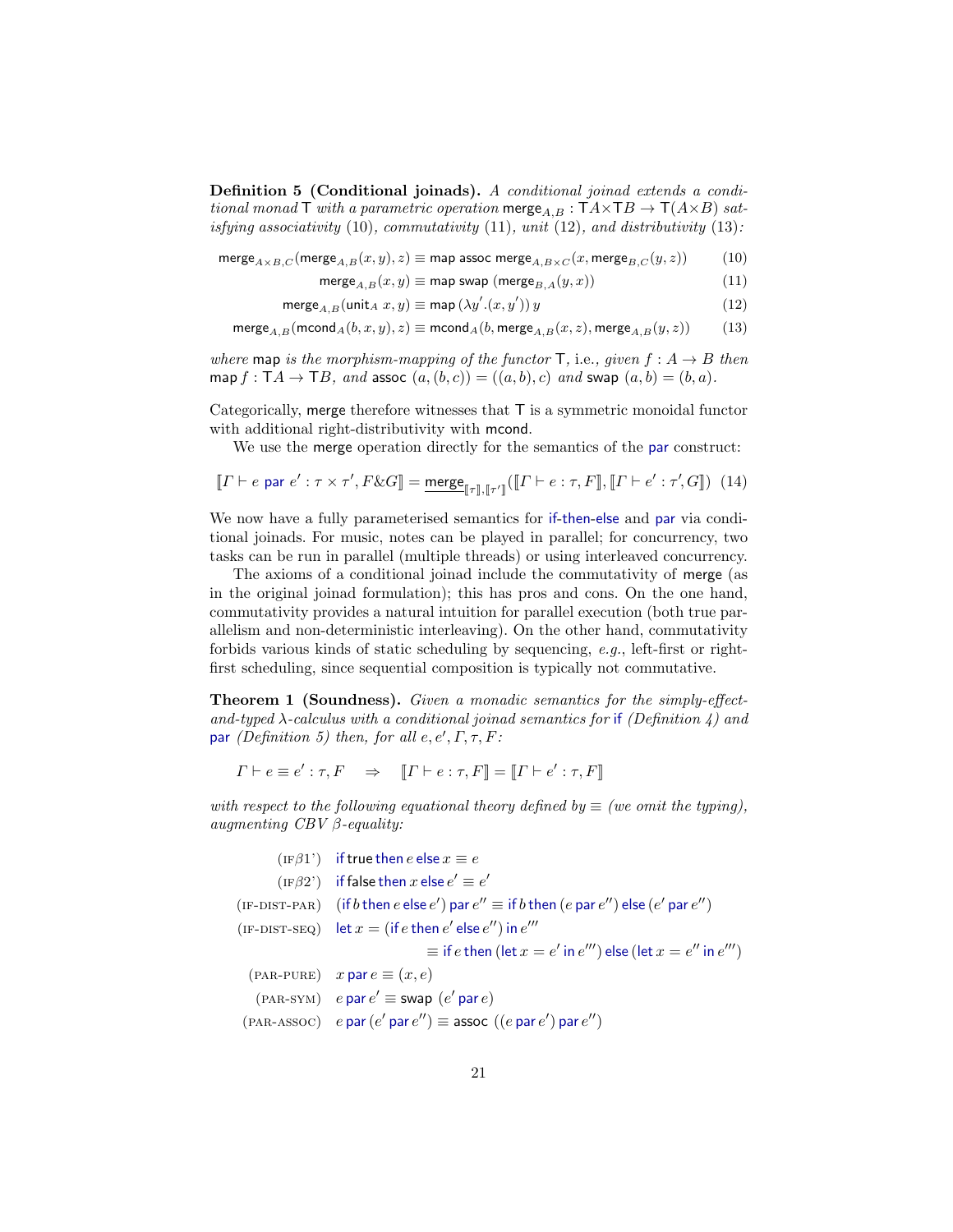where in (IF-DIST-PAR) b is pure i.e.  $\Gamma \vdash b$  : bool, I. In (PAR-PURE) the left-hand side is a pure computation represented with a variable x thus  $\Gamma \vdash x : \tau, I$ . Further,  $(\text{IF-}\beta1')(\text{IF-}\beta2')$  have pure terms (variables) in the unselected branches.

*Proof.* By induction on  $\equiv$  and following from the conditional joinad axioms.

#### 4.3 Classical joinads

We introduced the conditional variant of joinads. The original joinad structure [29, 32] has instead of  $\mathsf{mcond}_A : \mathsf{T}\mathbb{B} \times \mathsf{T} A \times \mathsf{T} A \to \mathsf{T} A$  two operations called choose and fail (also known as the MonadPlus type class in Haskell [10]) of type:

choose  $_A : TA \times TA \rightarrow TA$  fail  $_A : void \rightarrow TA$ 

The choose operation models a choice between two computations. The fail operation creates a failing computation that is the unit element with respect to choose and choose must be associative, i.e. these two operations form a monoid on TA. Furthermore, merge must be right-distributive with choose<sub>A</sub> and fail<sub>A</sub> absorbing with respect to extend and merge, that is, applying extend to a computation that fails produces a computation equivalent to fail, and failure of one parallel branch makes both fail. Algebraically, this means that operations form a near-semiring with choose as addition and merge as multiplication [29]. Similar structure is shown in the work of Rivas  $et \, al.$  [35]. This guarantees various desirable syntactic equivalences when used for a language semantics.

These operations (together with their axioms) let us encode conditionals as:

 $\mathsf{mcond}_A(x, y, z) = \mathsf{choose}_A$  (extend<sub>B,A</sub> ( $\lambda b$ . cond $_A(b, y, \mathsf{fail}_A)$  $(\mathsf{extend}_{\mathbb{B},A}~(\lambda b.\; \mathsf{cond}_A(b,z,\mathsf{fail}_A))$   $x)$ 

Here, both branches are turned into computations that fail if they should not be executed (and succeed otherwise). This definition of joinads was inspired by ML-style pattern matching and so the fail operation represents a commit point. Given suitable definitions for choose and fail, the above definition of mcond can capture the derived (from extend and cond) monadic semantics, but is also rather more general in that it can also use a free joinad (and hence a non-dichotomous conditional semantics)—leading to a trace containing a (free version of) choice at each conditional branch, but where one of the branches is trivially fail.

Remark 3. For atomic/independent computations, parallelism can be modelled as a choice between the two ways of sequencing the computations (see Section 1, also Milner [22]) e.g. merge (for par) can be defined in terms of choose and extend:

```
merge_{A,B}(x, y) =choose_{A \times B} (extend (\lambda a. extend (\lambda b. unit(a, b)) y) x)(extend (\lambda b. extend (\lambda a. unit (a, b)) x) y)
```
We might consider this as a candidate for modelling parallel composition, thus requiring fewer semantic primitives for a language with conditionals and parallelism. However, the above does not capture the semantics for our music language (where playing notes in parallel produces a different sound than that of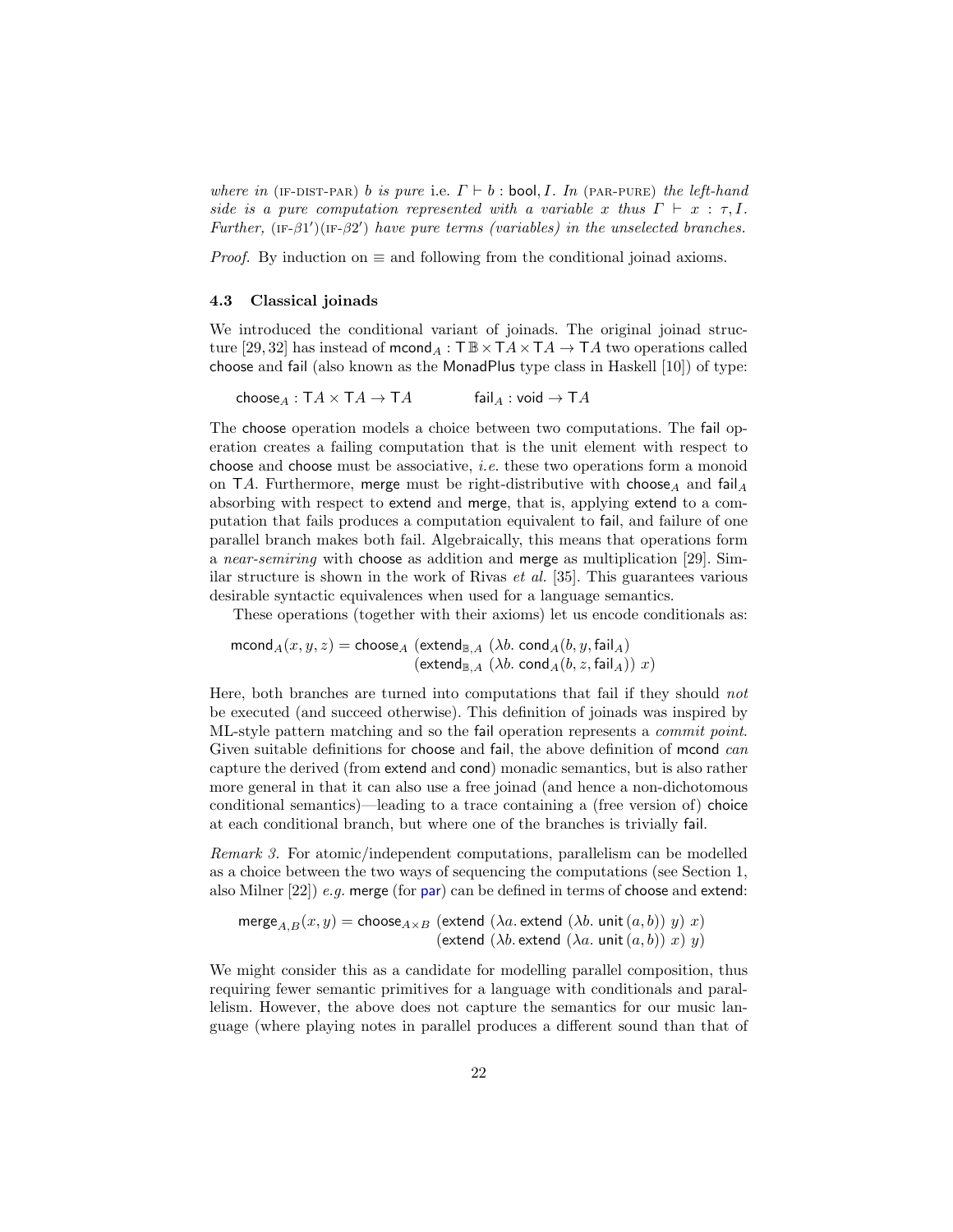any sequencing) or for languages with parallelism based on multiple threads. More flexibility is therefore provided by making parallelism a separate semantic notion via the joinad (or conditional joinad) merge operation.

The next section generalises conditional joinads to a *graded* form to allow effect systems to refine the semantics of conditionals and parallelism.

#### 4.4 Control-flow algebras and graded joinads

Traditional set-based 'may' effect systems use a semilattice of effects, which we see as a special case of effect monoids. Effect monoids are a simple controlflow algebra, capturing just sequential control flow. Monads can be seen as an instance of effect monoids, but over endofunctors (type constructors) encoding effects. These syntactic and semantic descriptions of effects are unified via graded monads to give an effect-directed semantics (Section 2).

Section 1 defined effect systems capable of capturing choice and parallelism via a rich control-flow algebra of effects, as suggested by Nielson and Nielson. We formalise this class of control-flow algebra below, calling it a joinoid. Both the effect systems of Section 1 and conditional joinads (Section 4.1) are instances of this control-flow algebra: at the level of syntax (analysis/types) and semantics respectively. However, the link between a joinoid-based effect system and its semantics (via conditional joinads) has only been loosely coupled and intuitive so far. This section introduces the graded conditional joinad structure (the joinad analogue of graded monads) to make this correspondence concrete, providing an effect-directed semantics for effect systems over a joinoid control-flow algebra.

**Definition 6 (Joinoid).** Let F be a set with  $I \in \mathcal{F}$ , binary operations • and &, a ternary operator ?+ and a binary relation  $\subseteq$ . Then  $(F, \bullet, I, \&, ?+, \subseteq)$  is a joinoid control-flow algebra (joinoid for short) if, letting  $F + G = ?+(I, F, G)$ :

- $(\mathcal{F}, \bullet, I)$  is a monoid, representing sequential composition and purity;
- $(\mathcal{F}, \& I)$  is a commutative monoid, representing parallel composition;
- $(\mathcal{F}, +)$  is a semigroup, representing choice between two conditional; branches – with right-distributivity axioms:

$$
(F+G) \bullet H = (F \bullet H) + (G \bullet H) \qquad (F+G) \& H = (F \& H) + (G \& H)
$$

 $-$  all operations are monotonic with respect to  $⊏$ .

**Definition 7** (Graded conditional joinads). Given a joinoid on  $\mathcal{F}$ , a graded conditional joinad is a graded monad  $\mathsf T$  for the ordered monoid  $(\mathcal F,\bullet,I,\sqsubseteq)$  together with the following two parametric operations:

$$
\begin{aligned}\n&\text{merge}_{A,B}^{F,G}: \mathsf{T}_F A \times \mathsf{T}_G B \to \mathsf{T}_{F\&G}(A \times B) \\
&\text{mcond}_A^{F,G,H}: \mathsf{T}_F \mathbb{B} \times \mathsf{T}_G A \times \mathsf{T}_H A \to \mathsf{T}_{?+ (F,G,H)} A\n\end{aligned}
$$

which satisfy analogous equations to a conditional joinad (Definition 4, p. 20, and Definition 5, p. 21) but with the presence of the grades and where  $\operatorname{coerc}_A^{F,G}$ commutes with merge and mcond to witness monotonicity.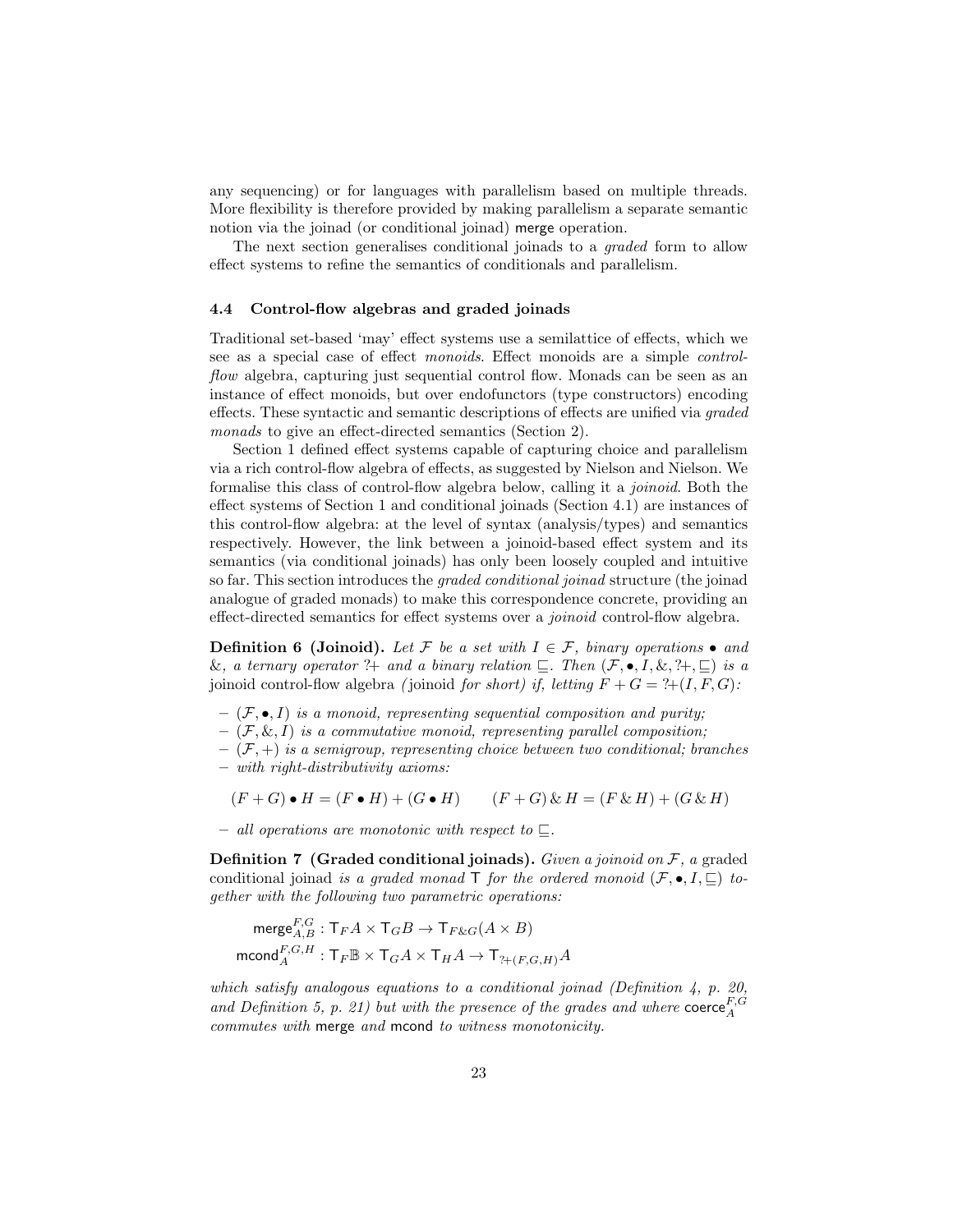Remark 4. Graded monads are a  $lax^{10}$  homomorphism between a monoids of effects  $(\mathcal{F}, \bullet, I)$  and monoidal structure over C (of composing type constructors on  $\mathcal{C}$ ). Similarly, graded joinads are a lax homomorphism, given by  $\mathsf{T}$  and witnessed by the graded conditional joinad operations, between a joinoid of effects  $(\mathcal{F}, \bullet, I, \& ,\mathcal{F}, \sqsubseteq)$  and a joinoid structure over C. Thus, the joinoid axioms are preserved by T. For example, &-commutativity  $F\&G = G\&F$  is preserved by T as witnessed by the axiom: (where  $x : T_F A$  and  $y : T_G B$ )

 $\mathsf{merge}^{F,G}_{A,B}(x,y):\mathsf{T}_{F\&G}(A\times B)\ \equiv\ \mathsf{map\ swap\ merge}^{G,F}_{B,A}(y,x):\mathsf{T}_{G\&F}(A\times B)$ 

Example 3 (Graded non-determinism joinad). Non-deterministic computations can be modelled as computations that return a list of possible results. The standard monadic model is to use List  $A = \text{void} + (A \times \text{List } A)$ . Using a graded joinad, we can be more precise—and add an annotation that captures an upper bound on the length of the list resulting from a computation. Thus our graded type is List<sub>n</sub>  $A = \sum_{m \leq n} A^m$  which represents a list that has at most n elements.

The associated joinoid control-flow algebra is  $(\mathbb{N}, *, 1, *, \lambda(x, y, z).x*(y \max z)).$ Sequential composition multiplies the degrees of non-determinism of the two computations as does parallel composition. For conditionals (?+) multiplies the degree of the guard with the maximum of the two branches. These annotations are consistent (sound) with the following graded joinad operations. We write  $[v_1, ..., v_n]$  for lists of length n, with :: for cons and  $\mathcal Q$  for concatenation:

mcond ${}^{n,m,p}([],x,y) = []$  mcond ${}^{n,m,p}$ (true  $:: g, x, y) = x$  @ mcond ${}^{n-1,m,p}(g,x,y)$ mcond $^{n,m,p}$ (false  $:: g, x, y) = y @$  mcond $^{n-1,m,p}(g, x, y)$ unit  $x = [x]$ merge<sup>n,m</sup> $([u_1, ..., u_n], [v_1, ..., v_m]) = [(u_1, v_1), ..., (u_1, v_m), (u_2, v_1), ... (u_n, v_m)]$ extend  $f [u_1, ..., u_n] = f(u_1) @... @ f(u_n)$ 

The unit operation returns a singleton list and extend concatenates lists produced by applying f to all possible inputs (indeed,  $n * 1 = n$ ). The merge operation takes the cross product and mcond concatenates the results of either the left or right branch depending on each possible guard. Note that merge is commutative up-to isomorphism, or commutative where equality is order-agnostic.

The key point of this example is that the graded conditional joinad structure itself captures the essence of effect annotations. The definition is consistent with respect to the lengths specified in the effect grades. In some way, the semantics already entails the effect system for the language. This is made explicit next.

Effect-directed semantics using graded joinads. The previous graded monadic semantics connected the structure and axioms of an effect system to a semantics for sequential composition, but did not capture parallelism or all

<sup>&</sup>lt;sup>10</sup> Laxity means that the homomorphic map  $\mathsf{T} : \mathcal{F} \to [\mathcal{C}, \mathcal{C}]$  from effects to typeconstructors (endofunctors) on  $C$  has functions witnessing the mapping between structure on  $\mathcal F$  and on  $[\mathcal C,\mathcal C],$   $e.g.,$  merge $_{A,B}^{F,G}:\mathsf T_F A \times \mathsf T_G B \to \mathsf T_{F\&G}(A\times B),$  rather than equalities, e.g.,  $T_F A \times T_G B = T_{F \& G} (A \times B)$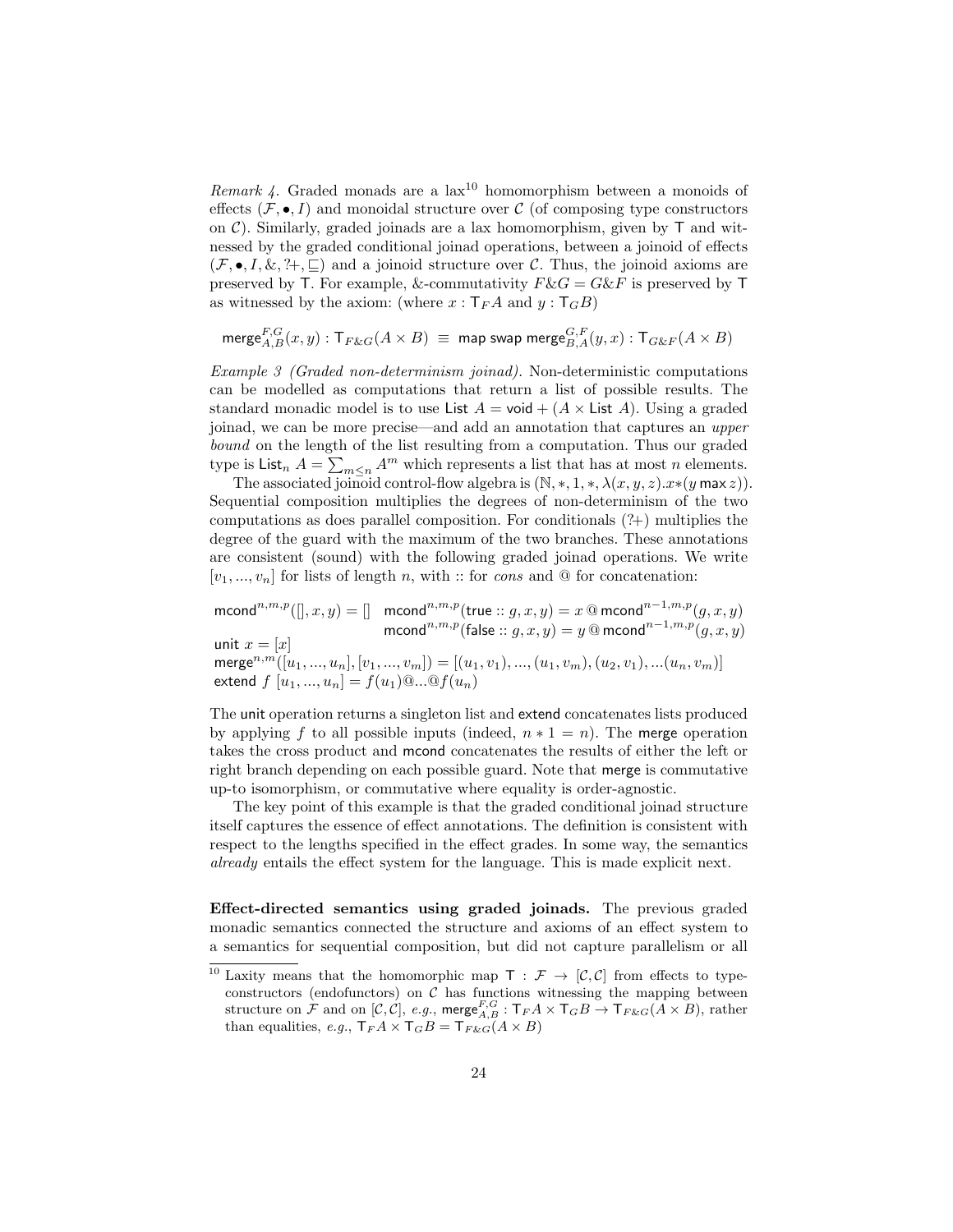possible forms of alternation. Graded joinads provide the opportunity for more fine-grained semantics and reasoning above conditionals and parallel composition. The following gives the graded conditional joinad effect-directed semantics:

$$
\begin{aligned}\n[T \vdash e \text{ par } e' : \tau \times \tau', \ F \& G \rbrack = \text{merge}_{\llbracket \tau \rrbracket, \llbracket \tau' \rrbracket}^{F, G} \left( \llbracket \varGamma \vdash e : \tau, F \rrbracket, \llbracket \varGamma \vdash e' : \tau', G \rrbracket \right) \\
[\![\varGamma \vdash \text{if } e_0 \text{ then } e_1 \text{ else } e_2 : \tau, \ ? + (F, G, H) \rrbracket = \\
\underbrace{\text{mcond}}_{\llbracket \tau \rrbracket}^{F, G, H} \left( \llbracket \varGamma \vdash e_0 : \text{bool}, F \rrbracket, \llbracket \varGamma \vdash e_1 : \tau, G \rrbracket, \llbracket \varGamma \vdash e_2 : \tau, H \rrbracket \right)\n\end{aligned}
$$

As before, the semantics is defined over derivations, hence the left-hand side of each interpretation ends in the (par) and (if) type-and-effect rules respectively. Effect annotations in the judgements correspond to the grades on the operations.

**Theorem 2 (Syntactic soundness).** For all judgements  $\Gamma \vdash e : \tau, F$  then:  $\llbracket \Gamma \vdash e : \tau, F \rrbracket : \llbracket \Gamma \rrbracket \to \mathsf{T}_F \llbracket \tau \rrbracket$  where  $\llbracket \tau \xrightarrow{F} \tau' \rrbracket = \llbracket \tau \rrbracket \to \mathsf{T}_F \llbracket \tau' \rrbracket$  and there is an interpretation for all base types.

*Proof.* A straightforward analysis of the definition of  $\llbracket - \rrbracket$ .

Theorem 3 (Soundness). Given a graded conditional joinad semantics for the simply-effect-and-typed  $\lambda$ -calculus with if then, for all  $e, e', \Gamma, \tau, F$ :

 $\Gamma \vdash e \equiv e' : \tau, F \Rightarrow \quad [\![ \Gamma \vdash e : \tau, F ]\!] = [\![ \Gamma \vdash e' : \tau, F ]\!]$ 

with respect to the equational theory for our language, in Theorem 1 (p. 22).

The syntactic soundness theorem (essentially that  $\llbracket - \rrbracket$  preserves the typing structure and the semantics has corresponding grades) closes the gap between richer type-and-effect systems and semantics based on graded conditional joinads. It demonstrates the usefulness of the general approach advocated in this paper a language with semantics based on graded conditional joinads comes equipped with an effect systems based on a joinoid control-flow algebra. Conversely, if we start with a joinoid effect system, the annotations can be used to determine the right structure of our semantics.

Example 4 (Graded music joinad). We tie the graded joinad discussion back to our motivating musical example with a simple graded conditional joinad model. As in Section 1, we use a joinad control-flow algebra to capture possible notes but not to capture their timing. Recall that music effects were drawn from terms defined by  $\Phi = \mathcal{N} | \Phi_1 + \Phi_2 | \Phi_1 \bullet \Phi_2 | \Phi_1 \& \Phi_2$  where  $\mathcal{N}$  is the set of all possible notes and rests, e.g.  $\mathcal{N} = \{C, D, E, \ldots, \text{rest}\}\.$  We adjoin an additional effect  $\epsilon$ representing a zero-length rest to be the identity for  $\bullet$ . Equality on  $\Phi$  terms is defined such that the joinoid axioms hold.

Musical computations are modelled by tuples of a value, a duration d drawn from  $\mathbb{R}$ , and a *soundtrack*—a function g mapping from time within interval  $[0, d] \in \mathbb{R}$  to sets of notes to be played at that time, returning  $\emptyset$  outside that interval. This is given by the data type Music<sub>F</sub>  $A = A \times \mathbb{R} \times (\mathbb{R} \to \mathcal{P}(\mathcal{N})|_F)$ where sets of notes drawn from  $\mathcal{P}(\mathcal{N})$  are restricted to the notes appearing in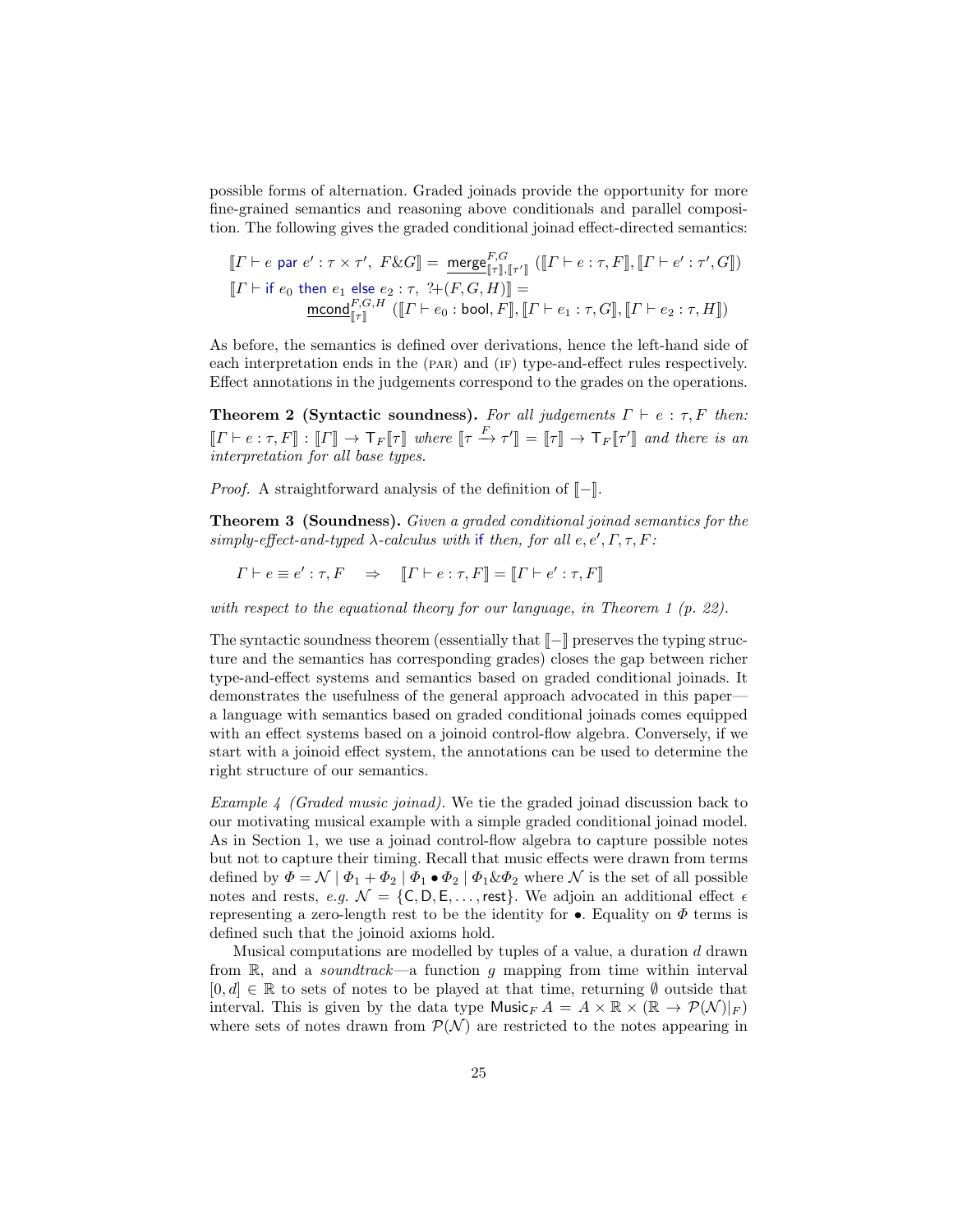effect annotation F, written |F. Soundtracks g and  $g'$  are combined with a time offset d for g' using the operator  $g + g' \mathbb{Q}d = \lambda t$ .if  $t \leq d$  then  $g(t)$  else  $g'(t - d)$ .

We provide the following graded conditional joinad definition, with additional effect-specific operation play for modelling note-playing.

mcond<sup>m,n,p</sup> (true, d, g)  $(v', d', g')$   $(v'', d'', g'') = (v', d + max(d', d''), g + g' \textcircled{d})$ mcond ${}^{m,n,p}$  (false,  $d, g$ )  $(v', d', g')$   $(v'', d'', g'') = (v'', d + \max(d', d''), g + g'' \mathbb{Q}d)$ merge<sup> $m,n$ </sup>  $(v, d, g)$   $(v', d', g') = ((v, v'), max(d, d'), \lambda t. g(t) \cup g'(t))$ unit<sup> $\epsilon$ </sup>  $v = (v, 0, \lambda t. \emptyset)$ extend<sup>m,n</sup>  $f (v, d, g) = \text{let} (v', d', g') = f v \text{ in} (v', d + d', g + g' \textcircled{d})$ play<sup>n</sup>  $(n, d) = ((), d, \lambda t$ . if  $0 \le t \le d \wedge n \ne \text{rest}$  then  $\{n\}$  else  $\emptyset)$ 

For example,  $play(C, 0.75)$ : Music<sub>C</sub>  $[void]$  which is modelled by the unit value () of type void, the duration 0.75, and the constant function  $\lambda t$ . {C}.

As discussed earlier, there is an important design decision regarding mcond. Consider the expression if b then  $play(D, 0.5)$  else  $play(E, 1)$ . In our semantics, the expression *always* takes time 1: if b is true, it plays D for 0.5 and then rests for 0.5. This is because our mcond operation *implicitly synchronises* the branches. This is only possible because we interpret conditionals using the joinad control-flow operator mcond that has access to computations of both of the branches.

Now consider the derived semantics for conditionals obtained via extend along with  $\text{cond}_A : \mathbb{B} \to A \to A \to A$  instantiated at computation types  $A = \text{Music}_{F}$  void. This leads to quite a different semantics in that we have:

mcond (true, d, g) 
$$
(v', d', g')
$$
  $(v'', d'', g'') = (v', d + d', g + g' \mathbb{Q}d)$   
mcond (false, d, g)  $(v', d', g')$   $(v'', d'', g'') = (v'', d + d'', g + g'' \mathbb{Q}d)$ 

Here, the total time of the if operation is the total time of the executed branch, meaning that the conditional, now being dichotomous, does not perform implicit synchronisation. By turning mcond into a to-be-specified control-flow operator instead of requiring the monad-derived semantics, we get additional flexibility and can choose between the two behaviours. (This example provides another practical use for non-dichotomous semantics for if-then-else.)

#### 4.5 Classical joinads—grading and control-flow algebra

Classical joinads (with choose and fail instead of mcond) can similarly be formulated as a control-flow algebra [29]. We briefly give the definitions here.

**Definition 8 (Joinad control-flow algebra).**  $(\mathcal{F}, \bullet, +, \& 0, I)$  is a joinad control-flow algebra if  $(\mathcal{F}, \bullet, I)$  is a monoid,  $(\mathcal{F}, +, 0, \bullet)$  is a near-semiring and  $(\mathcal{F}, +, 0, \&)$  is a near-semiring with commutative  $\&$ . This can be extended with an ordering  $\Box$  on  $\mathcal F$  w.r.t. which operations  $\bullet, +, \&$  are required to be monotonic.

This definition captures the structure and axioms of a joinad. The first nearsemiring requirement means that  $(\mathcal{F}, +, 0)$  is a monoid, that 0 is the  $\bullet$ -absorbing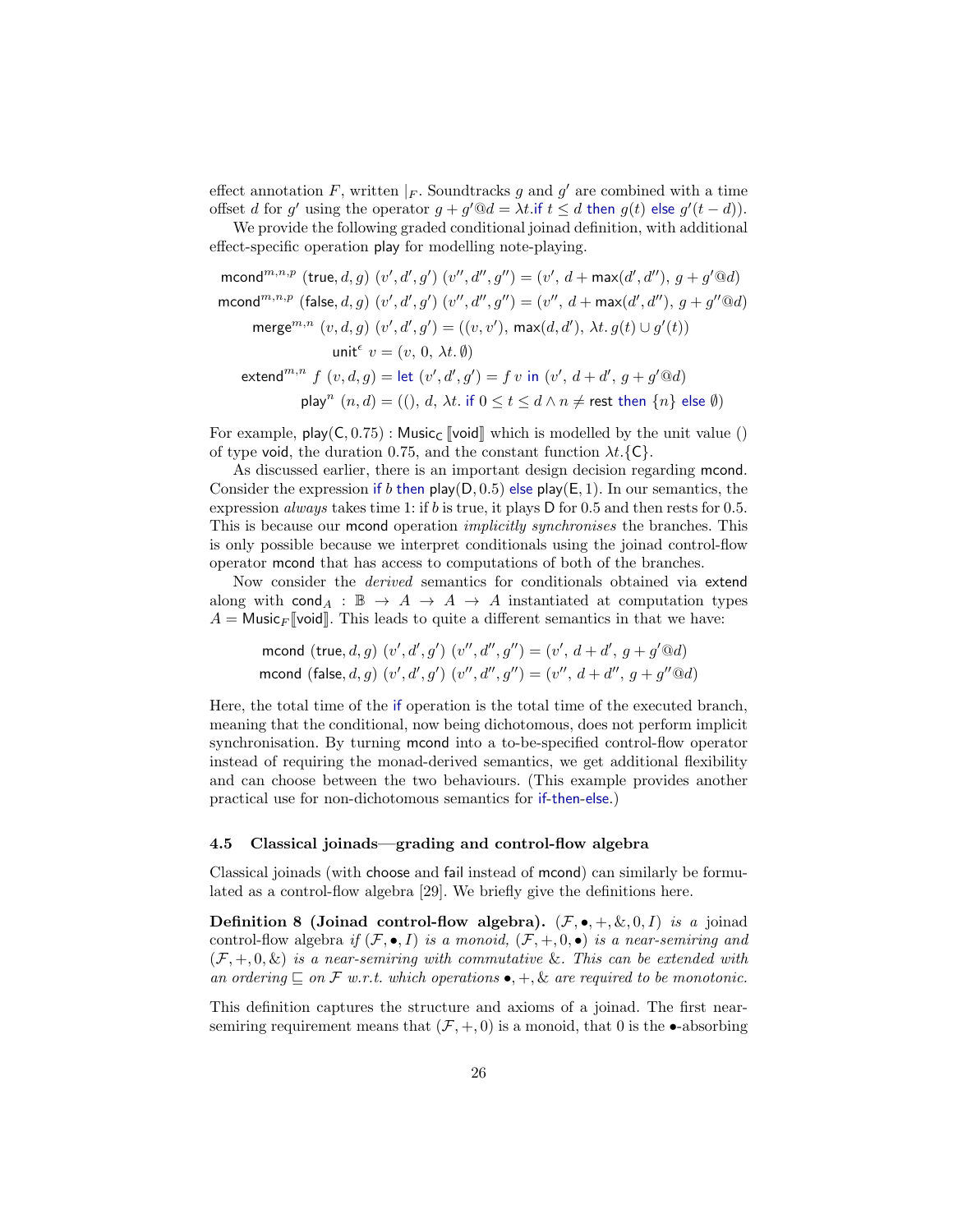element  $(0 \bullet F = 0)$ , and  $(F+G) \bullet H = (F \bullet H) + (G \bullet H)$  (sequencing distributes over alternation). The second near-semiring requirement implies that  $(\mathcal{F}, \&)$  is a semigroup,  $0 \& F = 0$ , and  $\&$  distributes over alternation.

**Definition 9 (Graded classical joinads).** Given  $(\mathcal{F}, \bullet, +, \& 0, I, \Box) - a$  joinad control-flow algebra—then a graded joinad is an ordered graded monad for the ordered monoid  $(F, \bullet, I, \sqsubset)$  together with the following three operations:

 $\mathsf{choose}^{F,G}_A : \mathsf{T}_F A \times \mathsf{T}_G A \to \mathsf{T}_{F+G} A \hspace{1cm} \mathsf{fail}_A : \mathsf{void} \to \mathsf{T}_0 A$  $\mathsf{merge}^{F,G}_{A,B} : \mathsf{T}_F A \times \mathsf{T}_G B \to \mathsf{T}_{F\&G}(A \times B)$ 

The operations are required to satisfy the joinad control-flow algebra laws (Definition 8), which are syntactically the same as standard joinad laws, but annotated with corresponding effects. We omit these for brevity.

This structure provides a useful effected-directed model for effectful pattern matching, in contrast to standard if-then-else conditionals. All examples of joinads [32, 29] can be turned into graded joinads via the trivial (single element) joinoid control-flow algebra or by adding some suitable effect algebra which refines the existing semantics. For parsers, annotations may capture the degree of non-determinism (how many choices there are) and the length of the required input. In parallel programming, the annotations on graded joinads can estimate the maximal evaluation time (with  $\bullet$  as addition;  $+$  and  $\&$  taking the maximum) or the minimal evaluation time (same, with  $+$  as minimum).

#### 5 Discussion

Kleene algebras and recursion In our musical introduction, we introduced iteration (for loops) and modelled this in the effect system by a Kleene-starlike unary operator  $\Phi^*$ . Recursion, or iteration, is another useful control-flow operator that we may wish to distinguish in an effect system and its semantics.

Similarly to conditionals, we can give a derived semantics for effectful recursion in terms of underlying operations in the semantic domain. Given fix which maps every  $f : A \to A$  to fix<sub>A</sub> $f : A$ , we can derive an effectful fixed-point:  $m$ fix $_A$  = fix $_{TA}$  (extend $_{A,A}$  f) operator mapping  $f : A \rightarrow TA$  to mfix $_A f : TA$ (*i.e.*, a fixed point is taken over the monadic extension of f, *i.e.*,  $\text{mfix}_A f =$ (extend<sub>A,A</sub> f) ∘ (extend<sub>A,A</sub> f) ∘ ...). This is similar to the approach of Kleene monads [10]. Interestingly, replacing extend with the graded monad version in the above fixed-point definition forces an additional requirement on the effect algebra, that • is idempotent; that is,  $f: A \to \mathsf{T}_F A$  is mapped to  $\mathsf{mfix}^F_\mathit{A} f: \mathsf{T}_F A$ where  $\textsf{mfix}^F_A f = \textsf{fix}_{\mathsf{T}_F A}(\textsf{extend}^{F,F}_{A,A} f)$  where  $\textsf{extend}^{F,F}_{A,A} : \mathsf{T}_F A \to \mathsf{T}_{F\bullet F} A$  and thus  $F \bullet F = F$ . For some effect systems this would suffice, but for others we may want to introduce an effect element  $\omega$  ('repeat forever') or traces via regular languages. We see this as a maxim: *give a semantic operator for every effect* operator; sometimes these can be derived from existing operators but we should avoid building in this as a requirement.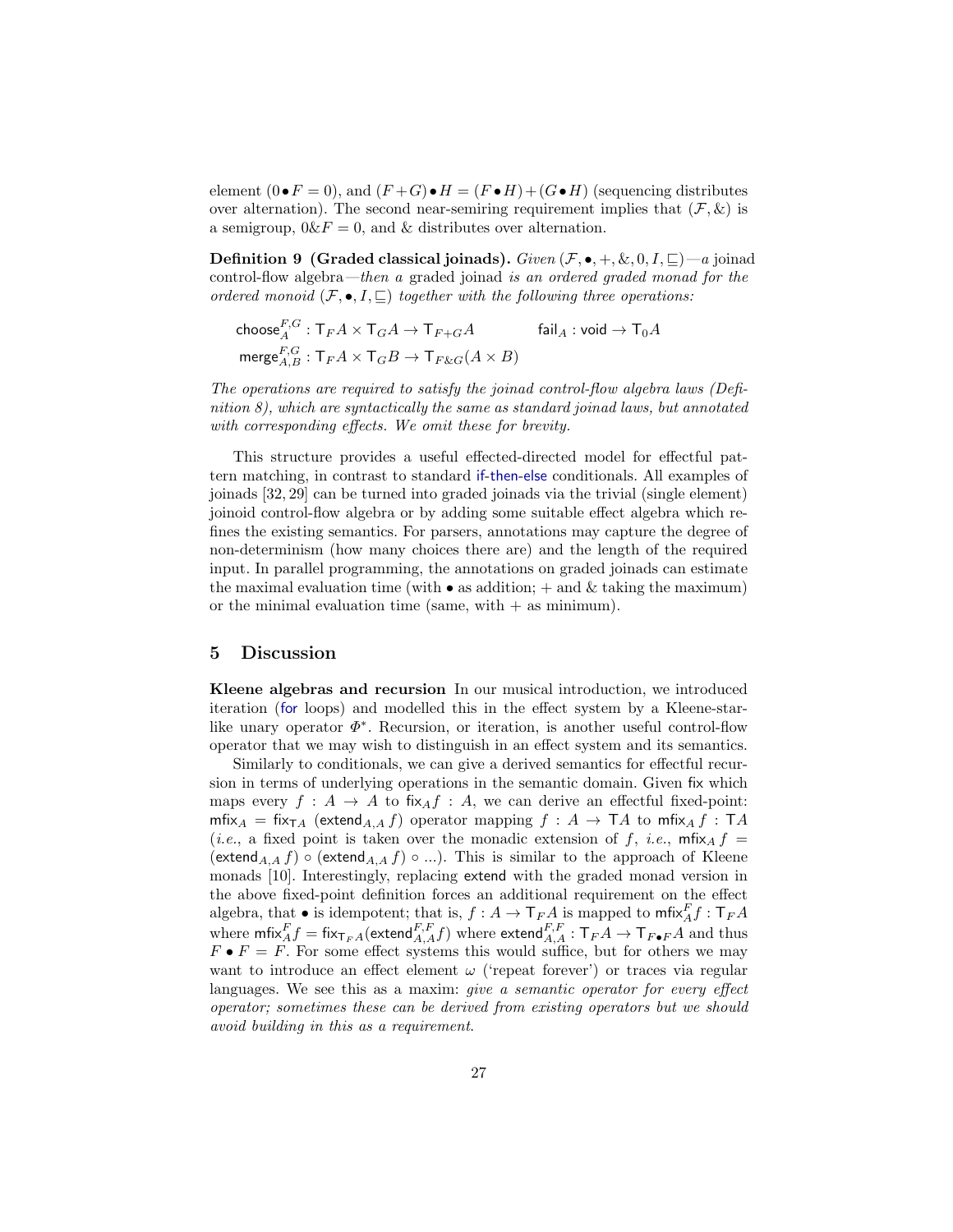Following the philosophy of this paper, an abstract effect-directed semantics for recursion is best served by a control-flow algebra for effect annotations with  $F^*$  and a graded operation  $\text{mfix}_{A}^F$  which maps  $f: A \to \mathsf{T}_F A$  to  $\text{mfix}_{A}^F f: \mathsf{T}_{F^*} A$ . This provides a more general model for static analysis and semantics.

Other related work Benton et al. previously defined an effect-directed semantics for state, similar in motivation to the work on graded monads but specialised [4]. This is used for precise semantic reasoning based on refinements from effect analysis. They show various effect-driven transformations, which are proven sound in their semantics. Their work gives a deep treatment to some of the themes we have touched on here more broadly. We focused more on the idea of generalising the treatment of control-flow operators in the presence of effects.

The work on algebraic effects and handlers provides an alternative approach, connecting effect systems and monads [15, 34]. This approach focuses on effectful operations (read/write/etc.) and equations between them. This is a change of perspective to monads, which consider first an encoding of effects rather than the effectful operations. The work of Power and Plotkin starts with the effectful operations and generates an encoding as the free structure arising from the operations quotiented by their equational theory [33]. Recent work by Kammar et al. has used these approaches to give effect-dependent optimisations with a sound semantics [14, 15]. That work can be similarly described as effect-directed semantics, but from a different perspective to that laid down by the line of work of Wadler-Thiemann, Katsumata, and this paper. The work on algebraic effects largely focuses on the building blocks of effects: the effectful operations and their algebraic theories. We have instead focused on the scaffolding: control-flow structures which compose effectful computations.

Coeffects, the dual of effects, which track how a program depends on its context or how it consumes resources have been similarly given a coeffect-directed categorical denotational semantics [31, 30, 5]. Coeffect structures tend to comprise some form of resource semiring with a semiring-graded comonad in the semantics [8].

Conclusions and further work The semantic understanding of effect systems and their use for static analysis has rather diverged. Nielson and Nielson developed richer effect algebras, but left the proof of correctness (with respect to semantics) to users of these algebras. By contrast, Wadler, Thiemann, Katsumata et al., (and Atkey via parameterised monads [3]) have developed models which link (semilattice-based) effects directly to semantic models, so that a model of a computation only includes elements consistent with their effect annotations.

We showed that monads and graded monads do not capture richer control flow (in particularly parallelism and some forms of conditional). We argued that certain operators in extensions of monads are control-flow operators distinguishable by their type, and provided a link between such types and control-flow graphs. We showed that joinads (monads extended with operations for alternation and parallelism, on top of the existing monadic sequential composition) provide a practical example of these control-flow algebras, and that they express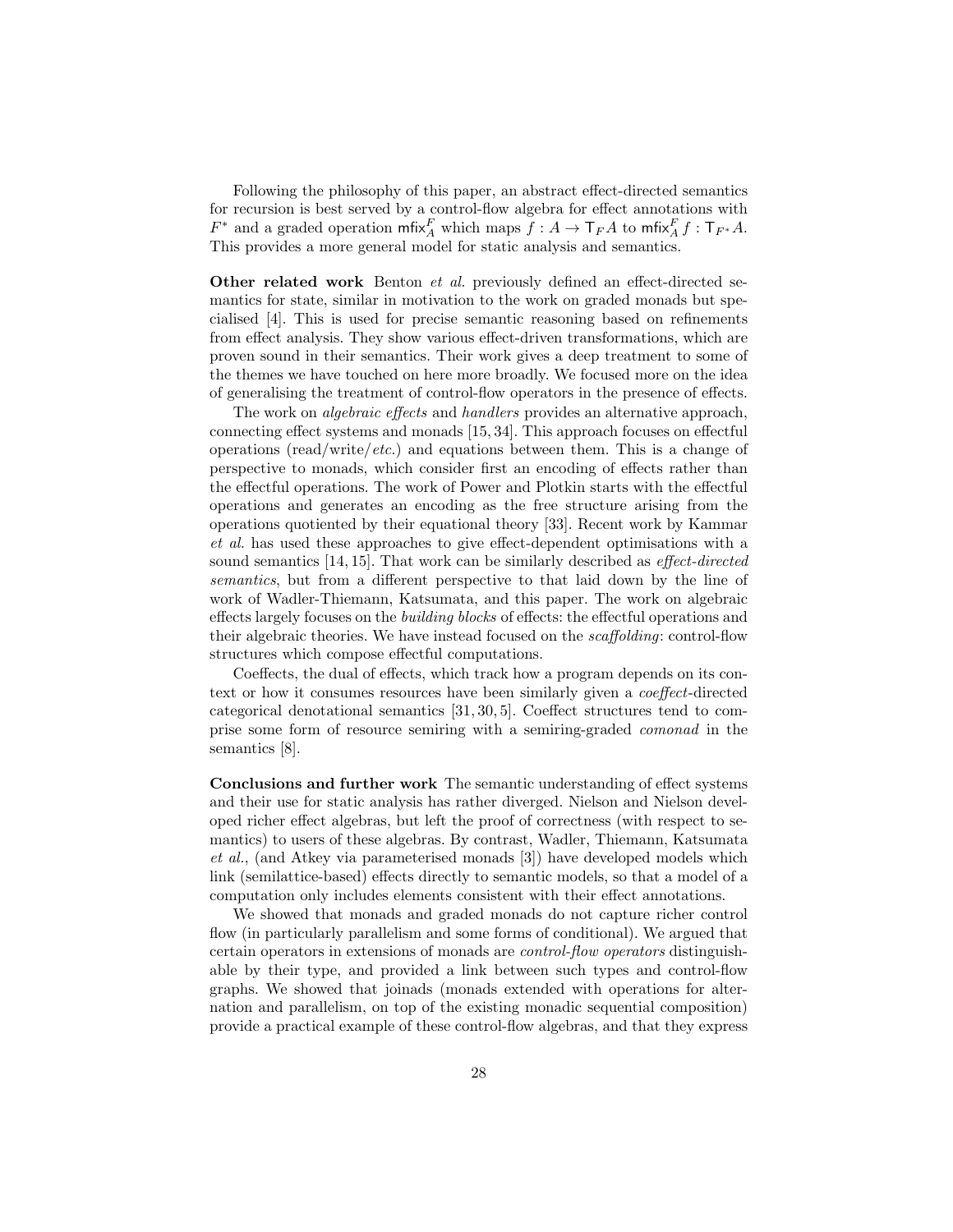concepts similar to those of Nielson and Nielson. Joinads can also be graded in a similar manner to Katsumata's graded monads, thus providing a framework where semantic models can only express values appropriate to syntactic effects.

Further work might explore other control-flow algebras that could be similarly "graded", beyond those discussed here, such as backtracking [17]. Another avenue is to establish the conditions under which the graded connection between syntax and semantics induces soundness, or even goes as far as completeness.

Acknowledgements We thank Matthew Danish, Ohad Kammar, Shinya Katsumata, Jeremy Yallop, and the anonymous referees for their helpful comments. Any remaining errors are our own. The second author is funded by EPSRC EP/K011715/1 and thanks Nobuko Yoshida for her support.

#### References

- 1. Samuel Aaron, Dominic Orchard, and Alan F. Blackwell. Temporal semantics for a live coding language. In Proc. 2nd ACM SIGPLAN International Workshop on Functional Art, Music, Modelling and Design, pages 37–47. ACM, 2014.
- 2. Torben Amtoft, Flemming Nielson, and Hanne Nielson. Type and Effect Systems: Behaviours for Concurrency. Imperial College Press, 1999.
- 3. Robert Atkey. Parameterised notions of computation. In Proceedings of MSFP. Cambridge University Press, 2006.
- 4. Nick Benton, Andrew Kennedy, Martin Hofmann, and Lennart Beringer. Reading, writing and relations. In Programming Languages and Systems, pages 114–130. Springer, 2006.
- 5. Alo¨ıs Brunel, Marco Gaboardi, Damiano Mazza, and Steve Zdancewic. A core quantitative coeffect calculus. In Proc. of ESOP 2014, pages 351–370. Springer, 2014.
- 6. Patrick Cousot and Radhia Cousot. Abstract interpretation: a unified lattice model for static analysis of programs by construction or approximation of fixpoints. In Proceedings of POPL, pages 238–252. ACM, 1977.
- 7. Cormac Flanagan and Shaz Qadeer. A type and effect system for atomicity. In Proceedings of PLDI '03. ACM, 2003.
- 8. Dan R. Ghica and Alex I. Smith. Bounded linear types in a resource semiring. In Programming Languages and Systems, pages 331–350. Springer, 2014.
- 9. David K. Gifford and John M. Lucassen. Integrating functional and imperative programming. In Proceedings of Conference on LISP and Functional Programming, LFP '86, 1986.
- 10. Sergey Goncharov, Lutz Schröder, and Till Mossakowski. Kleene monads: handling iteration in a framework of generic effects. In Algebra and Coalgebra in Computer Science, pages 18–33. Springer, 2009.
- 11. Kohei Honda, Vasco T. Vasconcelos, and Makoto Kubo. Language primitives and type discipline for structured communication-based programming. In Programming Languages and Systems, pages 122–138. Springer, 1998.
- 12. Pierre Jouvelot and David K. Gifford. Communication Effects for Message-Based Concurrency. Technical report, Massachusetts Institute of Technology, 1989.
- 13. Pierre Jouvelot and David K. Gifford. Reasoning about continuations with control effects. In Proceedings of PLDI '89. ACM, 1989.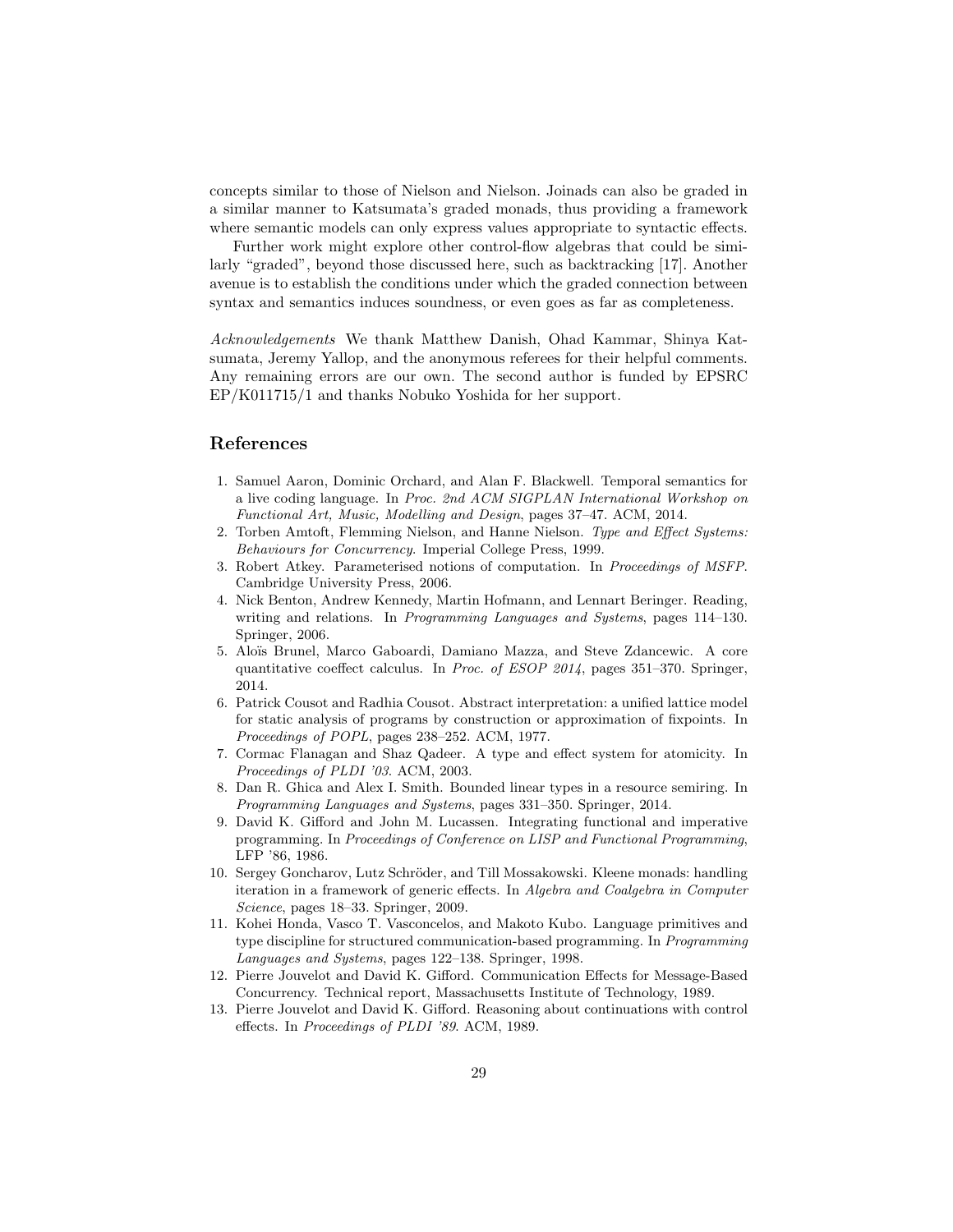- 14. Ohad Kammar. Algebraic theory of type-and-effect systems, 2014. PhD dissertation, The University of Edinburgh.
- 15. Ohad Kammar and Gordon D. Plotkin. Algebraic foundations for effect-dependent optimisations. In Proceedings of POPL 2012, pages 349–360. ACM, 2012.
- 16. Shin-ya Katsumata. Parametric effect monads and semantics of effect systems. In Proceedings of POPL 2014, pages 633–645. ACM, 2014.
- 17. Oleg Kiselyov, Chung-chieh Shan, Daniel P. Friedman, and Amr Sabry. Backtracking, interleaving, and terminating monad transformers (functional pearl). In Proceedings of ICFP 2005, pages 192–203. ACM, 2005.
- 18. John M. Lucassen and David K. Gifford. Polymorphic effect systems. In Proceedings of the 15th ACM SIGPLAN-SIGACT symposium on Principles of programming languages, pages 47–57. ACM, 1988.
- 19. Anil Madhavapeddy, Richard Mortier, Charalampos Rotsos, David Scott, Balraj Singh, Thomas Gazagnaire, Steven Smith, Steven Hand, and Jon Crowcroft. Unikernels: Library operating systems for the cloud. *SIGPLAN Not.*, 48(4):461– 472, March 2013.
- 20. Paul-André Mellies. Parametric monads and enriched adjunctions. Available via http://www.pps.univ-paris-diderot.fr/~mellies/tensorial-logic.html, 2012.
- 21. Stefan Milius, Dirk Pattinson, and Lutz Schröder. Generic Trace Semantics and Graded Monads. In Proceedings of 6th International Conference in Algebra and Coalgebra in Computer Science, 2015.
- 22. Robin Milner. Communication and concurrency, volume 84. Prentice Hall, New York, 1989.
- 23. Eugenio Moggi. Computational lambda-calculus and monads. In Fourth Annual Symposium on Logic in Computer Science, pages 14–23. IEEE, 1989.
- 24. Eugenio Moggi. Notions of computation and monads. Inf. Comput., 93(1):55–92, 1991.
- 25. Flemming Nielson, Patrick Cousot, Mads Dam, Pierpaolo Degano, Pierre Jouvelot, Alan Mycroft, and Bent Thomsen. Logical and operational methods in the analysis of programs and systems. In Analysis and Verification of Multiple-Agent Languages, pages 1–21. Springer, 1997.
- 26. Flemming Nielson and Hanne Nielson. Type and effect systems. Correct System Design, pages 114–136, 1999.
- 27. Dominic Orchard and Tomas Petricek. Embedding effect systems in Haskell. In Proceedings of ACM SIGPLAN symposium on Haskell, pages 13–24. ACM, 2014.
- 28. Dominic A. Orchard, Tomas Petricek, and Alan Mycroft. The semantic marriage of monads and effects. CoRR, abs/1401.5391, 2014.
- 29. Tomas Petricek, Alan Mycroft, and Don Syme. Extending Monads with Pattern Matching. In Proceedings of Haskell Symposium, Haskell 2011, 2011.
- 30. Tomas Petricek, Dominic Orchard, and Alan Mycroft. Coeffects: Unified static analysis of context-dependence. In ICALP (2), pages 385–397, 2013.
- 31. Tomas Petricek, Dominic Orchard, and Alan Mycroft. Coeffects: a calculus of context-dependent computation. In Proceedings of the 19th ACM SIGPLAN international conference on Functional programming, pages 123–135. ACM, 2014.
- 32. Tomas Petricek and Don Syme. Joinads: a retargetable control-flow construct for reactive, parallel and concurrent programming. In Proceedings of PADL, 2011.
- 33. Gordon Plotkin and John Power. Notions of computation determine monads. In Foundations of Software Science and Computation Structures, pages 342–356. Springer, 2002.